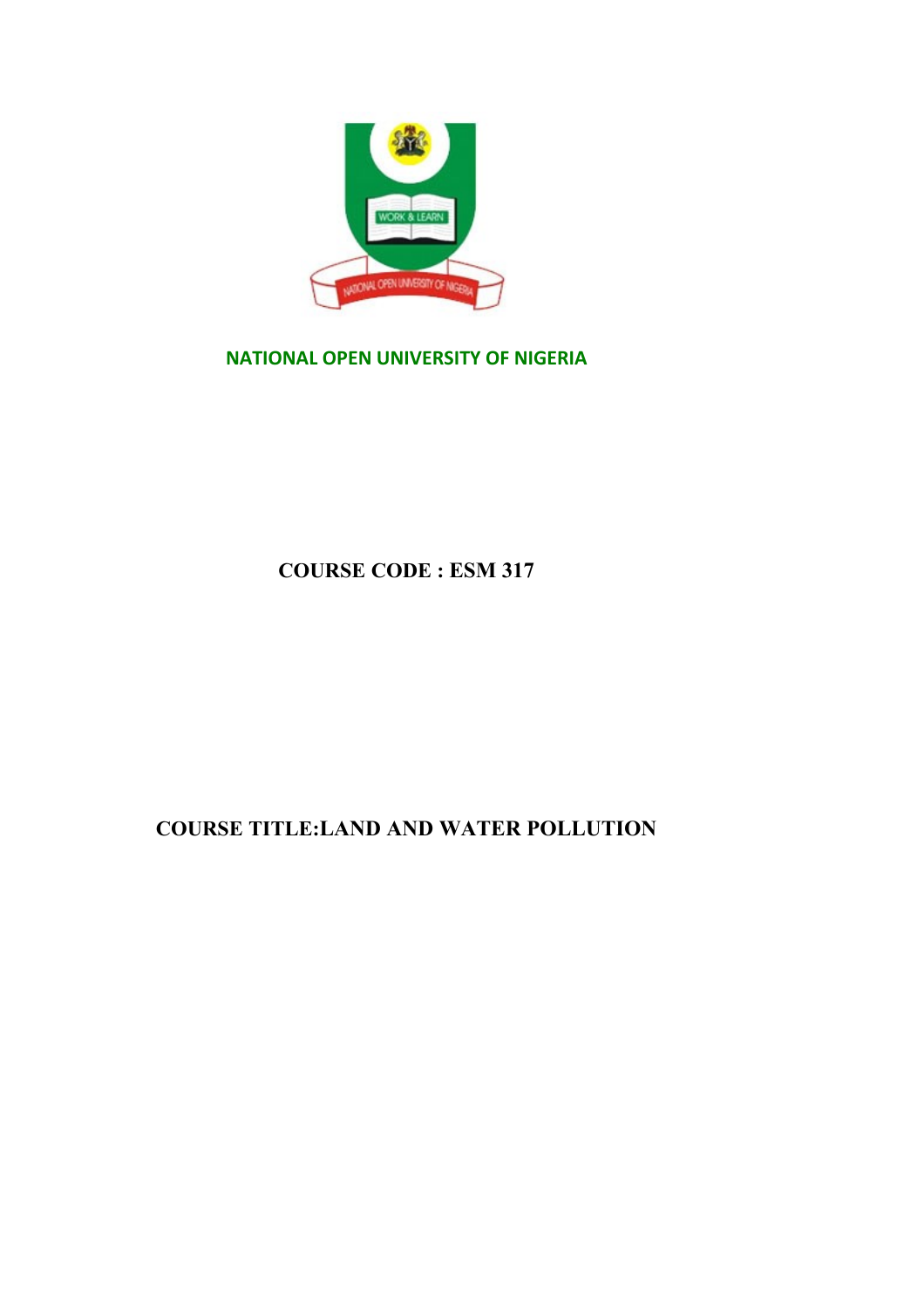**COURSE GUIDE**

# **ESM 317 LAND AND WATER POLLUTION**

| Course Team | Fadeji Adetola (Developer/Writer) - UI         |
|-------------|------------------------------------------------|
|             | Prof. Edward C. Orji (Programme Leader) - NOUN |
|             | Dr. Jari Sanusi (Course Coordinator) - NOUN    |

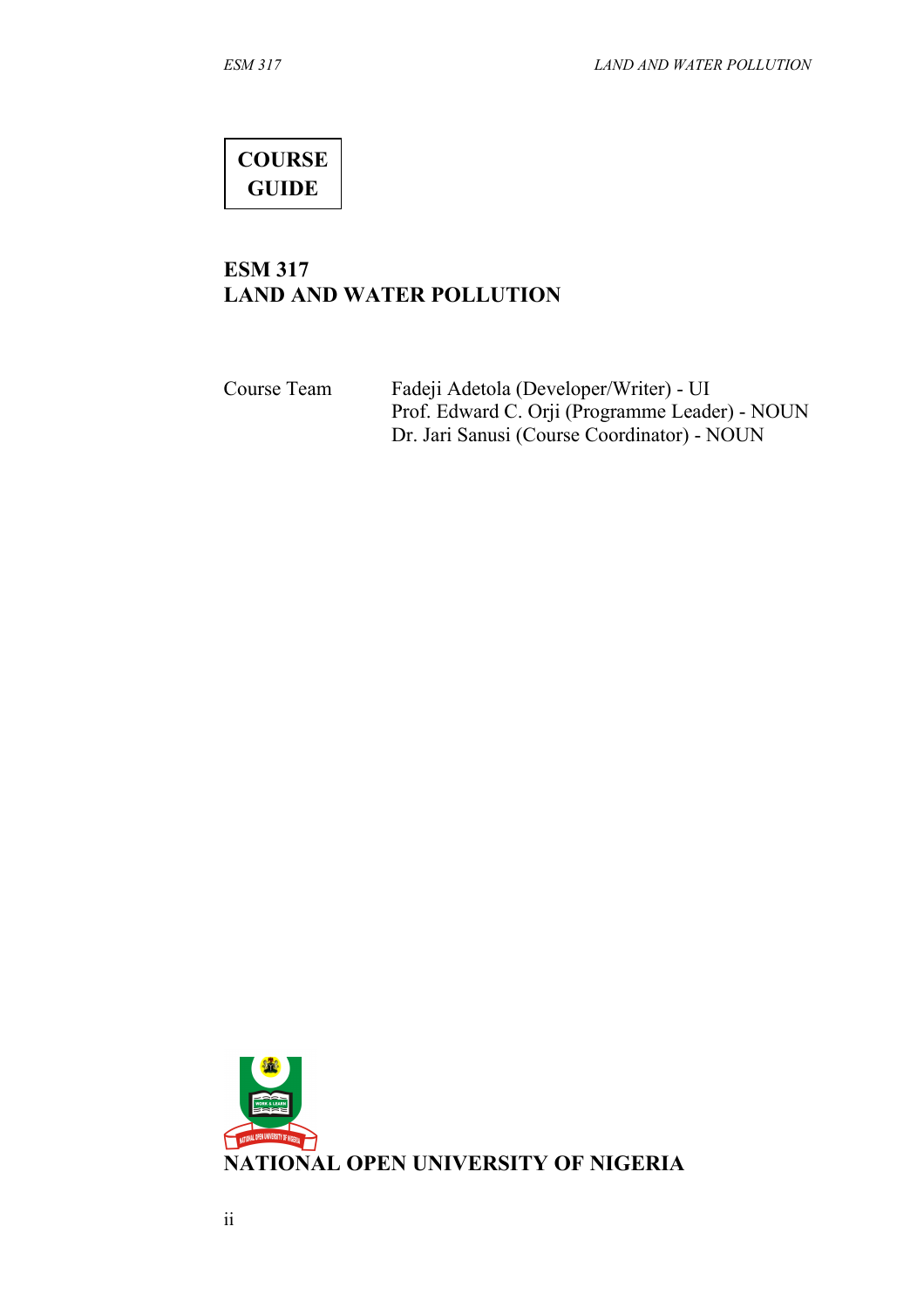National Open University of Nigeria **Headquarters** 14/16 Ahmadu Bello Way Victoria Island Lagos

Abuja Office NOUN Building No 5 Dar es Salam Street Off Aminu Kano Crescent Wuse II Abuja, Lagos

e-mail: [centralinfo@nou.edu.ng](mailto:centralinfo@nou.edu.ng) URL: [www.nou.edu.ng](http://www.nou.edu.ng/)

Printed By: National Open University of Nigeria

First Printed 2009

ISBN: 978-058-775-6

All Rights Reserved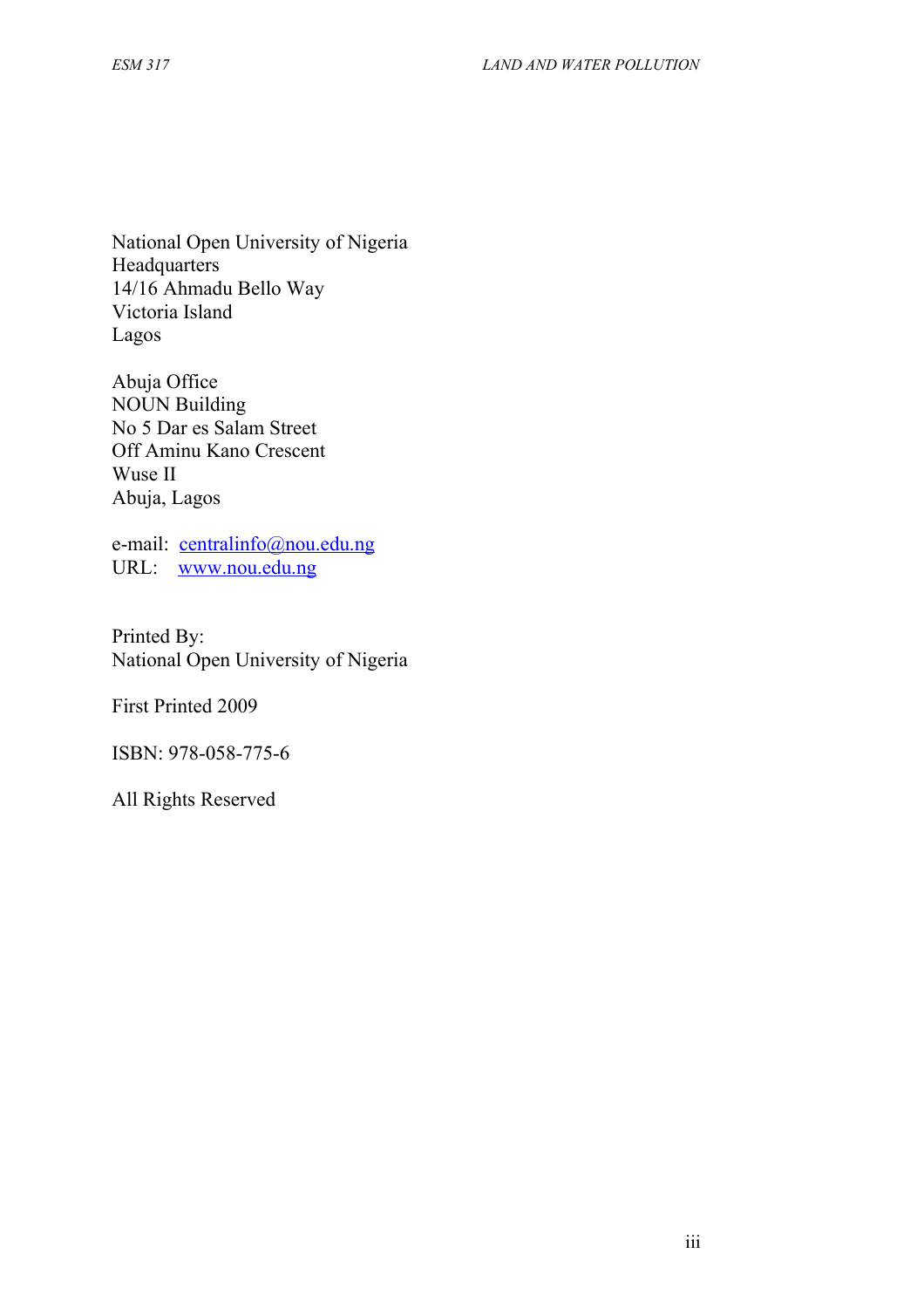### **CONTENTS PAGE**

|                     | 3              |
|---------------------|----------------|
|                     | $\overline{4}$ |
|                     | $\overline{4}$ |
|                     |                |
|                     |                |
|                     | 6              |
|                     |                |
|                     |                |
|                     |                |
|                     |                |
| <b>Introduction</b> |                |

Pollution of the environment is one of the most horrible ecological problem the world is subjected to today. The environment which comprises of Air, Land or Soil and Water was in the past pure, virgin, undisturbed, uncontaminated and basically most hospitable for man and other living organisms but the situation is just the reverse today due to man's interference on the natural environment. This is however largely due to innovations in science and technology leading to pollution of the environment and serious ecological imbalance which in the long run, may prove disastrous for mankind's. Environmental pollution which is the result of Urban-Industrial technological revolution and speedy exploitation of resources by man to satisfy his needs. As the craze of progress in agriculture, industry, transportation and technology are taken as the general criteria for any nation; these activities have created adverse effects on all living organisms in the biosphere. Rapid industrialization has left in its wake polluted air, water and soil, depleted wildlife and exhausted natural resources.

Small amounts of silt can eliminate desirable fish species. For example, when logging removes the protective plant cover from hillsides, rain may wash soil and silt into streams, covering the gravel beds that trout or salmon used for spawning.

Land pollution basically is the contamination of the land surface of the Earth through dumping of urban waste matter indiscriminately, dumping of industrial waste, mineral exploitation, and misusing the soil by harmful agricultural practices.

Land pollution includes visible litter and waste along with the soil itself being polluted. The soil gets polluted by the chemicals in pesticides and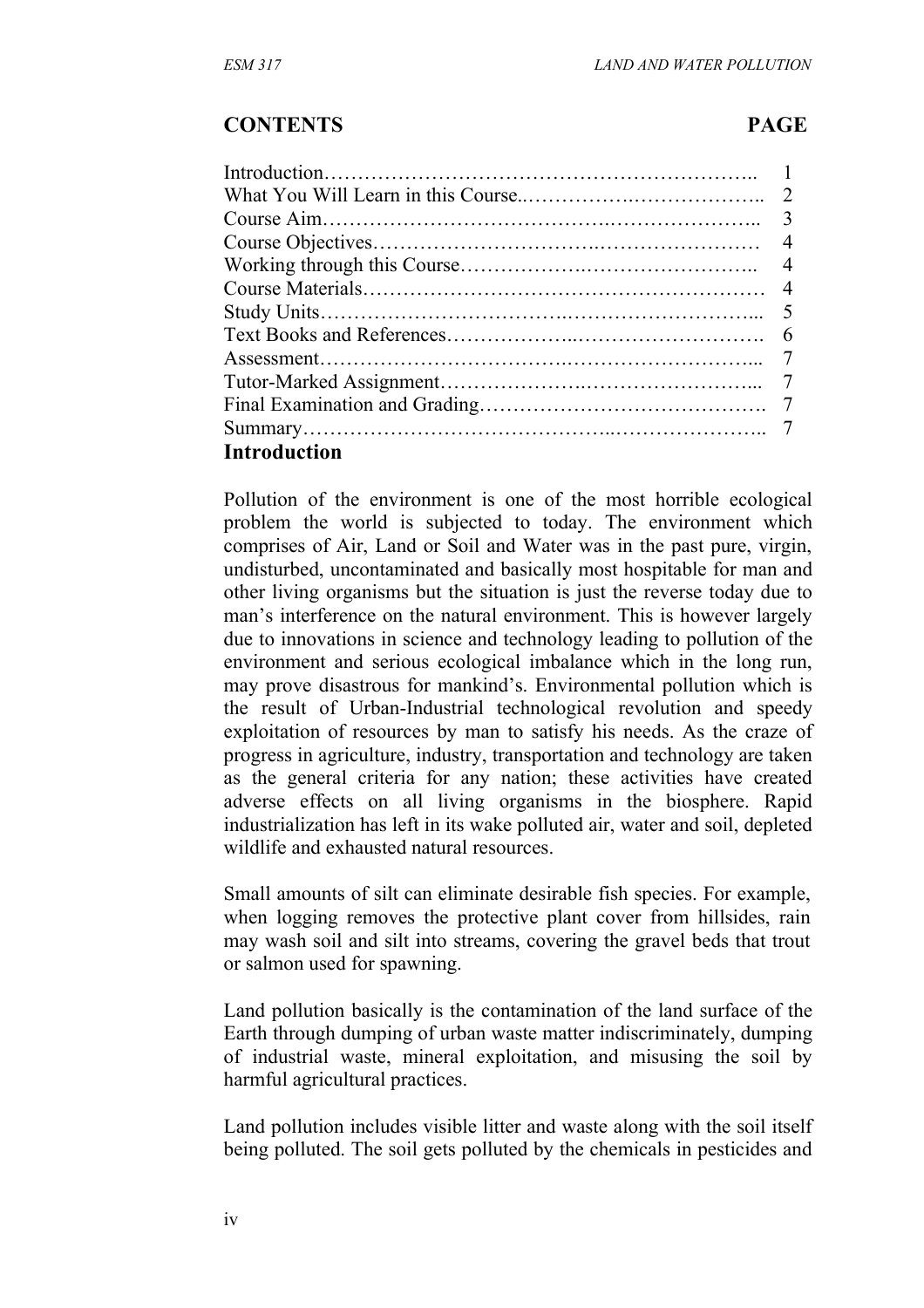herbicides used for agricultural purposes along with waste matter being littered in urban areas such as roads, parks, and streets.

Conservation of Natural Resources is done in order to protect natural resources from pollution. Here, all the stakeholders involving (Individuals, industries, and governments) have many obligations in order to protect the environmental. Actions to be taken includes prohibiting or limiting the use of pesticides and other toxic chemicals, limiting wastewater and airborne pollutants, preventing the production of radioactive materials, and regulating drilling and transportation of petroleum products. Failure to do so results in some countries being implicated for contaminated air, soil, rivers, plants, and animals. For example, if governments required that all oil tankers be fitted with double-layered hulls, the damages to fisheries and wildlife from the many oil spills of the 20th century may have been reduced.

## **What You will Learn in this Course**

This course guide tells you briefly what to expect from reading this course materials. The study of pollution is important because pollution has profound effects on vegetation and animal life; including humans. Human in turn; can affect the environment through the alteration of the earth's surface and the introduction of pollutants and chemicals to the environment.

Scientist however points out that there are various factors that are majorly responsible for pollution of the environment and these include: human population explosion, rapid industrialization, deforestation, unplanned urbanization, scientific and technological advancement. Although some environmental pollution is a result of natural causes such as volcanic eruptions.

The effects of pollutants in the environment may be immediate (primary effects) or delayed (secondary effects) .Primary effects of pollution occurs when the effects of such pollutants is felt immediately after contamination occurs, such as the death of marine plants and wildlife after an oil spill at sea. Secondary effects may not be felt immediately after the pollutants may have been released into the environment but be delayed or may persist in the environment far into the future, perhaps going unnoticed for many years.

Humans are at the top of the food chain and they are particularly vulnerable to the effects of pollutants. More recently research has revealed that many chemical pollutants, such as DDT and PCBs, mimic sex hormones and interfere with the human body's reproductive and developmental functions.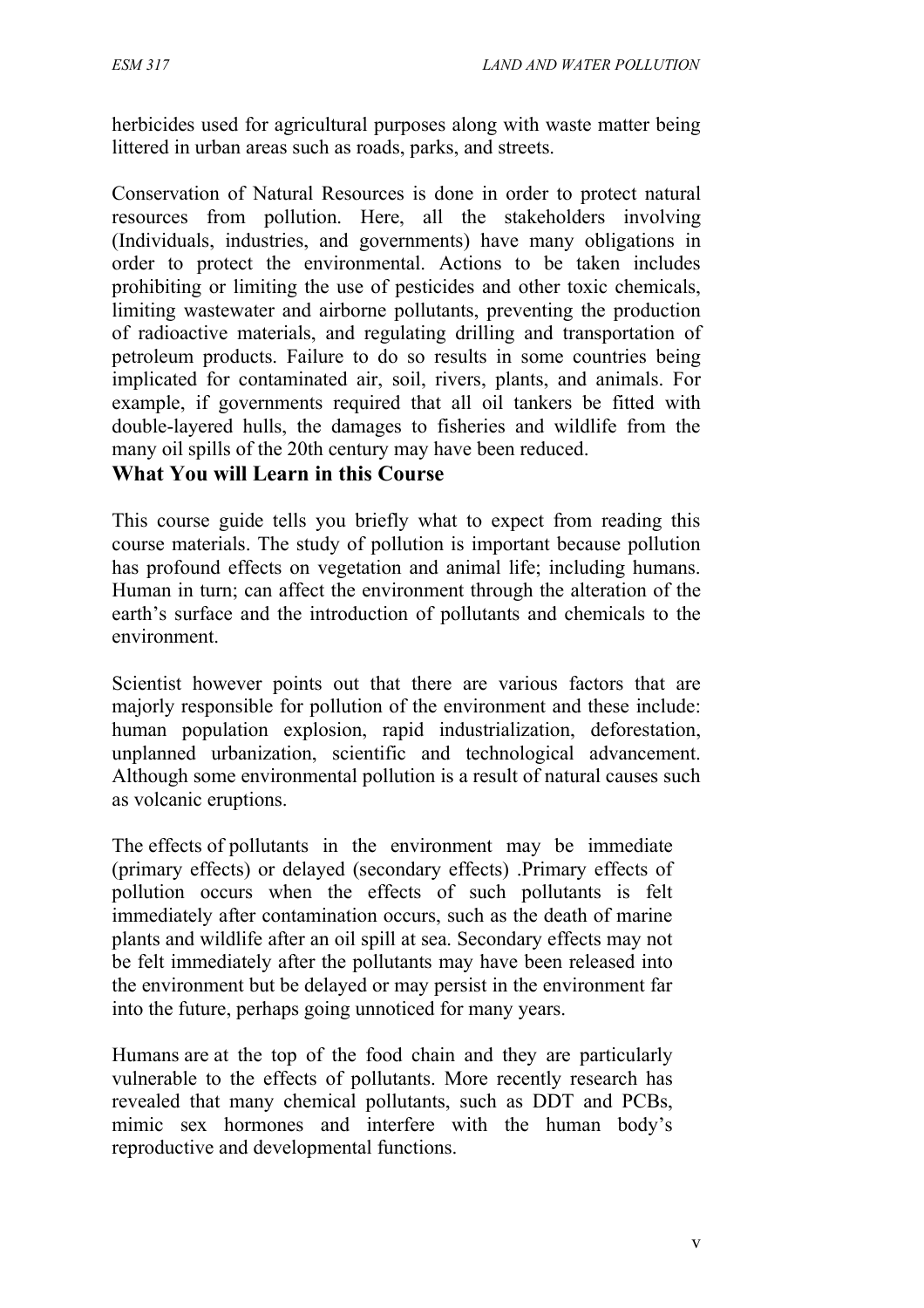Pollution also has a dramatic effect on natural resources. Ecosystems such as forests, wetlands, coral reefs, and rivers perform many important services for Earth's environment such as enhancing water and air quality, provide habitat for plants and animals, and provide food and medicines for man. These ecosystem functions may be impaired or destroyed by pollution. Moreover, because of the complex relationships among the many types of organisms and ecosystems, environmental contamination may have far-reaching consequences that are not immediately obvious or that are difficult to predict.

Another major effect of pollution is the tremendous cost of pollution cleanup and prevention. The global effort to control emissions of carbon dioxide, a gas produced from the combustion of fossil fuels such as coal or oil, or of other organic materials like wood, is one such example. The cost of maintaining annual national carbon dioxide emissions at 1990 levels is estimated to be 2 percent of the gross domestic product for developed countries.

In addition to pollution effects on the economy, health, and natural resources, it also has social implications. Research has shown that low-income populations and minorities do not receive the same protection from environmental contamination as do higher-income communities. Toxic waste incinerators, chemical plants, and solid waste dumps are often located in low-income communities because of a lack of organized, informed community involvement in municipal decision-making processes.

# **Course Aim**

The course aims to provide a good understanding of Land and Water pollution.

# **Course Objectives**

At the end this course, you should be able to:

- a) Explain types of pollution and classify pollutants
- b) Measure the impacts of pollution
- c) Explain types of recycling and materials that can be recycled
- d) Discuss on reasons for recycling
- e) Explain the different types of resources conservation
- f) List and explain types of water pollutants and classify water pollution
- g) Explain on types of water pollutants and discuss on Global water pollution episode
- h) Discuss on global efforts at controlling pollution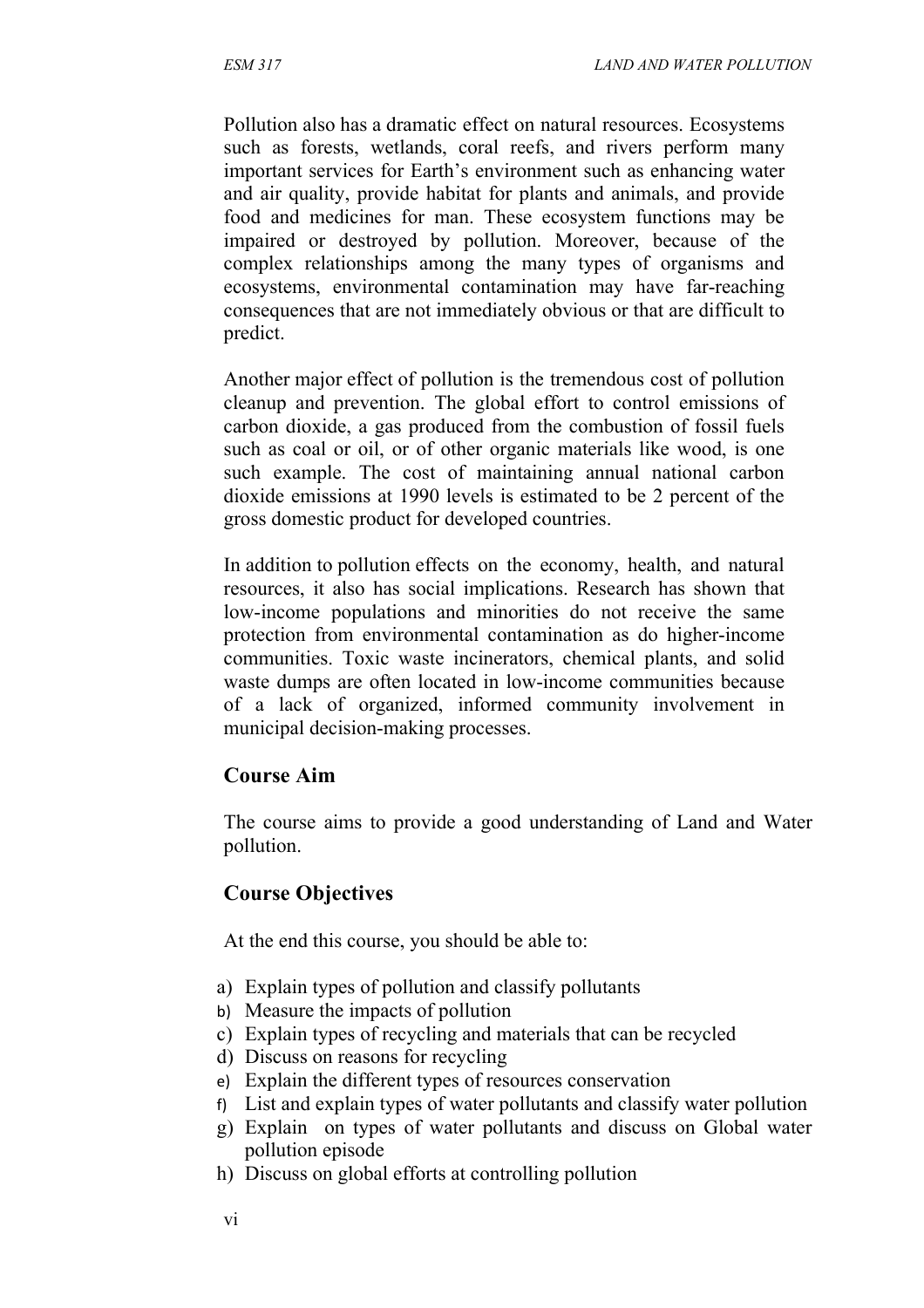- i) Define land and soil pollution and types
- j) List and explain different sources of solid waste.
- k) Identify the various causes of land pollution and its effects
- l) Describe how land pollution can be prevented
- m) Explain the effects of hazardous wastes and suggest methods of hazardous waste control
- n) Identify the causes and effects of deforestation
- o) Explain the implication of deforestation in Nigeria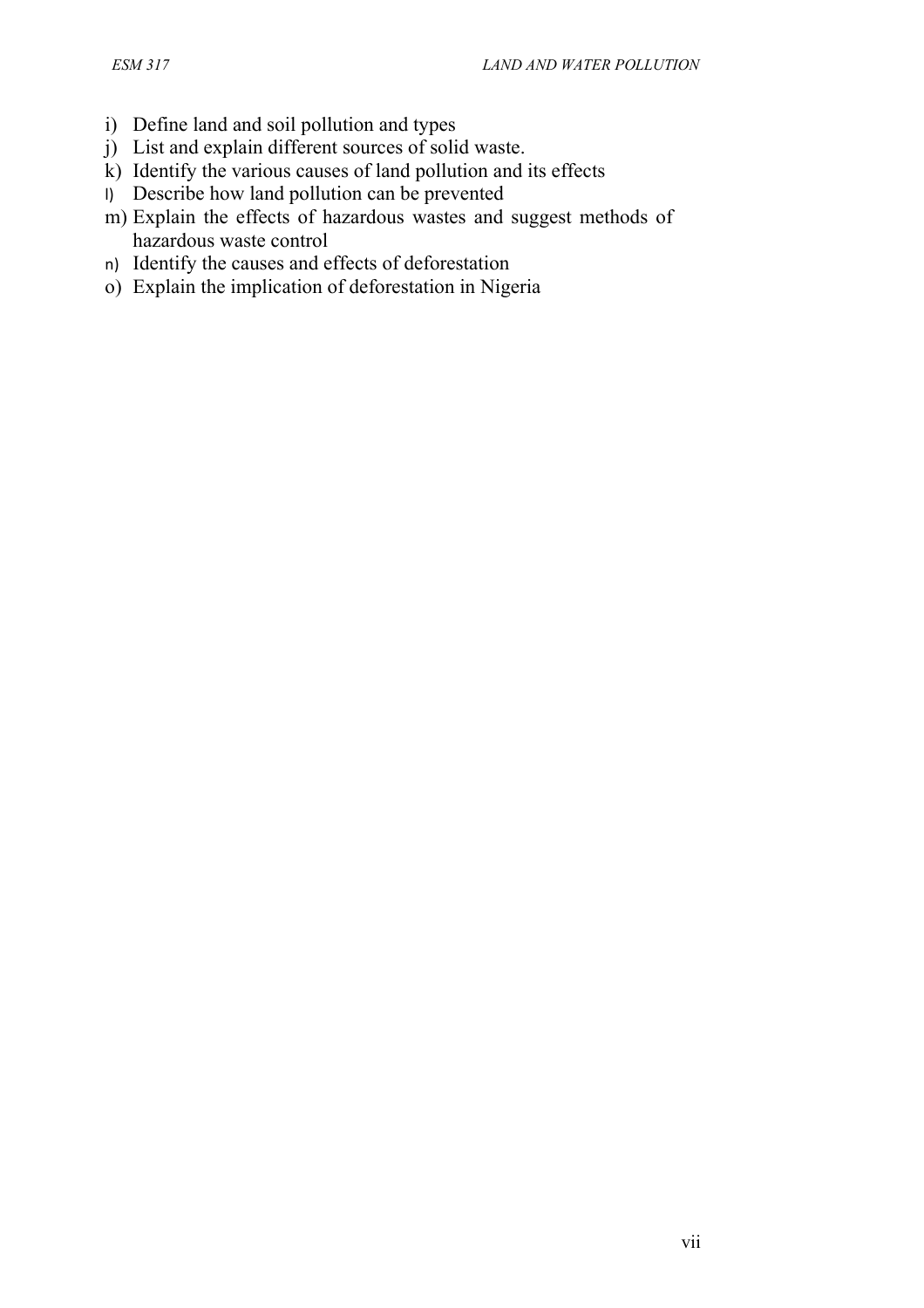## **Working through this Course**

This course has been carefully put together bearing in mind the fact that it reflects Land and Water pollution. However, efforts have been made to ensure adequate explanation of various concepts and issues treated in the work. You are enjoined to spend ample of time to study the work and ensure that you attend tutorial session where you can ask questions and share your knowledge with that of your classmates.

#### **Course Materials**

You will be provided with the following materials:

A course guide Study units

At the end of each unit, a list of recommended text books is provided and these are not compulsory for you to acquire or read, but are essentials to give you more insight into the various topics discussed.

#### **Study Units**

The course is divided into four modules and these are:

#### **Module 1**

| Unit 1 | What is Pollution?                                   |
|--------|------------------------------------------------------|
| Unit 2 | Pollution and Impact of Pollution on the Environment |
| Unit 3 | <b>Environmental Pollution Control: Recycling</b>    |
| Unit 4 | <b>Conservation of Resources</b>                     |

#### **Module 2**

| Unit 1     | <b>Water Pollution</b>            |
|------------|-----------------------------------|
| Unit 2     | <b>Effects of Water Pollution</b> |
| $I \sim 1$ | Controlling Weter Dollutic        |

Unit 3 Controlling Water Pollution

#### **Module 3**

- Unit 1 Land Pollution Defined
- Unit 2 Causes and Effects of Land Pollution

#### **Module 4**

| Unit 1                                                                                                                                                                                                                                                                                                                                                                               | Hazardous Wastes: Effects and Control Measures |
|--------------------------------------------------------------------------------------------------------------------------------------------------------------------------------------------------------------------------------------------------------------------------------------------------------------------------------------------------------------------------------------|------------------------------------------------|
| $\overline{1}$ $\overline{1}$ $\overline{2}$ $\overline{1}$ $\overline{2}$ $\overline{1}$ $\overline{2}$ $\overline{1}$ $\overline{2}$ $\overline{1}$ $\overline{2}$ $\overline{2}$ $\overline{1}$ $\overline{2}$ $\overline{2}$ $\overline{1}$ $\overline{2}$ $\overline{2}$ $\overline{1}$ $\overline{2}$ $\overline{2}$ $\overline{2}$ $\overline{2}$ $\overline{2}$ $\overline{$ | Deferentian: Causes and Effects                |

- Unit 2 Deforestation: Causes and Effects
- Unit 3 Forest Degradation as a Case Study in Nigeria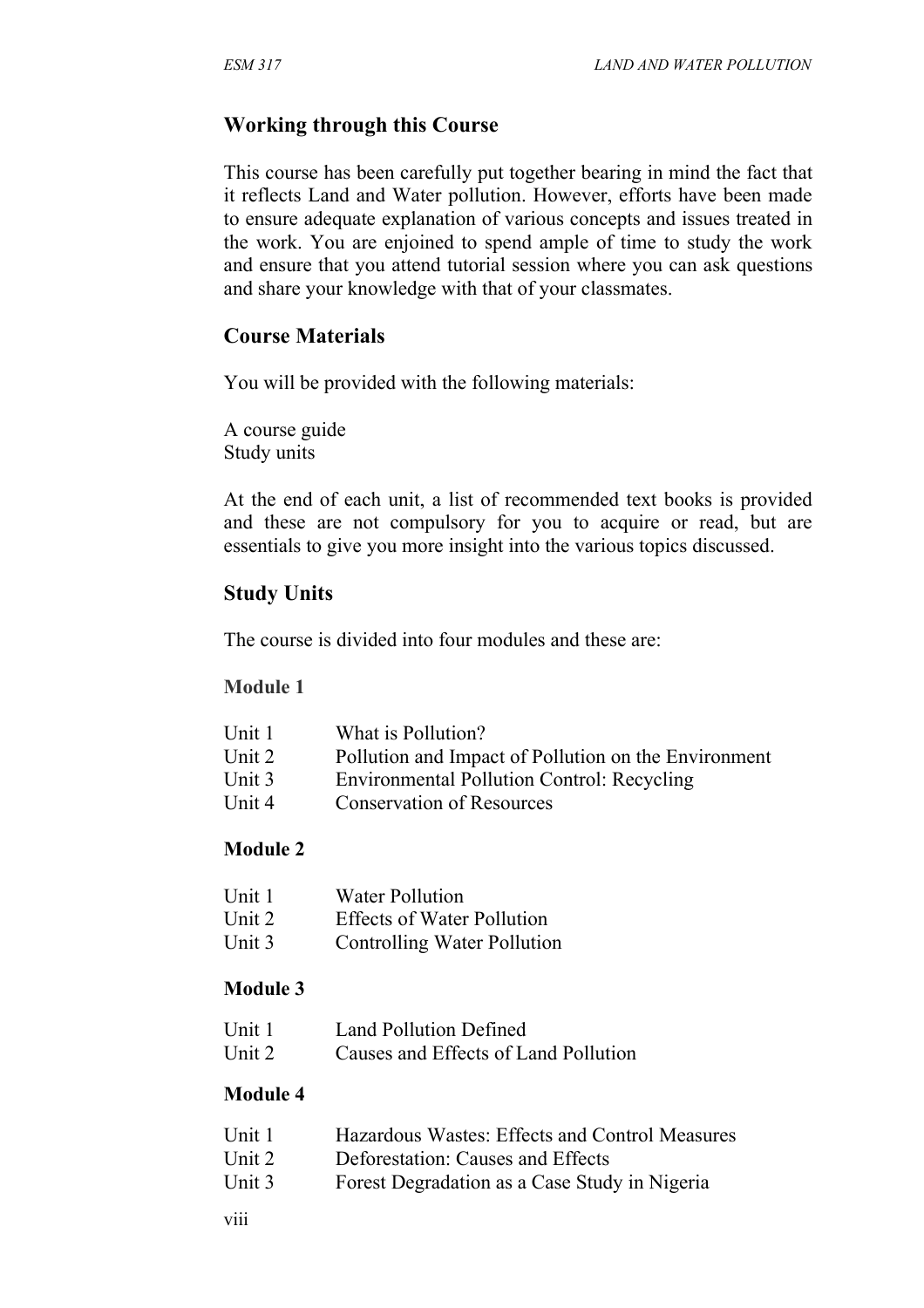# **Module 1**

In unit one, you will be taken through the various definition of pollution as well as primary and secondary effects of pollution. After this, you will be taken through the various types of pollution namely: Air pollution, Water pollution, Soil pollution and Noise pollution. Pollution and its impacts on the environment will also be looked into after which environmental pollution control through recycling will be evaluated. Our last topic in this module will be conservation of resources and these resources may either be renewable or nonrenewable.

## **Module 2**

Water pollution form the core of unit one along with the classification of water pollution which may either be municipal water pollution, industrial water pollution and agriculture water pollution. Types of water pollutants will also be discussed in this unit as well as global water pollution episode. Also, we will talk on various effects of water pollution to man, plants and the entire environment and finally on this module, we will discuss on controlling water pollution and water quality.

## **Module 3**

In unit one, you will learn about the various definitions of land pollution as well as the composition of land pollution namely solid waste and soil pollution.

In the second unit, the major causes of land pollution such as: increase in urbanization, increase in agricultural land, domestic waste, agricultural activities as well as industrial activities will be discussed. Apart from talking on the causes of land pollution, the various effects of land pollution such as exterminate wild life, acid rain, damage to crop etc will also be looked into, followed by ways by which land pollution can be prevented.

#### **Module 4**

Other forms of land pollution such as hazardous waste and deforestation form the basis of this module. In unit one, we will be introduced to various sources of hazardous waste such as: industrial activities, agricultural activities, household activities and medical activities followed by various effects and control measures of hazardous wastes. In the second unit, we will learn about various causes and effects of deforestation and the final unit of module four talked about forest degradation in Nigeria.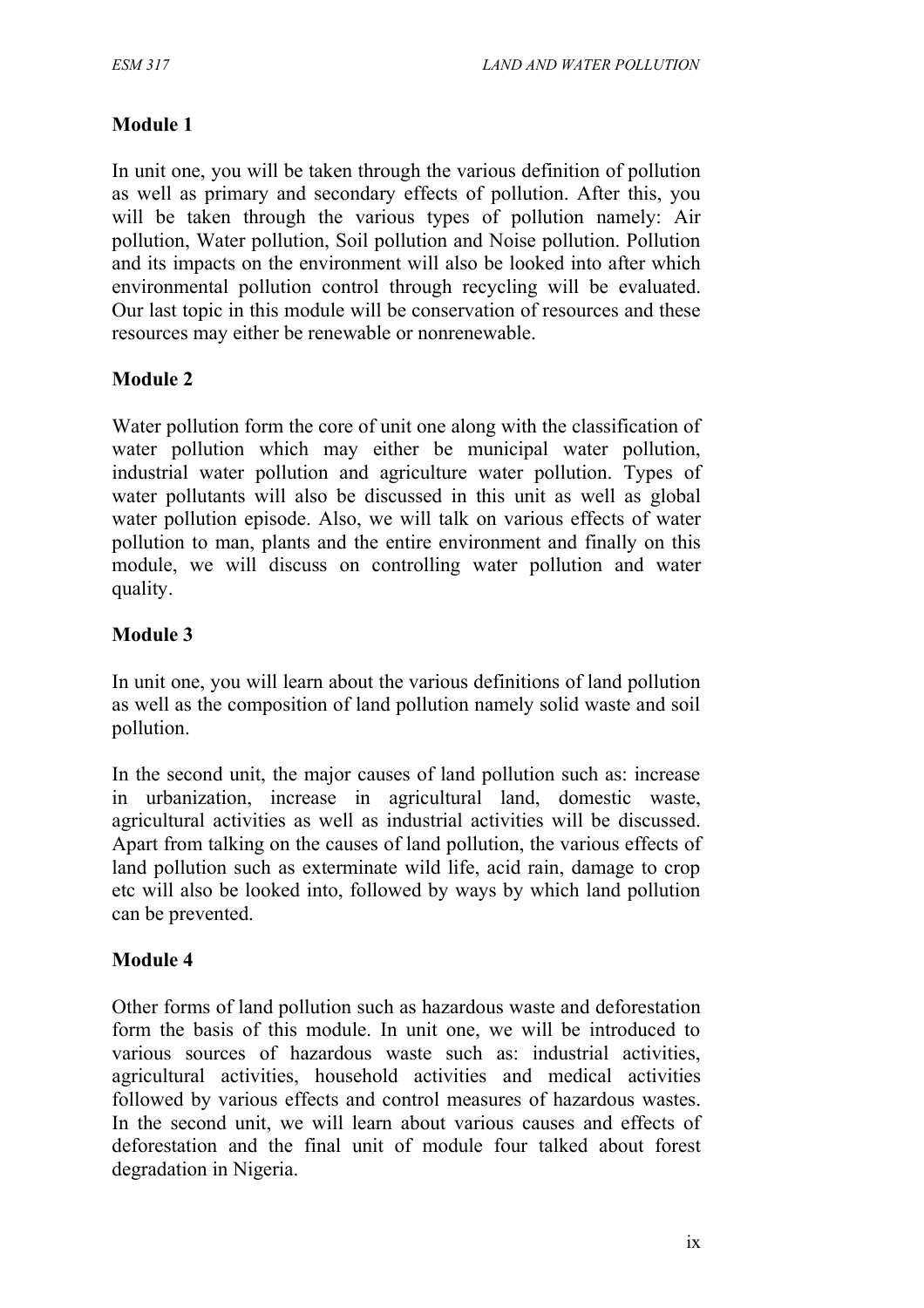#### **Text Books and References**

- Ackerman, Frank. (1996.). Why *Do We Recycle? Markets, Values, and Public Policy.* Island Press.
- Ayoade J.O: *A Note on Industrial Water Use in Nigeria. Water Supply and Management* Vol. 5.
- Bowden, Rob. (2002). *Waste, Recycling, and Reuse: Our Impact on the Planet.* Raintree Steck-Vaughn.
- Chandler, Gary, and Kevin Graham. (1996). *Protecting Our Air, Land, and Water.* Twenty-First Century.
- Cherrington, Mark. (1992). *Degradation of the Land.* Chelsea House.
- De Villiers, Marq. (2000). *Water: The Fate of Our Most Precious Resource.* Houghton Mifflin.
- Dolan, Edward F. (1997). *Our Poisoned Waters.* Cobblehill.
- Hoff, Mary, and Mary M. Rodgers. (1991). *Our Endangered Planet: Groundwater.* Lerner.
- Mason, C. F. (1996). *Biology of Freshwater Pollution.* 3rd ed. Addison-Wesley.
- McDonough, William, and Michael Braungart. (2002). *Cradle to Cradle: Remaking the Way We Make Things.* North Point.
- McNeil, J. R. (2000, 2001). *Something New Under the Sun: An Environmental History of the Twentieth-Century World.* Norton.
- Miller, G. T., Jr. (2002). *Living in the Environment: Principles, Connections, and Solutions.* 12th ed. Brooks/Cole.
- NEST: (1991). *Nigeria Threatened Environment: A National Profile*. Ibadan: INTEC.
- Parker, Sybil P., and Robert A. Corbitt. (1993).eds. *McGraw-Hill Encyclopedia of Environmental Science & Engineering.* 3rd ed. McGraw-Hill.
- Rowe, D.R and Abdel Magid I.M. (1995). *Handbook of Wastewater Reclamation and Reuse.* Tokyo: CRC Lewis Publisher.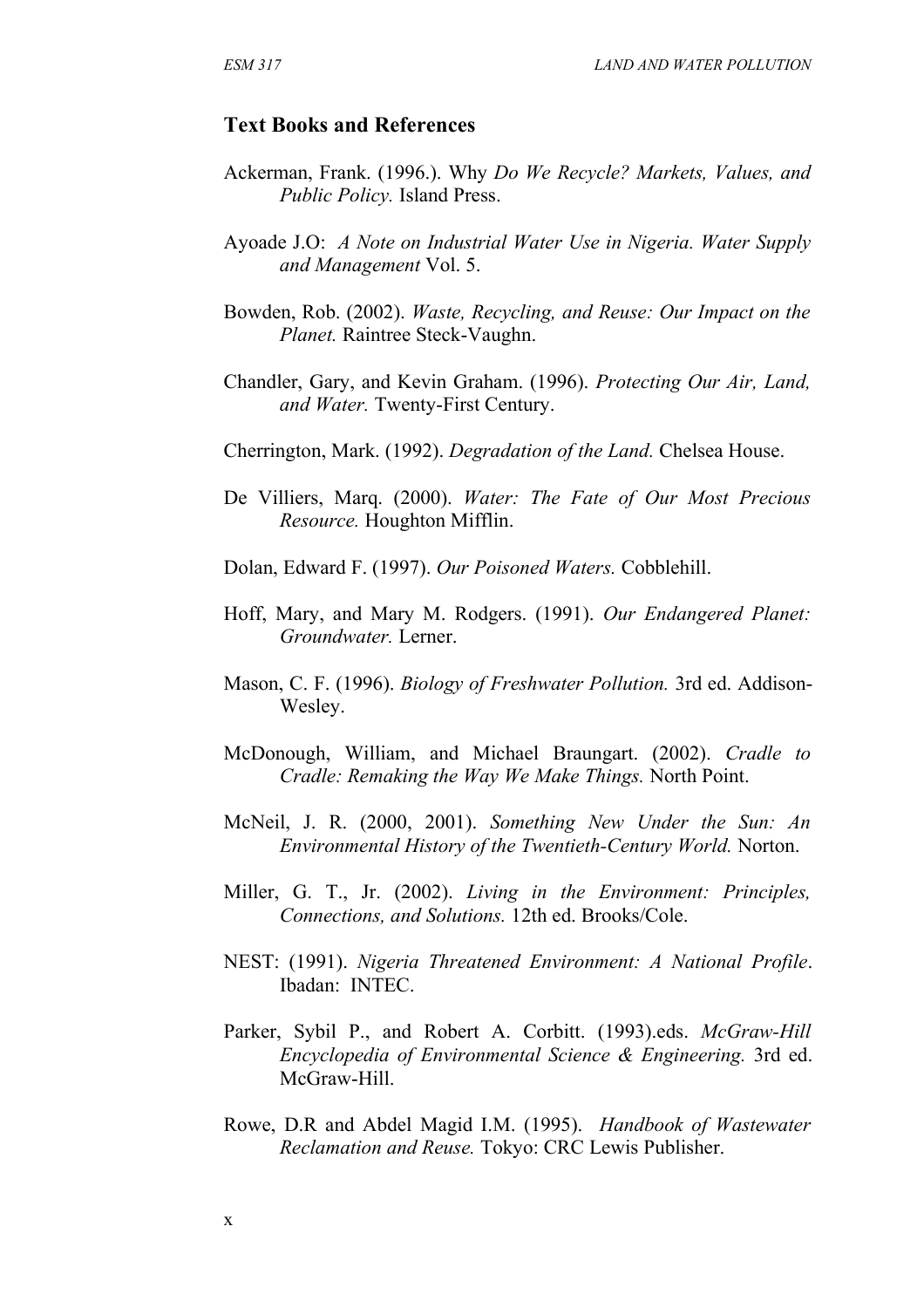Schneiderman, Jill S. (2000). *The Earth Around Us:* (1999, 2000). *Maintaining a Livable Planet.* Freeman

Strasser, Susan. *Waste and Want: A Social History of Trash.* Holt.

WHO: (1972). *Health Hazards of Human Environment*. Geneva: WHO.

### **Assessment**

There are two components of assessment for this course. They are the Tutor-Marked Assignment (TMA), and the end of course examination.

## **Tutor-Marked Assignment**

The TMA is the continuous assessment component of your course. It accounts for 30% of the total score. The TMAs will be given to you by your facilitator and you will return it after you have done the assignments.

# **Final Examination and Grading**

This examination concludes the assessment for the course. It constitutes 70% of the whole course. You will be informed of the examination date.

## **Summary**

This course intends to provide you with the knowledge of Land and Water pollution. By the end of this course you will be able to answer the following questions:

- 1. Define the following terms; (i) Pollution (ii )pollutants (iii) Secondary Pollutants (iv) Non-Biodegradable Pollutants
- 2. List the types of pollution that you know and discuss any two of them.
- 3. Discuss the impacts of pollution.
- 4. Define the term Pollutants and its classification.
- 5. Discuss the impacts of pollution.
- 6. Explain any four (4) reasons for recycling
- 7. Discuss any three (3) types of conservation that you know
- 8. Explain reasons why conservation of resources is necessary
- 9. Explain in detail any three (3) classes of water pollution that you know.
- 10.Discuss any four effects of water pollution
- 11.Discuss the effects of chemical contamination on water
- 12.Discuss global efforts at controlling pollution
- 13.What did you understand by water quality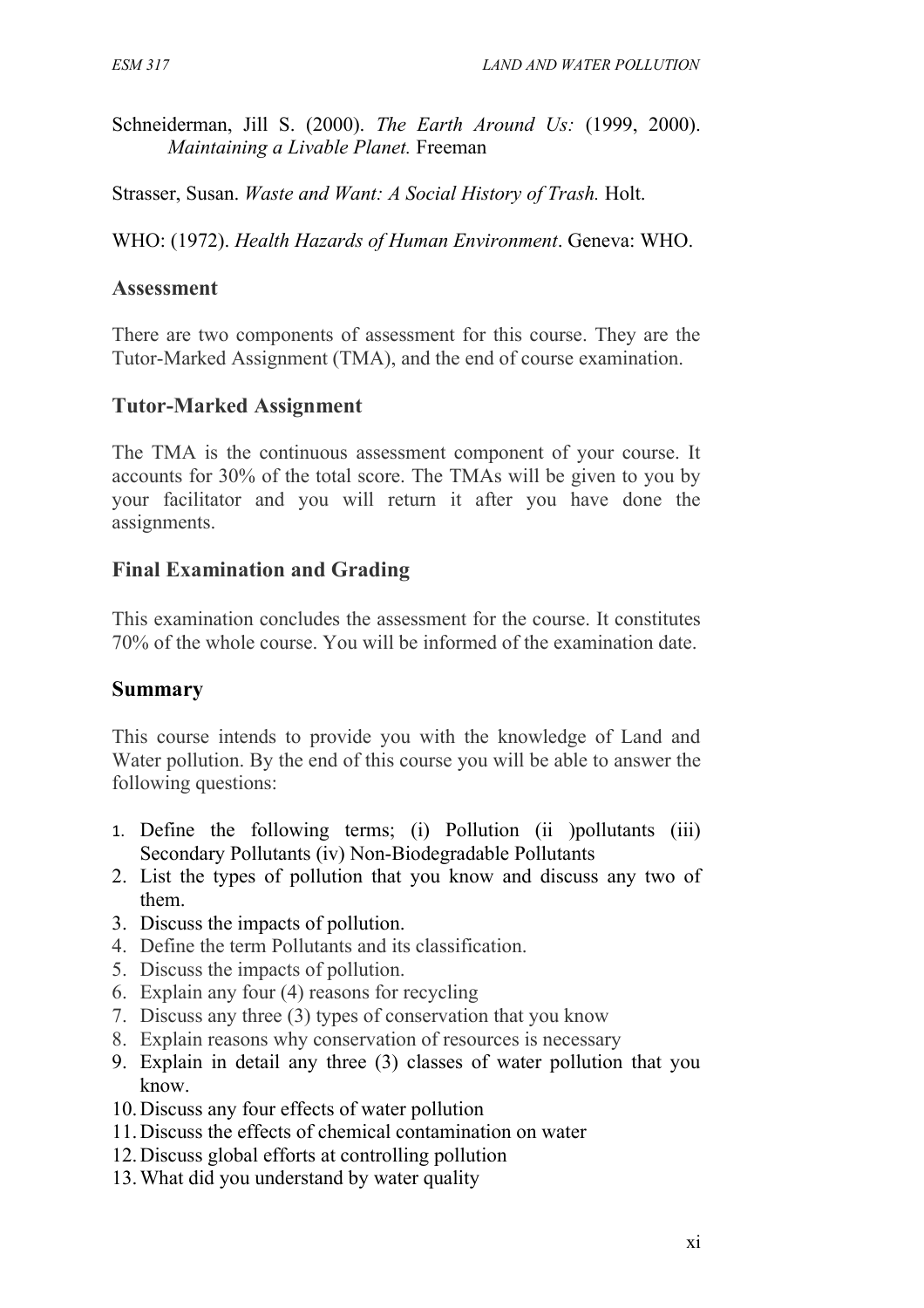- 14.What are the causes of land pollution?
- 15.What are the major effects of land pollution and how can it be prevented?
- 16.What are the effects of hazardous waste?
- 17.List and explain five (5) effects of deforestation.
- 18.What are the implications of deforestation in Nigeria

We wish you success in this course and hope that you will have a better understanding of the agro climatic phenomena in your environment.

Best of luck.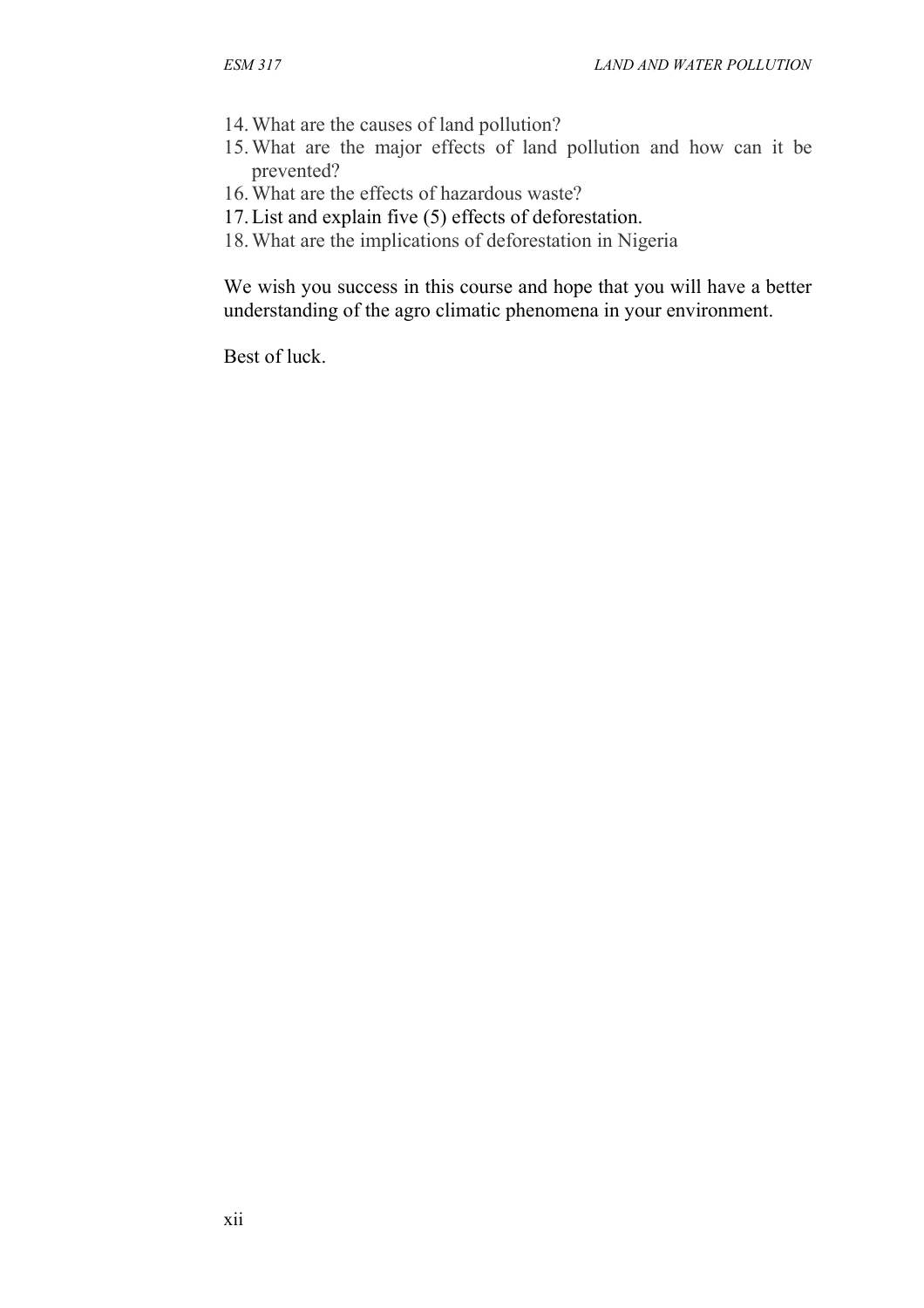

Course Code ESM 317

Course Title Land and Water Pollution

Course Team Fadeji Adetola (Developer/Writer) - UI Prof. Edward C. Orji (Programme Leader) - NOUN Dr. Jari Sanusi (Course Coordinator) - NOUN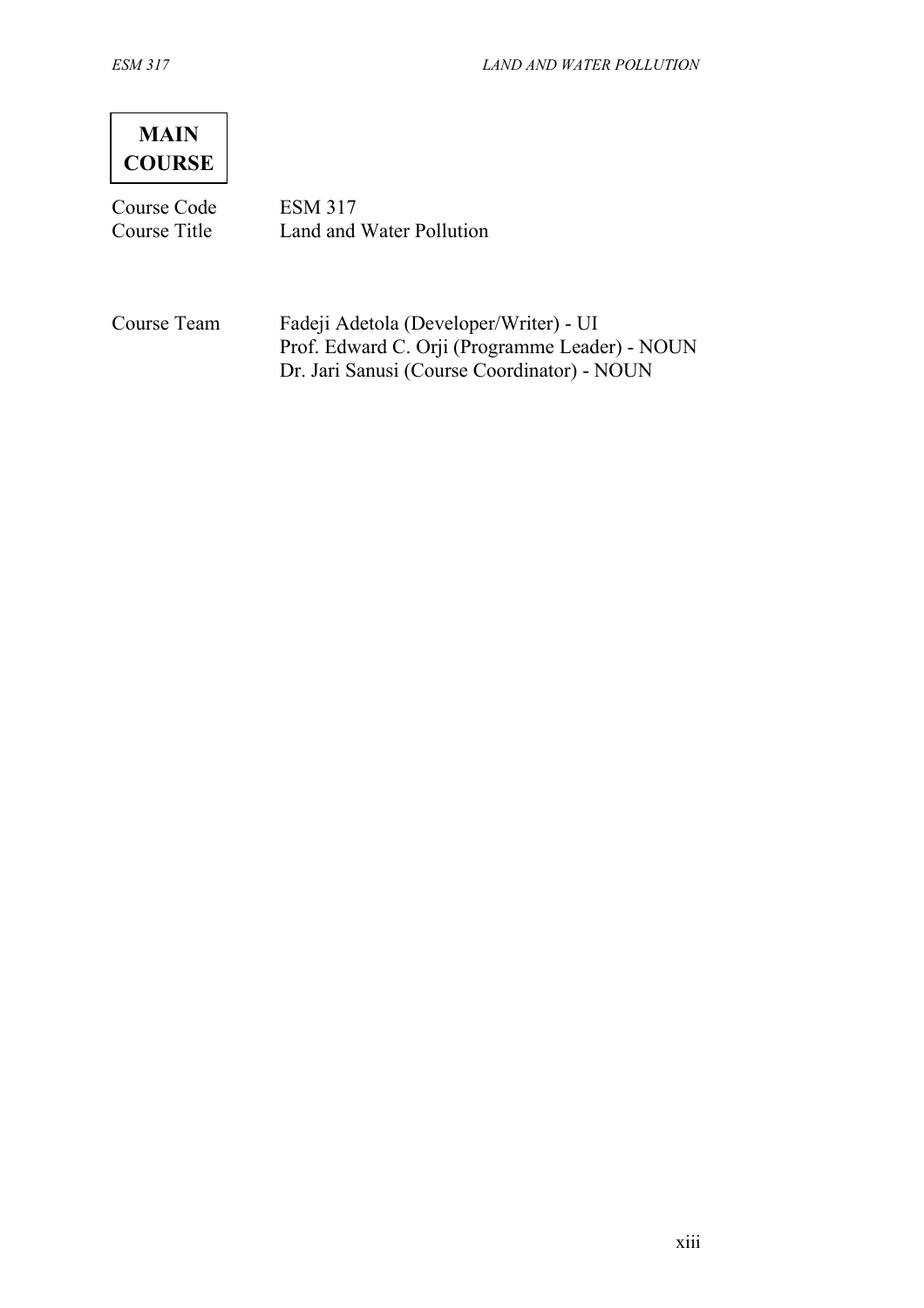

National Open University of Nigeria Headquarters 14/16 Ahmadu Bello Way Victoria Island Lagos

Abuja Office NOUN Building No 5 Dar es Salam Street Off Aminu Kano Crescent Wuse II Abuja, Lagos

e-mail: [centralinfo@nou.edu.ng](mailto:centralinfo@nou.edu.ng) URL: [www.nou.edu.ng](http://www.nou.edu.ng/)

Printed By: National Open University of Nigeria

First Printed 2009

ISBN: 978-058-775-6

All Rights Reserved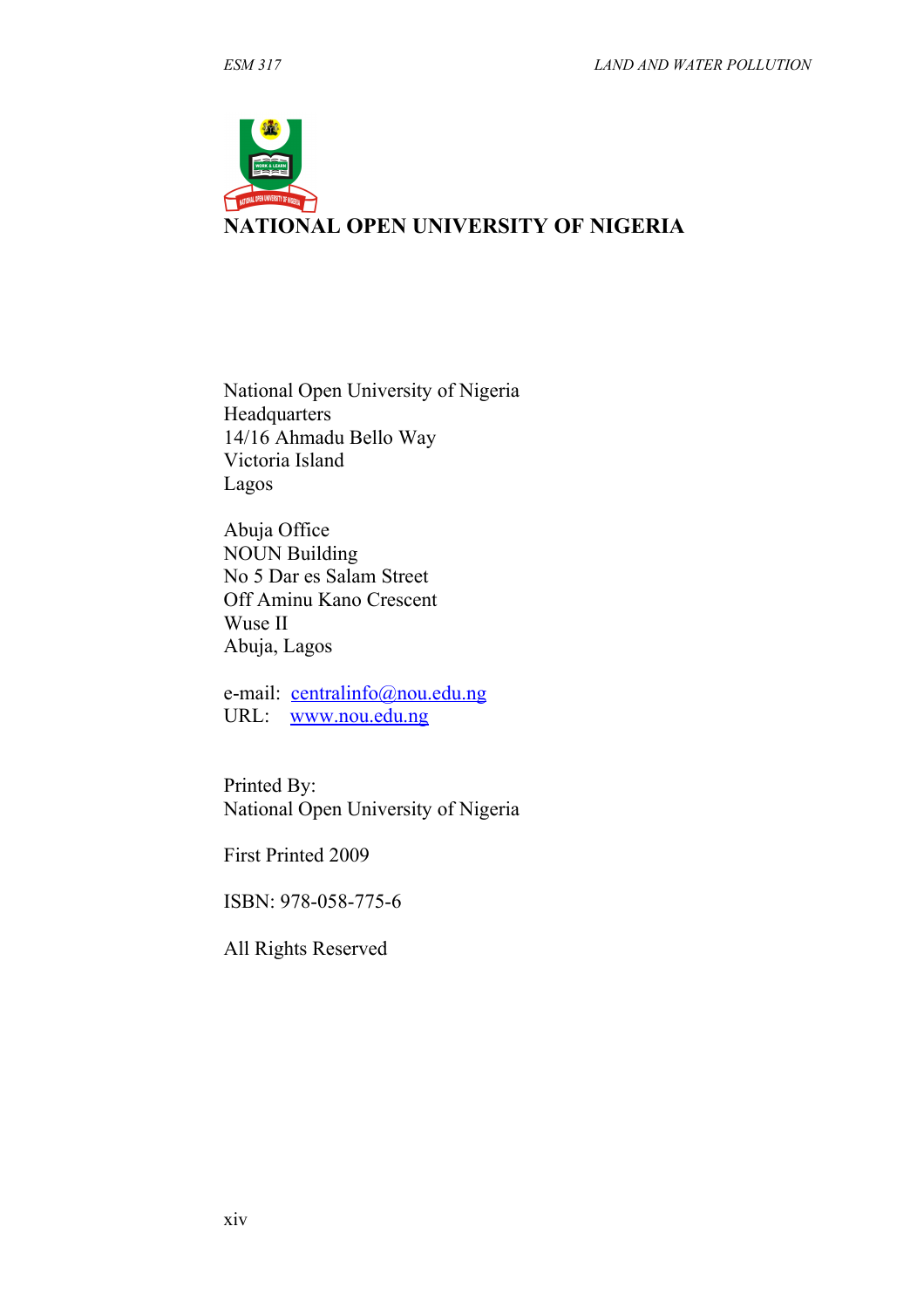# **CONTENTS PAGE**

| <b>Module 1</b> |                                                   | 1            |
|-----------------|---------------------------------------------------|--------------|
| Unit 1          |                                                   | $\mathbf{1}$ |
| Unit 2          | Pollution and Impact of Pollution on the          |              |
|                 |                                                   | 8            |
| Unit 3          | Environmental Pollution Control: Recycling        | 12           |
| Unit 4          |                                                   | 19           |
| <b>Module 2</b> |                                                   | 28           |
| Unit 1          |                                                   | 28           |
| Unit 2          |                                                   | 36           |
| Unit 3          |                                                   |              |
| <b>Module 3</b> |                                                   |              |
| Unit 1          |                                                   |              |
| Unit 2          |                                                   |              |
| <b>Module 4</b> |                                                   |              |
| Unit 1          | Hazardous Wastes: Effects and Control Measures 57 |              |
| Unit 2          |                                                   |              |
| Unit 3          |                                                   |              |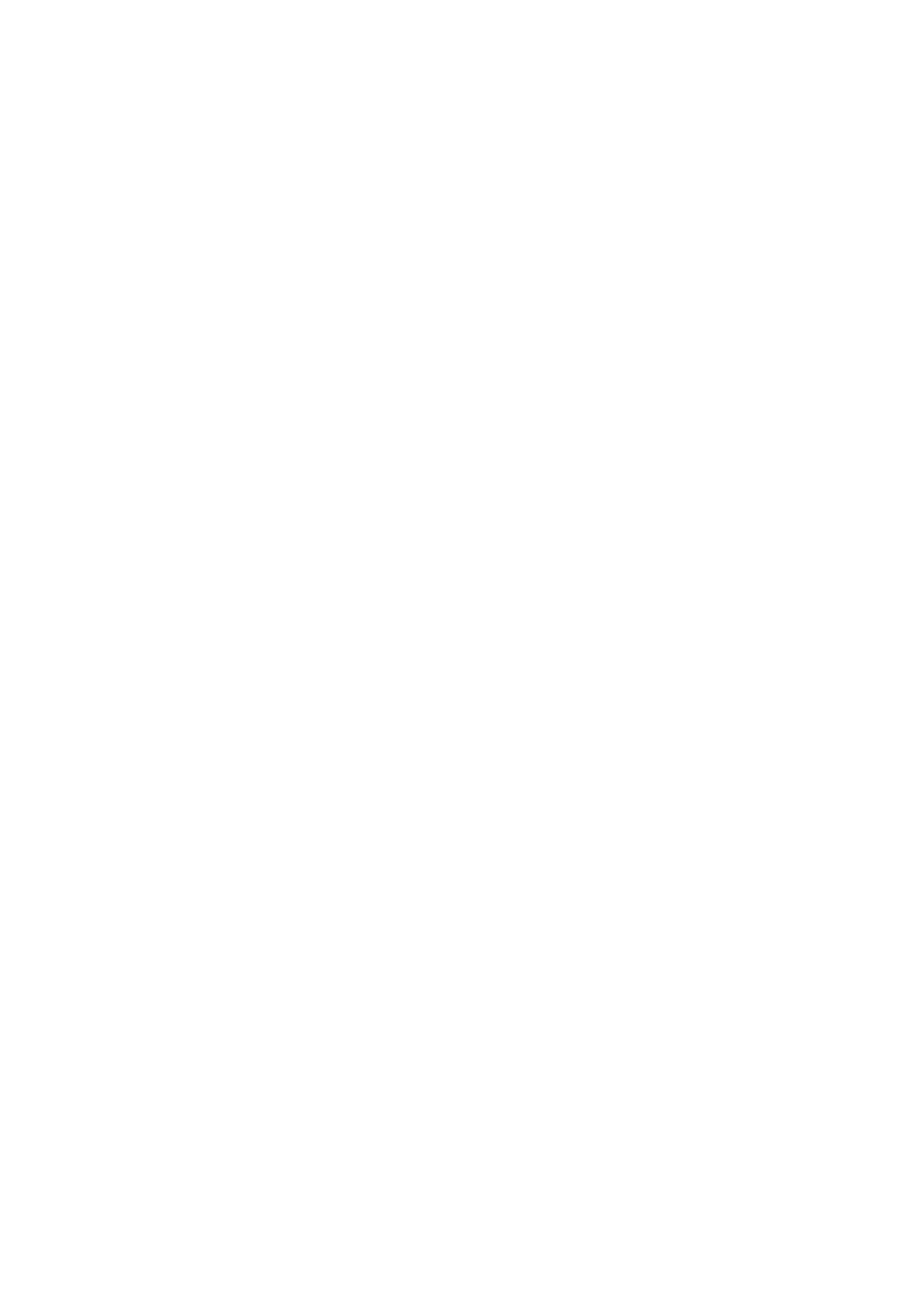# **MODULE 1**

| Unit 1<br>What is Pollution? |  |
|------------------------------|--|
|------------------------------|--|

- Unit 2 Pollutants and their impact on the Environment
- Unit 3 Environmental Pollution Control: Recycling
- Unit 4 Conservation of Resources

# **UNIT 1 WHAT IS POLLUTION?**

# **CONTENTS**

- 1.0 Introduction
- 2.0 Objectives
- 3.0 Main Content
	- 3.1 Pollution Defined
	- 3.2 Primary and Secondary effects of Pollution
		- 3.2.1 Primary Effects of Pollution
		- 3.2.2 Secondary Effects of Pollution
	- 3.3 Types of Pollution
- 4.0 Conclusion
- 5.0 Summary
- 6.0 Tutor-Marked Assignment
- 7.0 References/Further Reading

# **1.0 INTRODUCTION**

Pollution of the environment is one of the most horrible ecological crises the world is subjected to, today. The environment (Air, Land or Soil and Water) were in the past pure, virgin, undisturbed, uncontaminated and basically most hospitable for living organisms but the situation is just the reverse today. This is however largely due to innovations in science and technology leading to pollution of the environment and serious ecological imbalance which in the long run, may prove disastrous for mankind. Environmental pollution is the result of Urban-Industrial technological revolution and speedy exploitation of resources by man. As the craze of progress in agriculture, industry, transportation and technology are taken as the general criteria for any nations; these activities have created adverse effects on all living organisms in the biosphere. Rapid industrialization has left in its wake polluted air, water and soil, depleted wildlife and exhausted natural resources.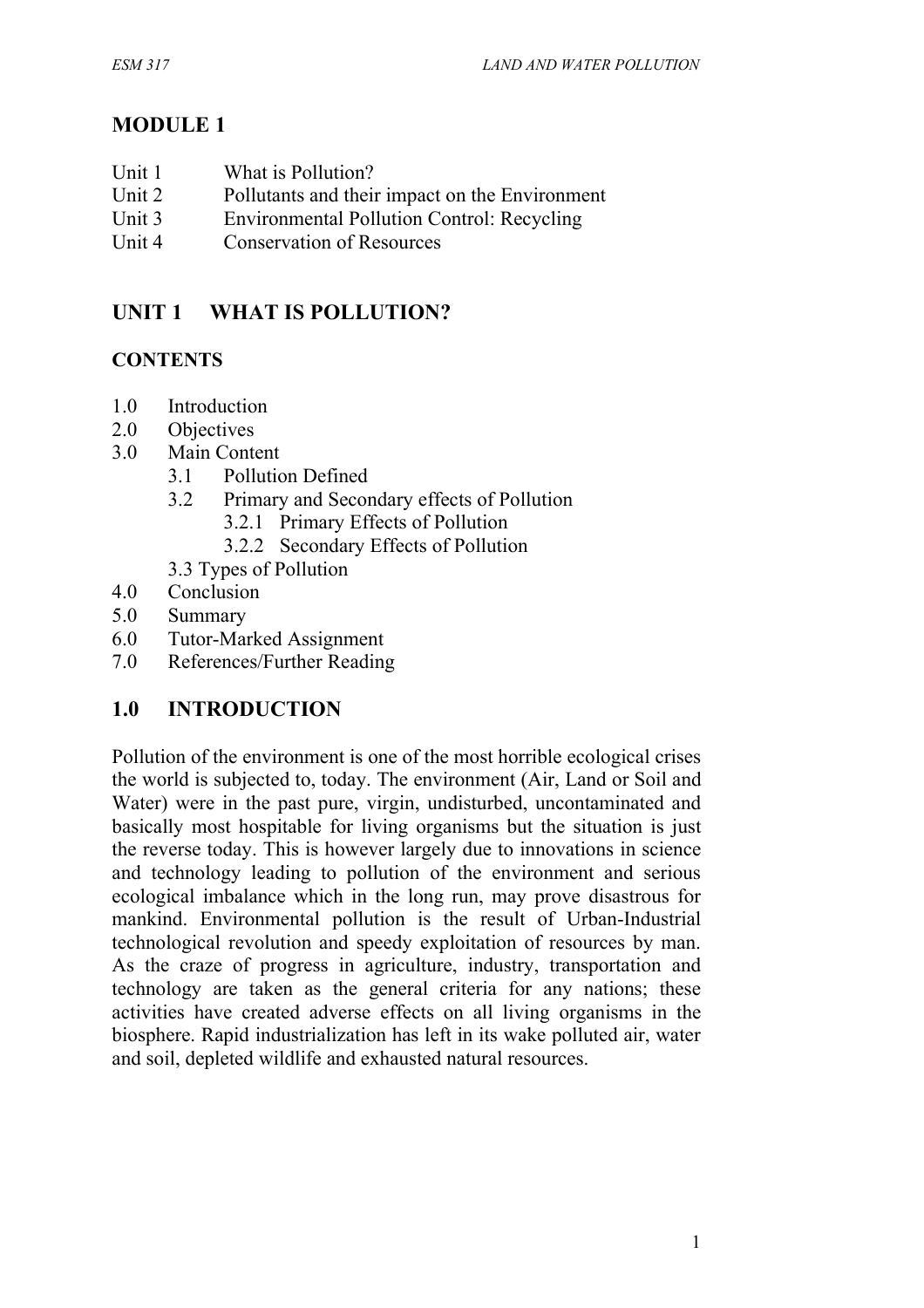# **2.0 OBJECTIVES**

At the end of this unit, you should be able to:

- list different definitions of the term pollution
- explain the terms primary and secondary effects of pollution
- explain the different types of pollution.

# **3.0 MAIN CONTENT**

# **3.1 Pollution Defined**

A number of definitions have been proffered in explaining what pollution is. These include:

- Pollution is the unfavourable alteration of our environment because of human activities,
- It is the deliberate or accidental contamination of the environment.
- It is a deviation from the natural composition of a part of the environment, resulting in adverse effects on man.
- It is an undesirable change in physical, chemical or biological characteristics of water, air and soil that may harmfully affect human, animal and plant life, industrial progress, living conditions and cultural assets.
- Pollution is also viewed as the release of substances and energy as waste product of human activities which results in harmful changes within the natural environment.

Modern ecologists however points out that there are various factors such as human population explosion, rapid industrialization, deforestation, unplanned urbanization, scientific and technological advancement etc are mainly responsible for the pollution crises on earth.

# **3.2 Primary and Secondary Effects of Pollution**

The effects of pollutants may be immediate or delayed.

# **3.2.1 Primary Effects of Pollution**

Primary effects of pollution occur immediately after contamination occurs, such as the death of marine plants and wildlife after an oil spill at sea.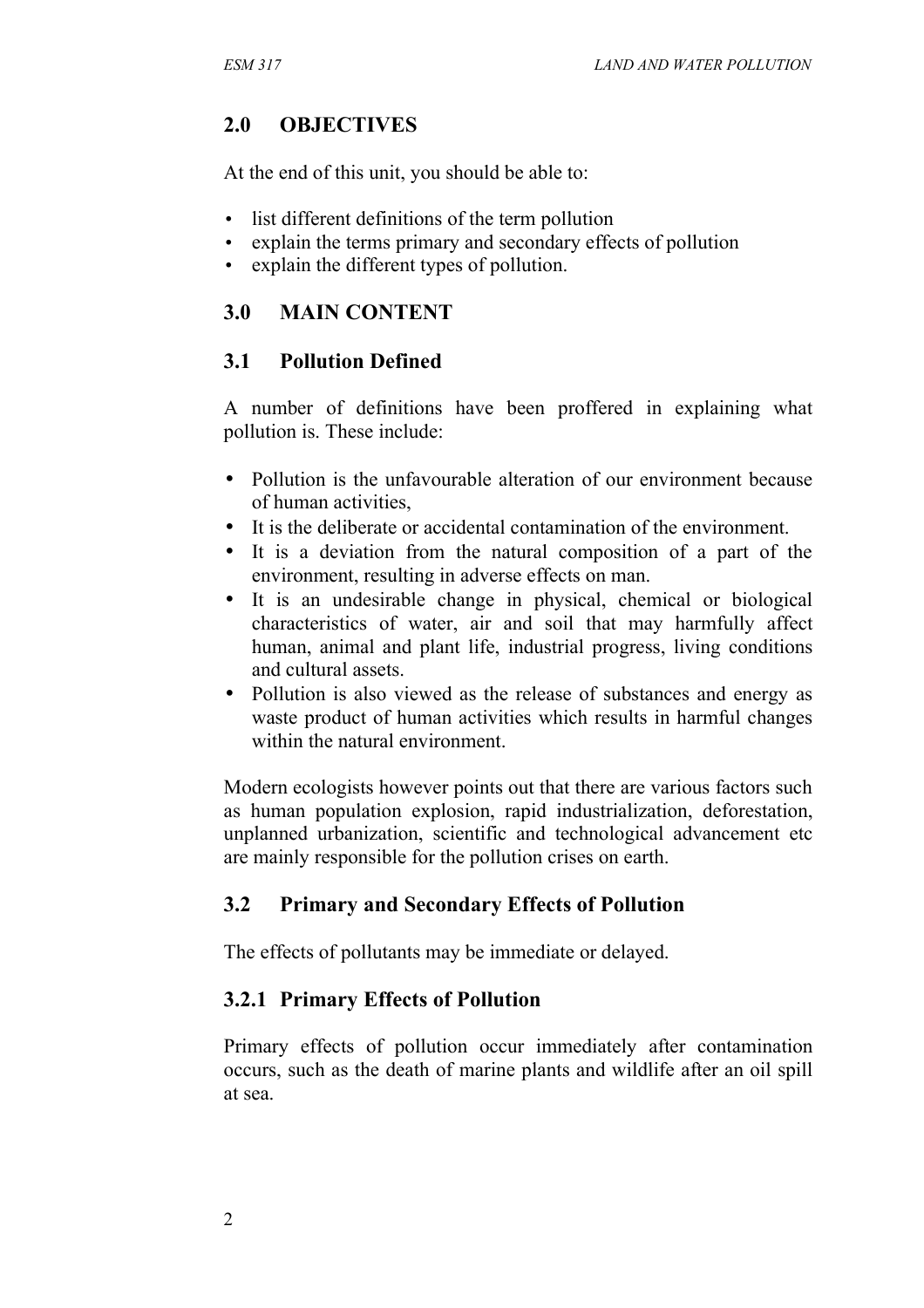# **3.2.2 Secondary Effects of Pollution**

Secondary effects may be delayed or may persist in the environment into the future, perhaps going unnoticed for many years. DDT, a nondegradable compound, seldom poisons birds immediately, but gradually accumulates in their bodies. Birds with high concentrations of this pesticide lay thin-shelled eggs that fail to hatch or produces deformed offspring. These secondary effects, threatened the survival of species such as the bald eagle and peregrine falcon, and aroused public concern over the hidden effects of non-degradable chemical compounds.

# **3.3 Types of Pollution**

## **(a) Air Pollution**

Human contamination of Earth's atmosphere can take many forms and has existed since humans first began to use fire for agriculture, heating, and cooking. During the Industrial Revolution of the 18th and 19th centuries, however, air pollution became a major problem. Urban air pollution is commonly known as smog. The dark smog is generally a smoky mixture of carbon monoxide and organic compounds from incomplete combustion (burning) of fossil fuels such as coal, and sulfur dioxide from impurities in the fuels. As the smog ages and reacts with oxygen, organic and sulfuric acids condense as droplets, increasing the haze. Smog developed into a major health hazard by the 20th century. In 1948, 19 people died and thousands were sickened by smog in the small U.S. steel-mill town of Donora, Pennsylvania. In 1952, about 4,000 Londoners died of its effects.

A second type of smog, photochemical smog is caused by combustion in car, truck, and airplane engines, which produces nitrogen oxides and releases hydrocarbons from unburned fuels. Sunlight causes the nitrogen oxides and hydrocarbons to combine and turn oxygen into ozone, a chemical agent that attacks rubber, injures plants, and irritates lungs. The hydrocarbons are oxidized into materials that condense and form a visible, pungent haze.

Eventually most pollutants are washed out of the air by rain, snow, fog, or mist, but only after travelling and covering large distances, sometimes across continents. As pollutants build up in the atmosphere, sulfur and nitrogen oxides are converted into acids that mix with rain. This acid rain falls in lakes and on forests, where it can lead to the death of fish and plants, and damage entire ecosystems. Eventually the contaminated lakes and forests may become lifeless. Regions that are downwind of heavily industrialized areas, such as Europe and the eastern United States and Canada, are the hardest hit by acid rain. Acid rain can also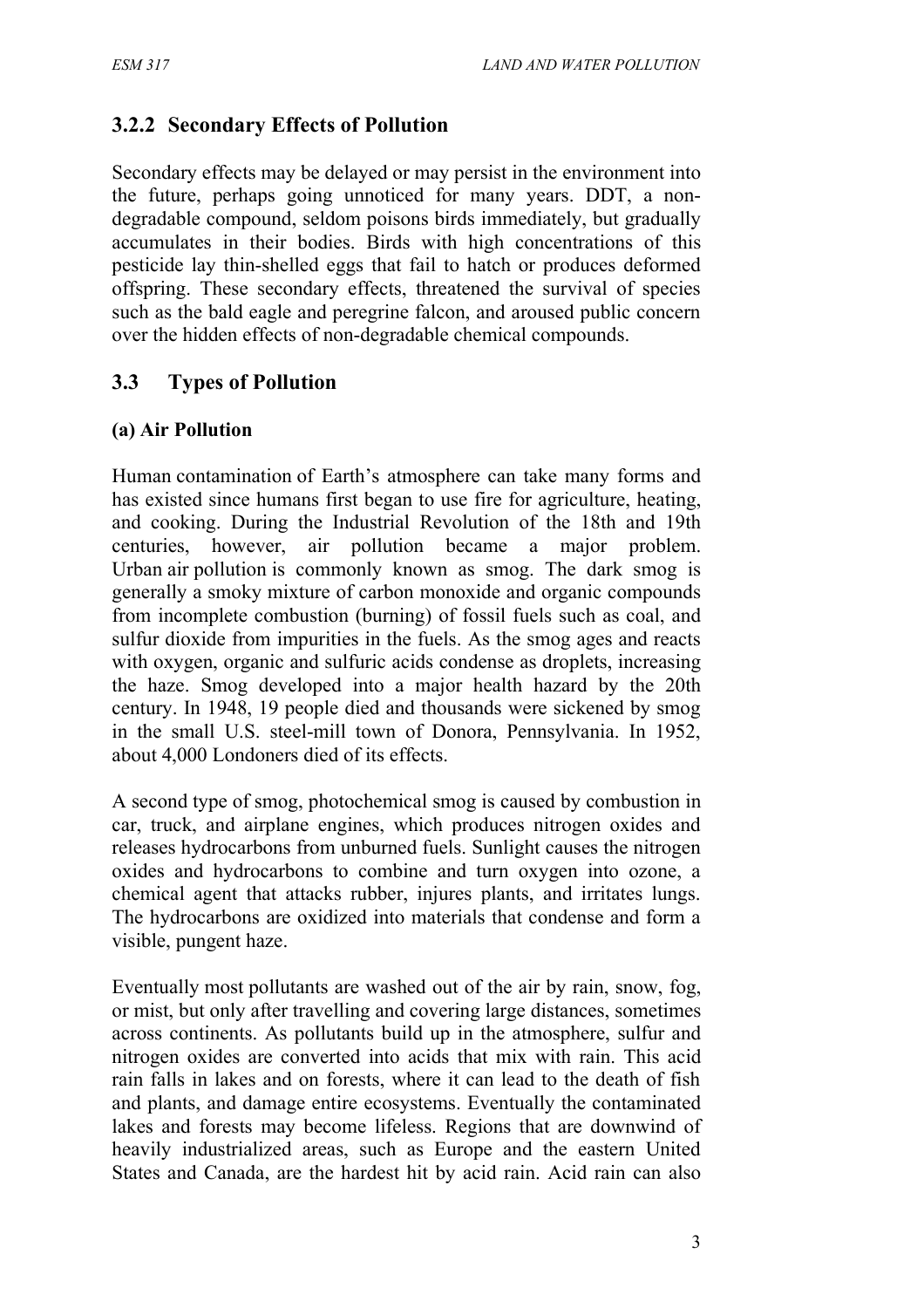affect human health and man-made objects; it is slowly dissolving historic stone statues and building facades in London, Athens, and Rome.

One of the greatest challenges caused by air pollution is global warming, an increase in Earth's temperature due to the buildup of certain atmospheric gases such as carbon dioxide. With the heavy use of fossil fuels in the 20th century, atmospheric concentrations of carbon dioxide have risen dramatically. Carbon dioxide and other gases, known as greenhouse gases, reduce the escape of heat from the planet without blocking radiation coming from the Sun. Air pollution can also damage the upper atmospheric region known as the stratosphere. Excessive production of chlorine-containing compounds such as chlorofluorocarbons (CFCs) (compounds formerly used in refrigerators, air conditioners, and in the manufacture of polystyrene products) has depleted the stratospheric ozone layer, creating a hole above Antarctica that lasts for several weeks each year. As a result, exposure to the Sun's harmful rays has damaged aquatic and terrestrial wildlife and threatens human health in high-latitude regions of the northern and southern hemispheres.

## **(b)Water Pollution**

The demand for fresh water rises continuously as the world's population grows. From 1940 to 1990 withdrawals of fresh water from rivers, lakes, reservoirs, and other sources increased fourfold. Sewage, industrial wastes, and agricultural chemicals such as fertilizers and pesticides are the main causes of water pollution. In developing nations, more than 95 percent of urban sewage is discharged untreated into rivers and bays, creating a major human health hazard.

Water runoff, a nonpoint source of pollution, carries fertilizing chemicals such as phosphates and nitrates from agricultural fields and yards into lakes, streams, and rivers. These combine with the phosphates and nitrates from sewage to speed the growth of algae, a type of plantlike organism. The water body may then become choked with decaying algae, which severely depletes the oxygen supply. This process, called eutrophication, can cause the death of fish and other aquatic life. Agricultural runoff may be to blame for the growth of a toxic form of algae called *Pfiesteria piscicida,* which was responsible for killing large amounts of fish in bodies of water from the Delaware Bay to the Gulf of Mexico in the late 1990s. Runoff also carries toxic pesticides and urban and industrial wastes into lakes and streams.

Erosion, the wearing away of topsoil by wind and rain, also contributes to water pollution. Soil and silt fine sediment) washed from logged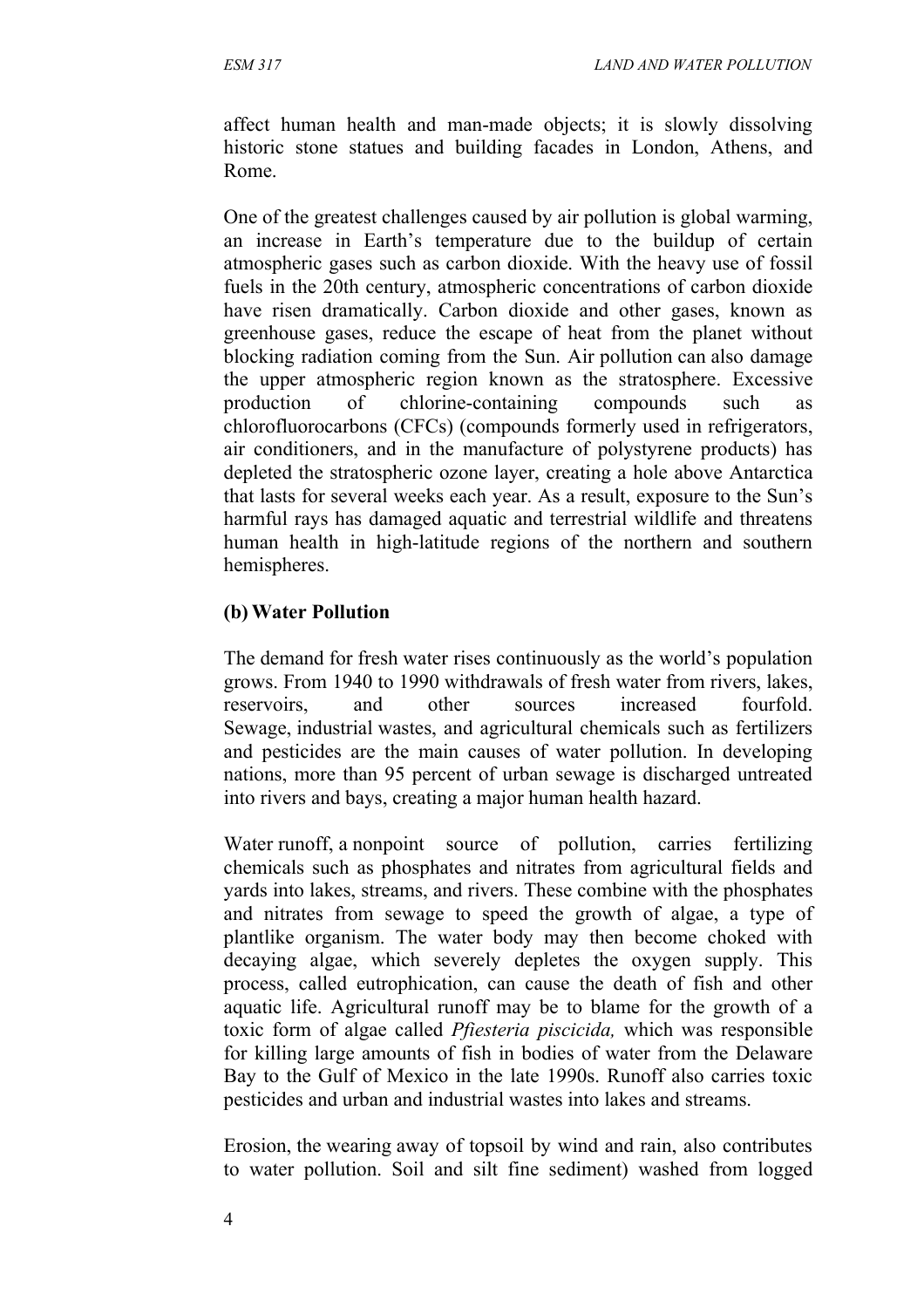hillsides, plowed fields, or construction sites, can clog waterways and kill aquatic vegetation. Even small amounts of silt can eliminate desirable fish species. For example, when logging removes the protective plant cover from hillsides, rain may wash soil and silt into streams, covering the gravel beds that trout or salmon use for spawning.

The marine fisheries supported by ocean ecosystems are an essential source of protein, particularly for people in developing countries. Yet pollution in coastal bays, estuaries, and wetlands threatens fish stocks already depleted by overfishing. In 1989, 260,000 barrels of oil spilled from the oil tanker *Exxon Valdez* into Alaska's Prince William Sound, a pristine and rich fishing ground. In 1999 there were 8,539 reported spills in and around U.S. waters, involving 4.4 billion liters (1.2 billion gallons) of oil.

## **(c) Soil Pollution**

Soil is a mixture of mineral, plant, and animal materials that form during a long process that may take thousands of years. It is necessary for most plant growth and is essential for all agricultural production. Soil pollution is a buildup of toxic chemical compounds, salts, pathogens (disease-causing organisms), or radioactive materials that can affect plant and animal life.

Unhealthy soil management methods have seriously degraded soil quality, causing soil pollution, and enhanced erosion. Treating the soil with chemical fertilizers, pesticides, and fungicides interferes with the natural processes occurring within the soil and destroys useful organisms such as bacteria, fungi, and other microorganisms. For instance, strawberry farmers in California fumigate the soil with methyl bromide to destroy organisms that may harm young strawberry plants. This process indiscriminately kills even beneficial microorganisms and leaves the soil sterile and dependent upon fertilizer to support plant growth. This results in heavy fertilizer use and increases polluted runoff into lakes and streams.

## **(d) Noise Pollution**

Unwanted sound, or noise, such as that produced by airplanes, traffic, or industrial machinery, is considered a form of pollution. Noise pollution is at its worst in densely populated areas. It can cause hearing loss, stress, high blood pressure, sleep loss, distraction, and lost productivity. Sounds are produced by objects that vibrate at a rate that the ear can detect. This rate is called frequency and is measured in hertz, or vibrations per second. Most humans can hear sounds between 20 and 20,000 hertz, while dogs can hear high-pitched sounds up to 50,000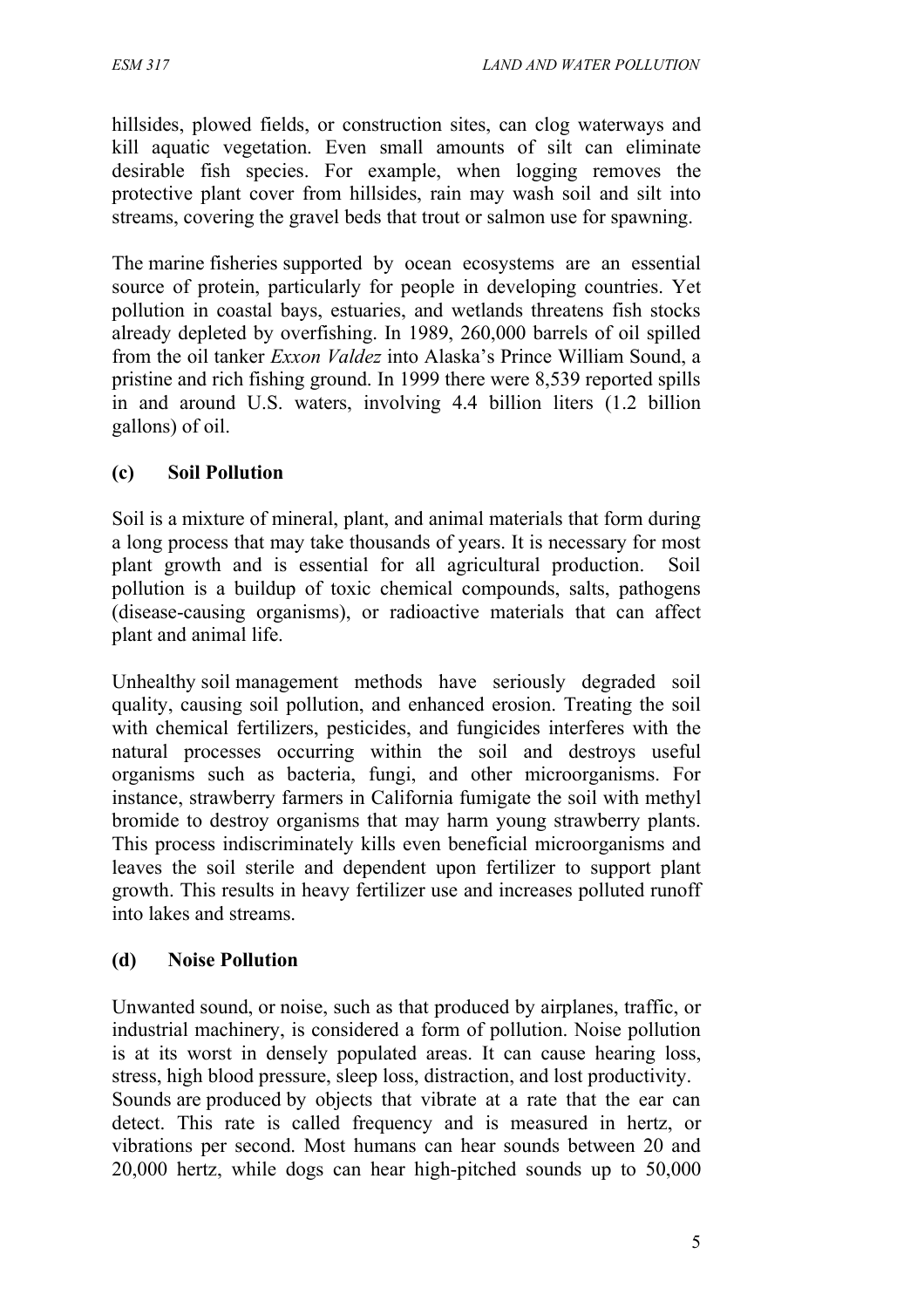hertz. While high-frequency sounds tend to be more hazardous and more annoying to hearing than low-frequency sounds, most noise pollution damage is related to the intensity of the sound, or the amount of energy it has. Measured in decibels, noise intensity can range from zero, the quietest sound the human ear can detect, to over 160 decibels. Conversation takes place at around 40 decibels, a subway train is about 80 decibels, and a rock concert is from 80 to 100 decibels. The intensity of a nearby jet taking off is about 110 decibels. The threshold for pain, tissue damage, and potential hearing loss in humans is 120 decibels. Long-lasting, high-intensity sounds are the most damaging to hearing and produce the most stress in humans.

Solutions to noise pollution include adding insulation and sound-proofs to doors, walls, and ceilings; using ear protection, particularly in industrial working areas; planting vegetation to absorb and screen out noise pollution; and zoning urban areas to maintain a separation between residential areas and zones of excessive noise.

# **4.0 CONCLUSION**

Pollution, contamination of Earth's environment with materials that interfere with human health, the quality of life, or the natural functioning of ecosystems (living organisms and their physical surroundings). Although some environmental pollution is as a result of natural causes such as volcanic eruptions, most is caused by human activities.

# **5.0 SUMMARY**

In this unit we have learnt that:

- Environmental pollution is one of the most horrible ecological crises the world is subjected today.
- The greatest challenges caused by air pollution is global warming
- Sewage, industrial wastes, and agricultural chemicals such as fertilizers and pesticides are the main causes of water pollution
- Soil pollution is a buildup of toxic chemical compounds, salts, pathogens (disease-causing organisms), or radioactive materials that can affect plant and animal life.
- Ecosystem functions may be impaired or destroyed by pollution.

# **6.0 TUTOR -MARKED ASSIGNMENT**

- 1. Define the following terms; (i) Pollution (ii )pollutants (iii) Secondary Pollutants (iv) Non-Biodegradable Pollutants
- 2. List the types of pollution that you know and discuss any two of them.
- 3. Discuss the impacts of pollution.
- 6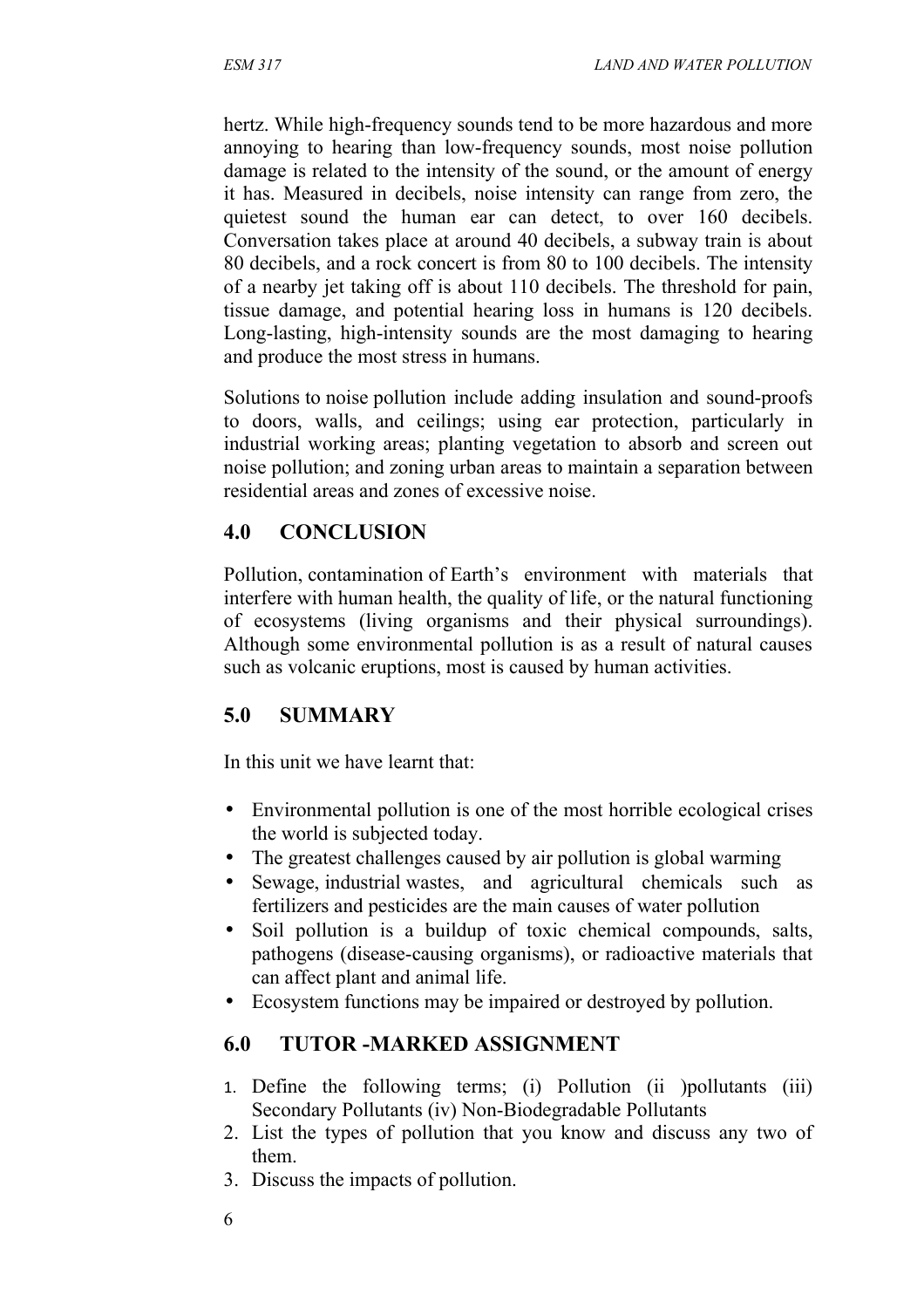## **7.0 REFERENCES/FURTHER READING**

- Chandler, Gary, and Kevin Graham. (1996). *Protecting Our Air, Land, and Water.* Twenty-First Century.
- Hoff, Mary, and Mary M. Rodgers. *Our Endangered Planet: Groundwater.*
- McNeil, J. R. (2000, 2001). *Something New Under the Sun: An Environmental History of the Twentieth-Century World.* Norton.
- Miller, G. T. Jr. (2002). *Living in the Environment: Principles, Connections, and Solutions.* 12th ed. Brooks/Cole.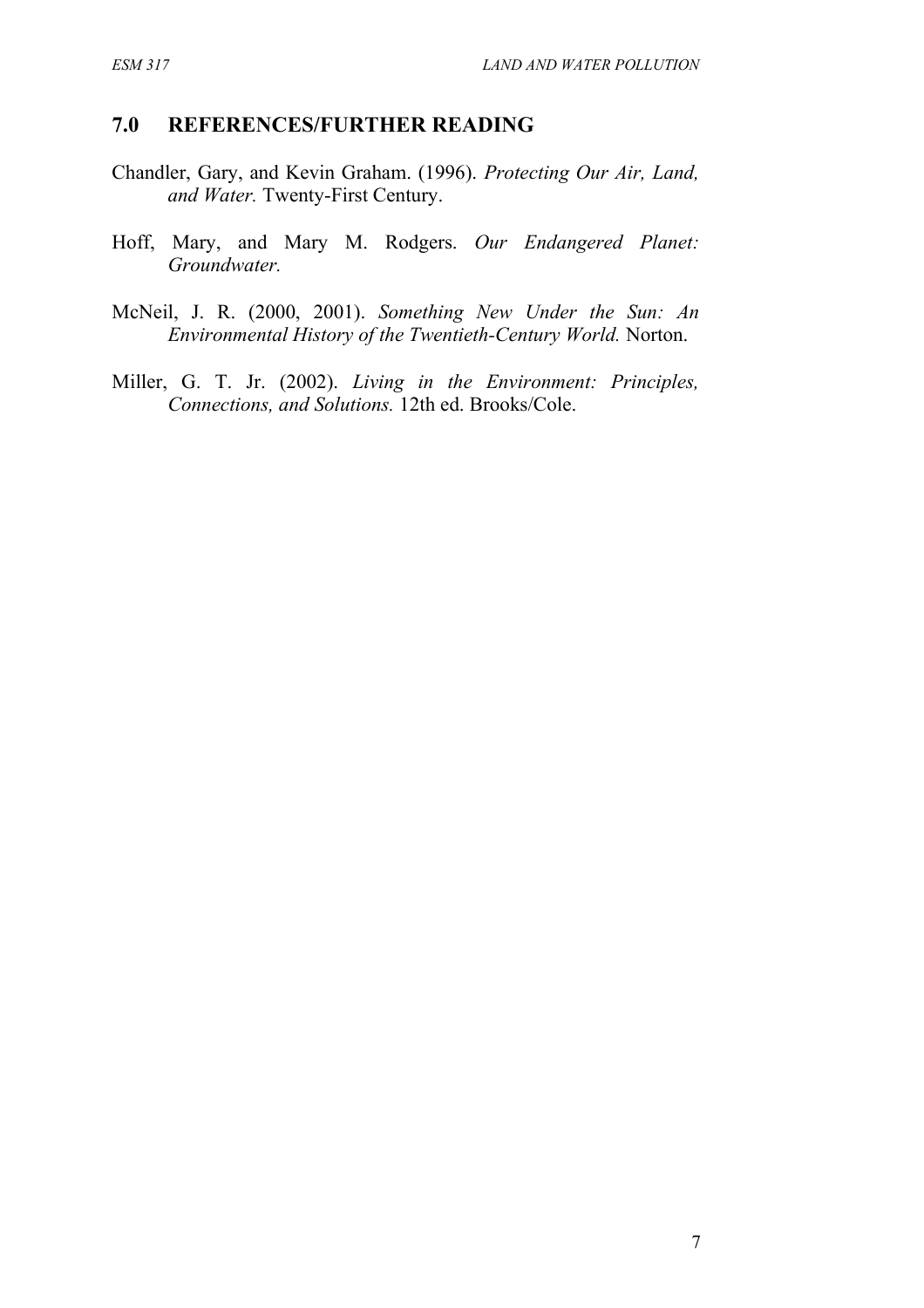## **UNIT 2 POLLUTANTS AND THEIR IMPACT ON THE ENVIRONMENT**

#### **CONTENTS**

- 1.0 Introduction
- 2.0 Objectives
- 3.0 Main Content
	- 3.1 Classification of Pollutants
		- 3.1.1 Classification by the Forms they exist in the Environment after their Release
		- 3.1.2 Classification from the Ecosystem Point of View
	- 3.2 Impacts of Pollution
- 4.0 Conclusion
- 5.0 Summary
- 6.0 Tutor-Marked Assignment
- 7.0 References/Further Reading

# **1.0 INTRODUCTION**

Pollution is usually brought about by the addition of waste products of human activities to the environment. When the waste products are not efficiently assimilated, decomposed or otherwise removed by the natural, biological and physical processes of the biosphere, adverse effects may result as the pollutants accumulate or get converted into more toxic substances*. Thus, the materials which cause pollution of the environment are called Pollutants.* It could also be defined as a harmful solid, liquid or gaseous substance present in such concentration in the environment which tends to be injurious for the whole biota

## **2.0 OBJECTIVES**

At the end of this unit, you should be able to:

- explain the term pollutants
- identify pollutants
- explain the impacts of pollution.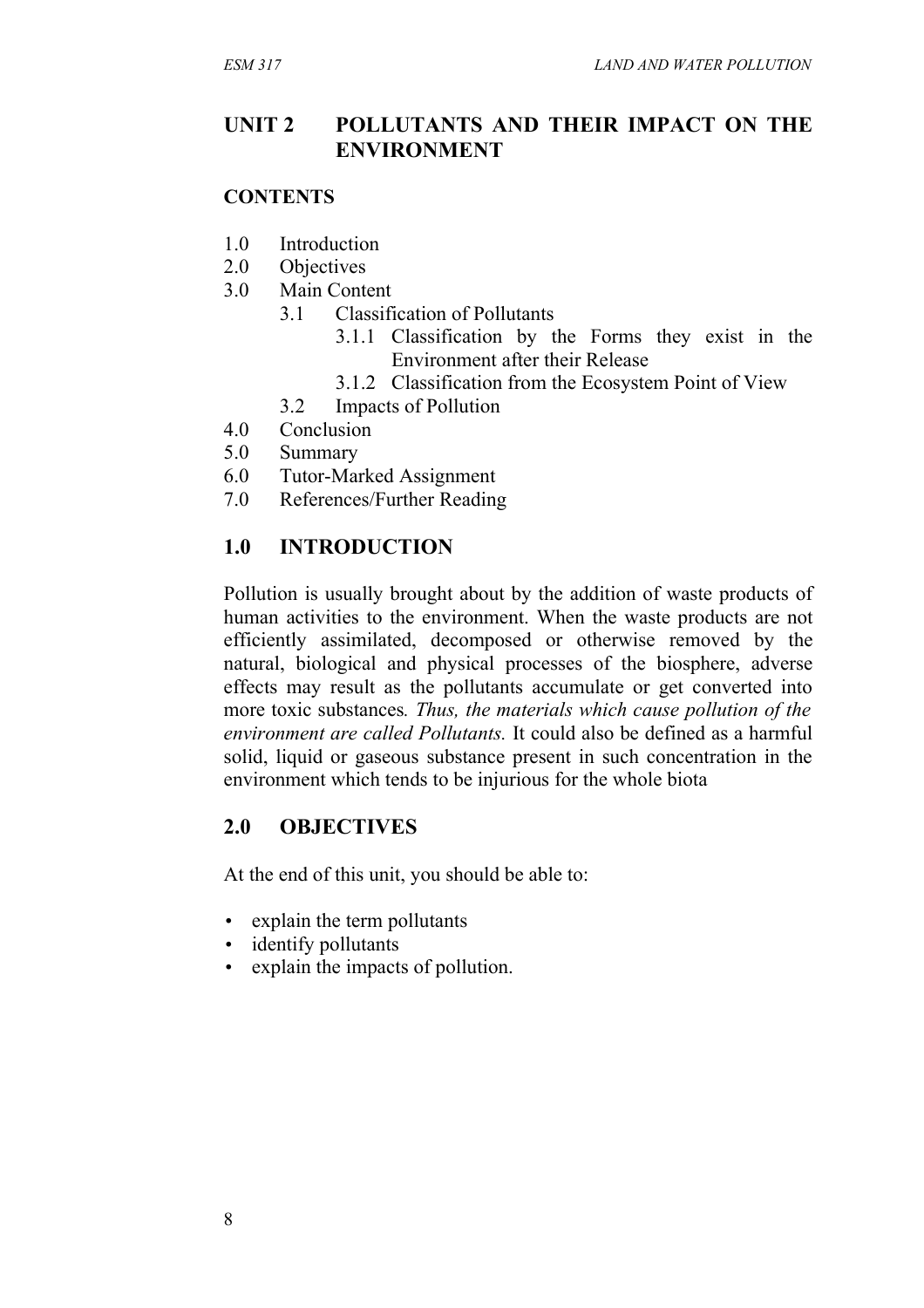## **3.0 MAIN CONTENT**

#### **3.1 Classification of Pollutants**

Pollutants can be classified in a number of ways:

## **3.1.1 Classification by the Forms they exist in the Environment after Their Release**

On this basis, pollutants can be:

- **(a) Primary Pollutants:** These substances are emitted directly from an identified source. These pollutants exist as such after being added or released to the environment. Examples are sulphur dioxide, nitrogen oxides, etc.
- **(b) Secondary Pollutants:** These are substances derived from primary pollutants by chemical reaction e.g. primary pollutants such as hydrocarbons and nitrogen oxides, particularly in the environment react in the presence of sunlight to form a group of nitrous compounds like peroxyacetyl nitrate (PAN) as the secondary pollutant.

#### **3.1.2 Classification from the Ecosystem Point of View**

The pollutants may be classified as Biodegradable and Non-Biodegradable Pollutants.

- **(a) Biodegradable Pollutants:** These include domestic sewages, heat etc. These are pollutants that can readily decompose by natural process or by engineered process (such as municipal sewage treatment plant) which enhance capacity of nature to decompose and recycle.
- **(b) Non-Biodegradable Pollutants:** These are pollutants such as aluminium, iron, mercury salt etc which are usually not present in the environment. These either do not degrade or degrade only very slowly or partially and thereby pollute the environment. Such pollutants are harmful even in low concentration. These pollutants not only accumulate, but are often biologically magnified as they move in biological cycles and along food chains. They may also react with other compounds present in the environment to produce even more toxic additional products.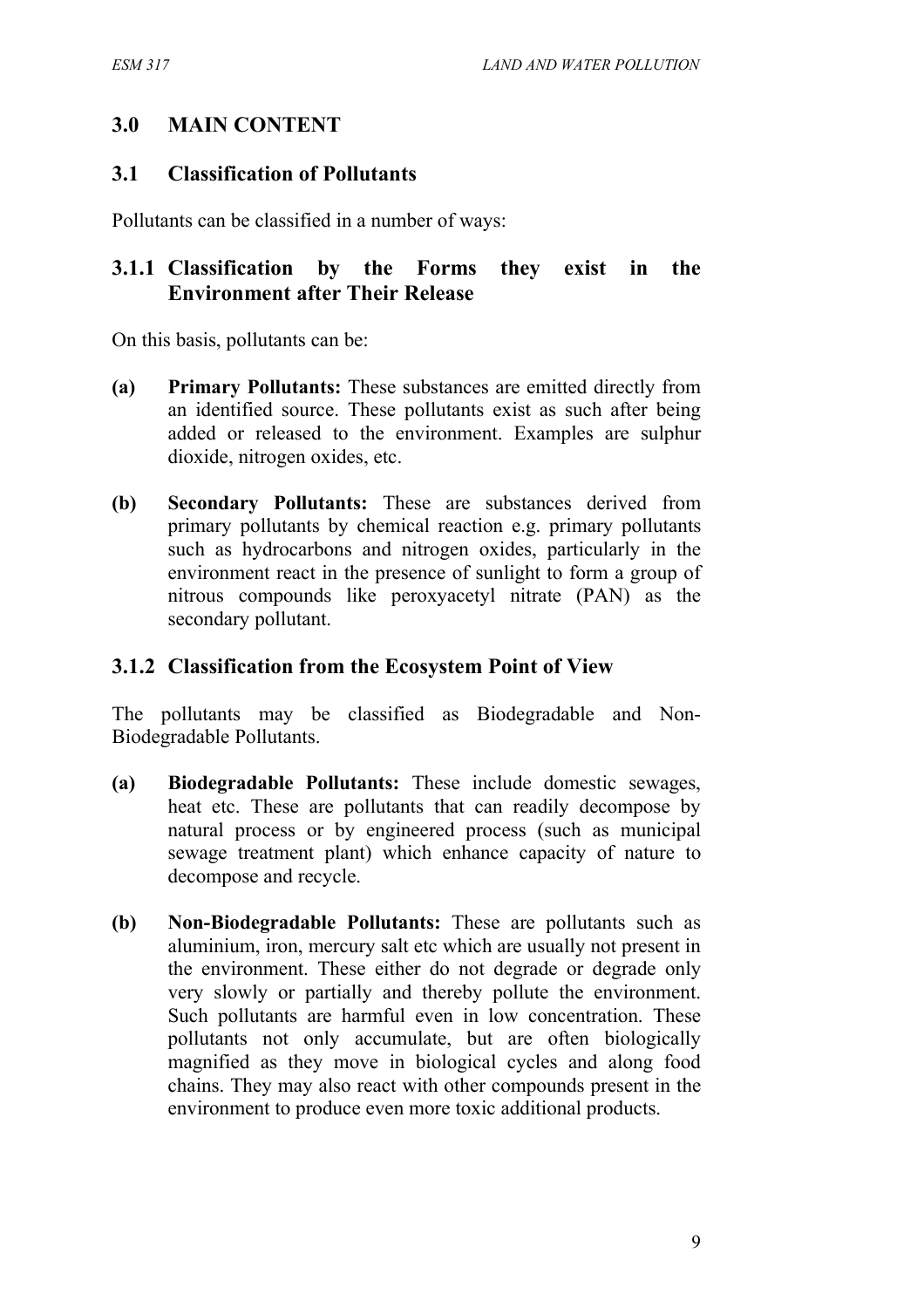## **3.2 Impacts of Pollution**

Because humans are at the top of the food chain, they are particularly vulnerable to the effects of nondegradable pollutants. This was clearly illustrated in the 1950s and 1960s when residents living near Minamata Bay, Japan, developed nervous disorders, tremors, and paralysis in a mysterious epidemic. More than 400 people died before authorities discovered that a local industry had released mercury into Minamata Bay. This highly toxic element accumulated in the bodies of local fish and eventually in the bodies of people who consumed the fish. More recently research has revealed that many chemical pollutants, such as DDT and PCBs, mimic sex hormones and interfere with the human body's reproductive and developmental functions.

Pollution also has a dramatic effect on natural resources. Ecosystems such as forests, wetlands, coral reefs, and rivers perform many important services for Earth's environment. They enhance water and air quality, provide habitat for plants and animals, and provide food and medicines. Any or all of these ecosystem functions may be impaired or destroyed by pollution. Moreover, because of the complex relationships among the many types of organisms and ecosystems, environmental contamination may have far-reaching consequences that are not immediately obvious or that are difficult to predict. For instance, scientists can only speculate on some of the potential impacts of the depletion of the ozone layer, the protective layer in the atmosphere that shields Earth from the Sun's harmful ultraviolet rays.

Another major effect of pollution is the tremendous cost of pollution cleanup and prevention. The global effort to control emissions of carbon dioxide, a gas produced from the combustion of fossil fuels such as coal or oil, or of other organic materials like wood, is one such example. The cost of maintaining annual national carbon dioxide emissions at 1990 levels is estimated to be 2 percent of the gross domestic product for developed countries.

In addition to its effects on the economy, health, and natural resources, pollution has social implications. Research has shown that low-income populations and minorities do not receive the same protection from environmental contamination as do higher-income communities. Toxic waste incinerators, chemical plants, and solid waste dumps are often located in low-income communities because of a lack of organized, informed community involvement in municipal decision-making processes.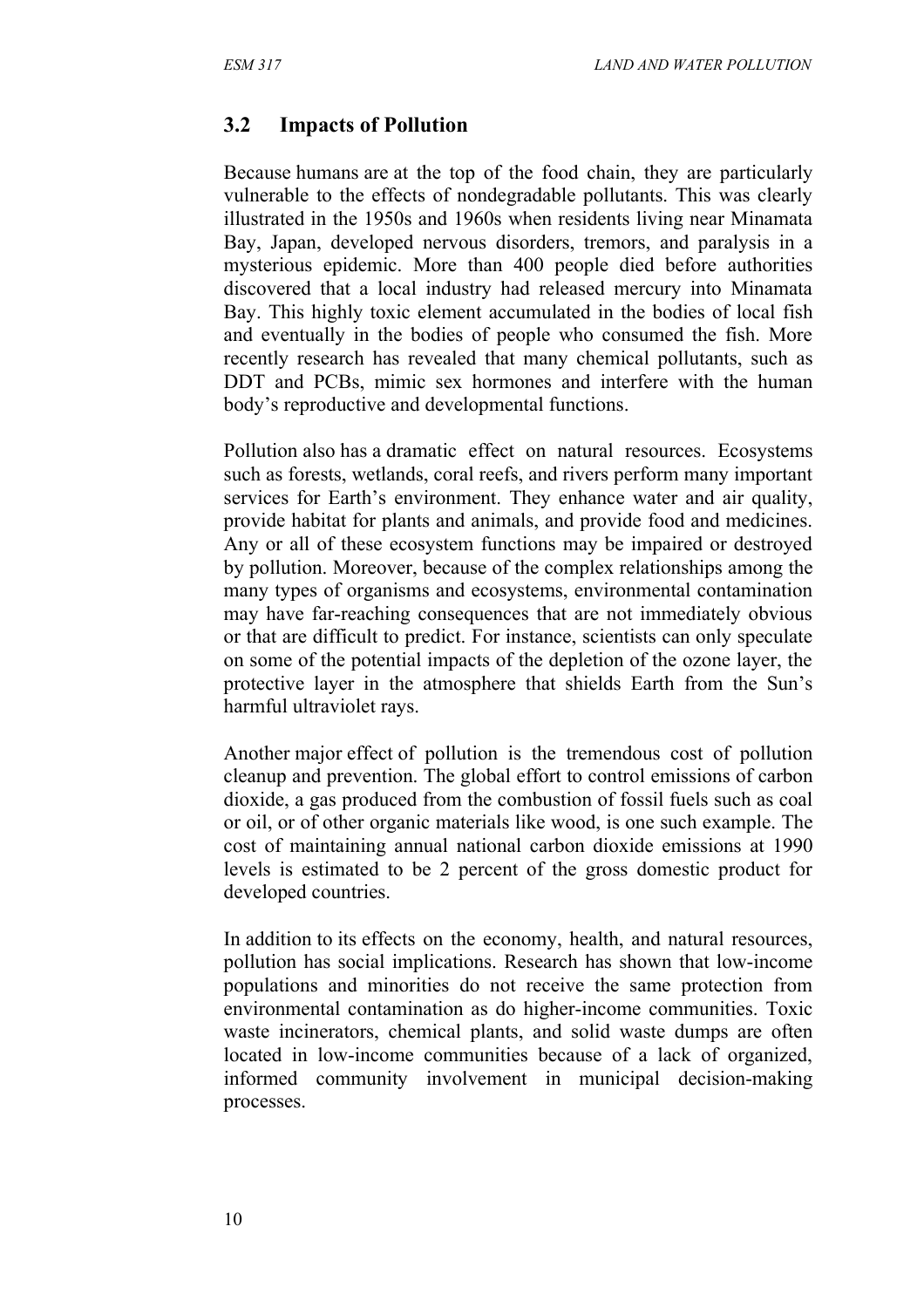# **4.0 CONCLUSION**

Plants and animals require water that is moderately pure, and they cannot survive if their water is loaded with toxic chemicals or harmful microorganisms. If severe, pollution can kill large numbers of fish, birds, and other animals, in some cases killing all members of a species in an affected area. The environment has become contaminated, undesirable and therefore, harmful for the health of living organisms, including man.

## **5.0 SUMMARY**

In this unit, we have learnt that:

- Pollutants can be defined as a harmful solid, liquid or gaseous substance present in such concentration in the environment which tends to be injurious for the whole biota
- Humans are at the top of the food chain, they are particularly vulnerable to the effects of nondegradable pollutants
- Pollution also has a dramatic effect on natural resources
- In addition to its effects on the economy, health, and natural resources, pollution has social implications

# **6.0 TUTOR -MARKED ASSIGNMENT**

- 1. Define the term Pollutants and its classification.
- 2. Discuss the impacts of pollution.

# **7.0 REFERENCES/FURTHER READING**

- Miller, G. T., Jr. (2002). *Living in the Environment: Principles, Connections, and Solutions.* 12th ed. Brooks/Cole
- Chandler, Gary, and Kevin Graham. (1996). *Protecting Our Air, Land, and Water.* Twenty-First Century.
- Schneiderman, Jill S. (2000). *The Earth Around Us: Maintaining a Livable Planet.* Freeman.
- Chandler, Gary, and Kevin Graham. (1996). *Protecting Our Air, Land, and Water.* Twenty-First Century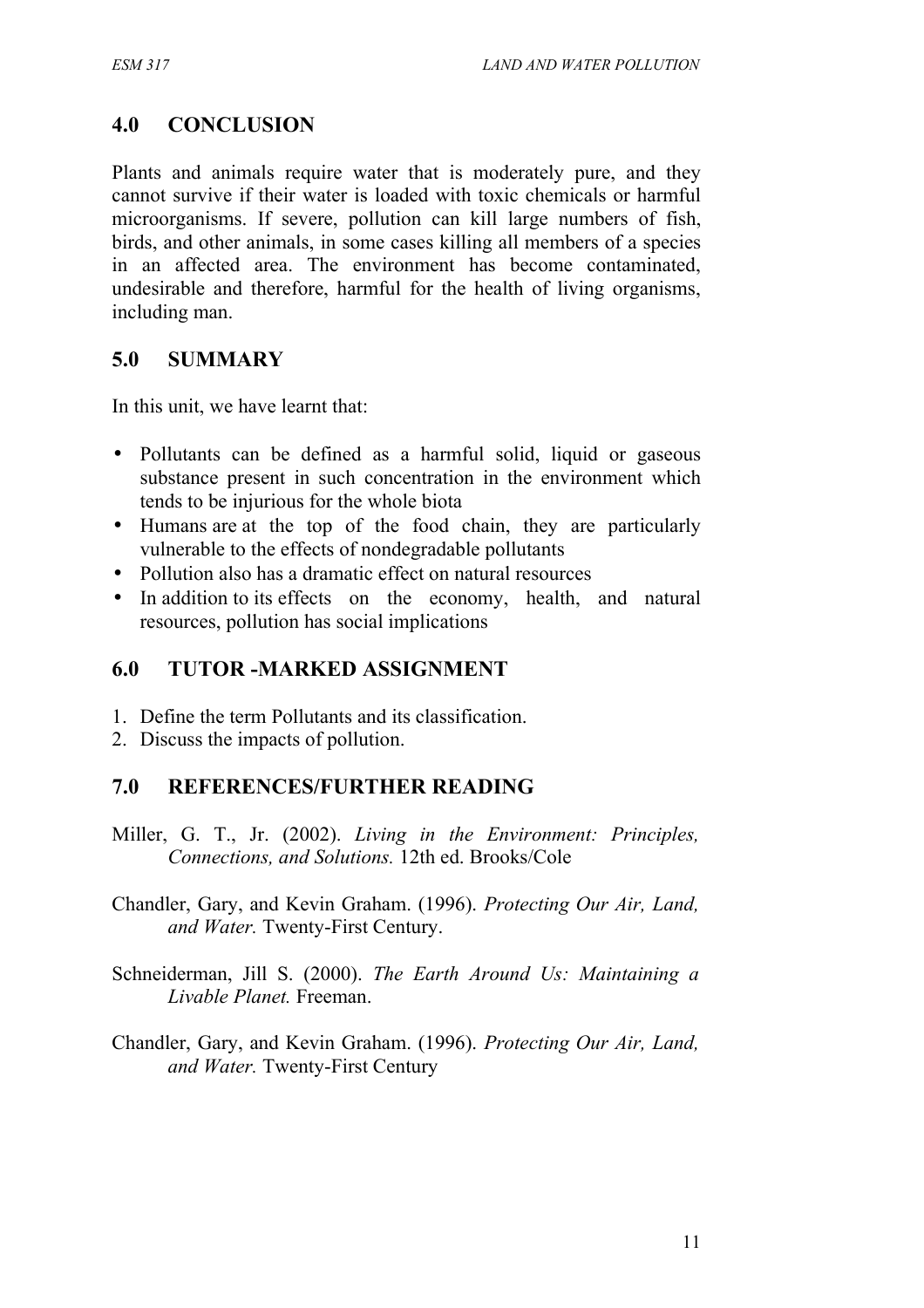# **UNIT 3 ENVIRONMENTAL POLLUTION CONTROL: RECYCLING**

## **CONTENTS**

- 1.0 Introduction
- 2.0 Objectives
- 3.0 Main Content
	- 3.1 Internal and External Recycling
		- 3.1.1 Internal Recycling
		- 3.1.2 External Recycling
	- 3.2 Types of materials Recycled
	- 3.3 Reasons for Recycling
- 4.0 Conclusion
- 5.0 Summary
- 6.0 Tutor-Marked Assignment
- 7.0 References/Further Reading

# **1.0 INTRODUCTION**

Recycling is the collection, processing, and reuse of materials that would otherwise be thrown away. Materials ranging from precious metals to broken glass, from old newspapers to plastic spoons, can be recycled. The recycling process reclaims the original material and uses it in producing new products.

## **2.0 OBJECTIVES**

At the end of this unit, you should be able to:

- describe the term recycling
- explain types of recycling
- describe the different types of materials that can be recycled
- explain the reasons for recycling.

# **3.0 MAIN CONTENT**

# **3.1 Internal and External Recycling**

Recycling can be done internally (within a company) or externally (after a product is sold and used).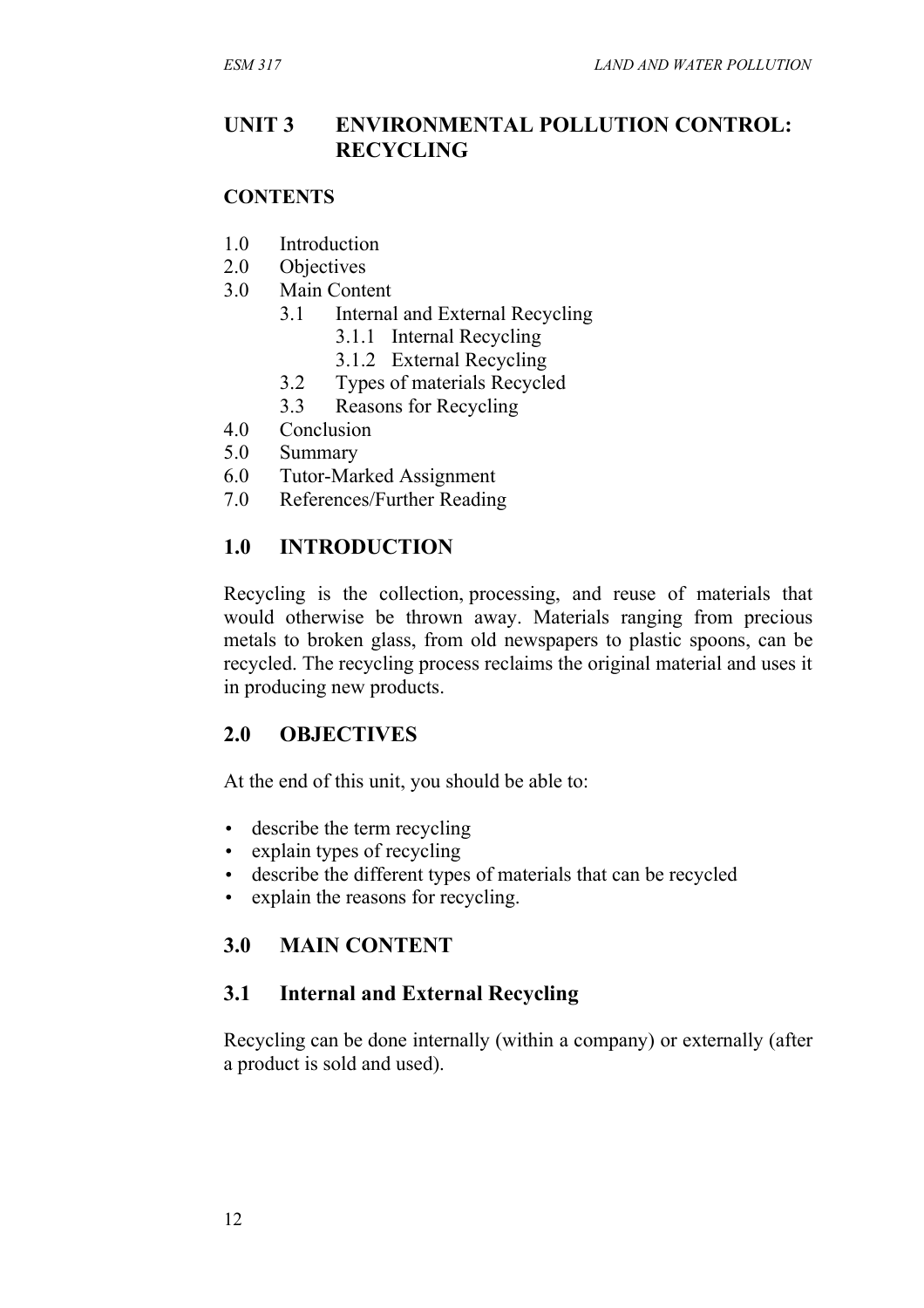# **3.1.1 Internal Recycling**

Internal recycling occurs in the paper industry, for example, when leftover stock and trimmings are salvaged to help make more new product. Since the recovered material never left the manufacturing plant, the final product is said to contain preconsumer waste.

# **3.1.2 External Recycling**

External recycling occurs when materials used by the customer are returned for processing into new products. Materials ready to be recycled in this manner, such as empty beverage containers, are called postconsumer waste.

# **3.2 Types of Materials Recycled**

Just about any material can be recycled. On an industrial scale, the most commonly recycled materials are those that are used in large quantities —metals such as steel and aluminum, plastics, paper, glass, and certain chemicals.

#### **Steel**

There are two methods of making steel using recycled material: the *basic oxygen furnace* (BOF) method and the *electric arc furnace* (EAF) method. The BOF method involves mixing molten scrap steel in a furnace with new steel. About 28 percent of the new product is recycled steel. Steel made by the BOF method typically is used to make sheetsteel products like cans, automobiles, and appliances. The EAF method normally uses 100 percent recycled steel. Scrap steel is placed in a furnace and melted by electricity that arcs between two carbon electrodes. Limestone and other materials are added to the molten steel to remove impurities. Steel produced by the EAF method usually is formed into beams, reinforcing bars, and thick plate. Approximately 64 percent of all steel is recycled; making it one of the worlds's most recycled materials.

#### **Aluminum**

The overall recycling rate of all forms of aluminum is about 35 percent. Cans brought to collection centers are crushed, baled, and shipped to regional mills or reclamation plants. The cans are then shredded to reduce volume and heated to remove coatings and moisture. Next, they are put into a furnace, melted, and formed into ingots, or bars, weighing 10,000 kg (30,000 lb) or more. The ingots go to another mill to be rolled into sheets. The sheets are sent to a container plant and cut into disks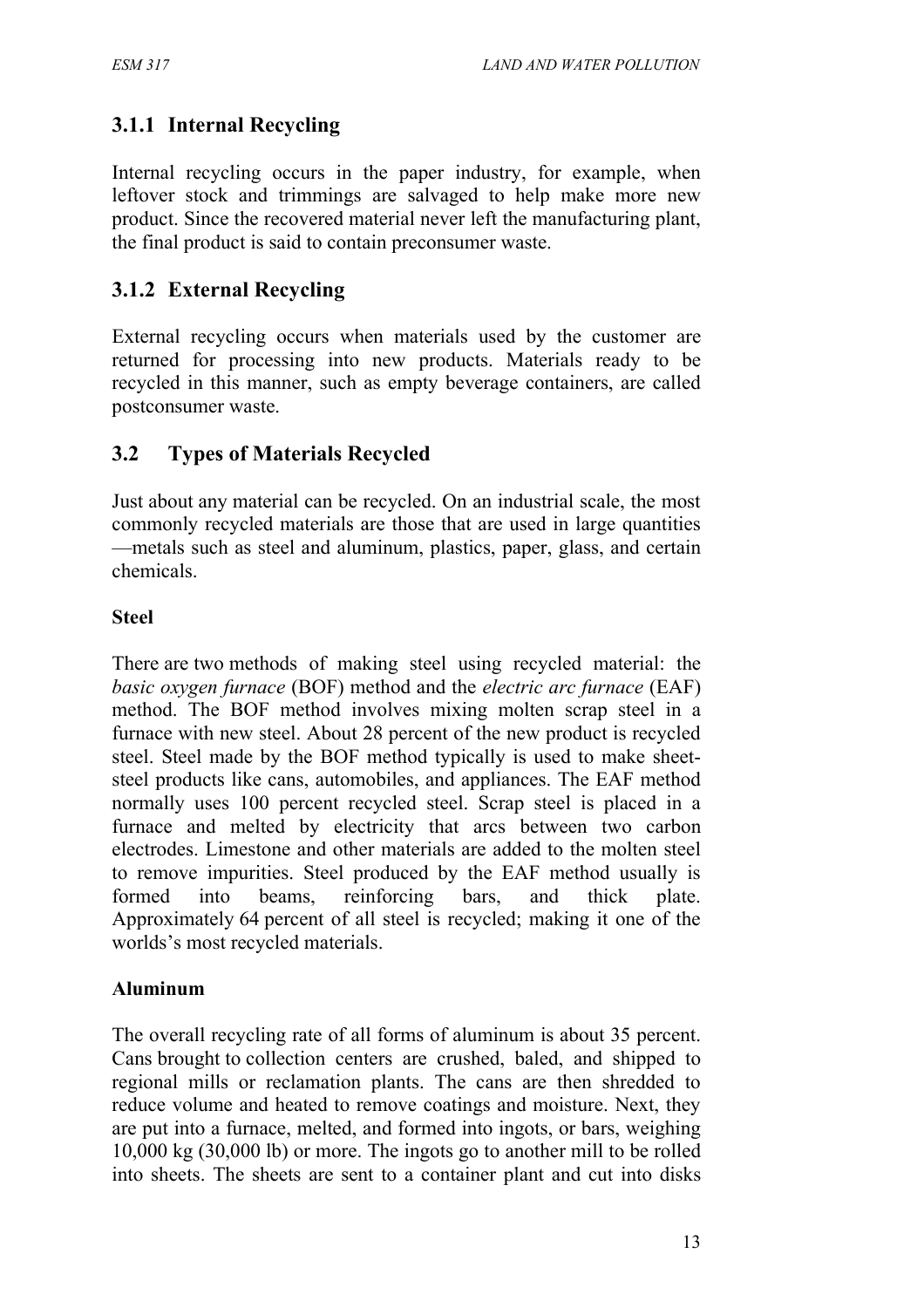from which new cans are formed. The cans are printed with the beverage makers' logos and are shipped (with tops separate) to the filling plant.

## **Plastics**

Plastics are more difficult to recycle than metal, paper, or glass. One of the problems is that any of the seven categories of plastics can be used for containers alone. For effective recycling, the different types cannot be mixed. Most states require that plastic containers have identification codes so that they can be more easily identified and separated. The code assigns a particular number to each of the seven plastics used in packaging. Number 1 refers to polyethylene teraphthalate (PET) and number 2 refers to high-density polyethylene (HDPE). PET can be made into carpet, or fiberfill for ski jackets and clothing. HDPE can be recycled into construction fencing, landfill liners, and a variety of other products. Plastics coded with the number 6 are polystyrene (PS), which can be recycled into cafeteria trays, combs, and other items.

The recycling process for plastic normally involves cleaning it, shredding it into flakes, then melting the flakes into pellets. The pellets are then melted into a final product. Some products work best with only a small percentage of recycled content. Other products, such as HDPE plastic milk cases, can be made successfully with 100 percent recycled content. The plastic container industry has concentrated on weight reduction and source reduction. For example, the one-gallon HDPE milk container that weighed about 120 gm (about 4.2 oz) in the 1960s weighed just 65 gm (about 2.3 oz) in 1996.

## **Paper and Paper Products**

Paper products that can be recycled include cardboard containers, wrapping paper, and office paper. The most commonly recycled paper product is newsprint.

In newspaper recycling, old newspapers are collected and searched for contaminants such as plastic bags and aluminum foil. The paper goes to a processing plant where it is mixed with hot water and turned into pulp in a machine that works much like a big kitchen blender. The pulp is screened and filtered to remove smaller contaminants. The pulp then goes to a large vat where the ink separates from the paper fibers and floats to the surface. The ink is skimmed off, dried and reused as ink or burned as boiler fuel. The cleaned pulp is mixed with new wood fibers to be made into paper again.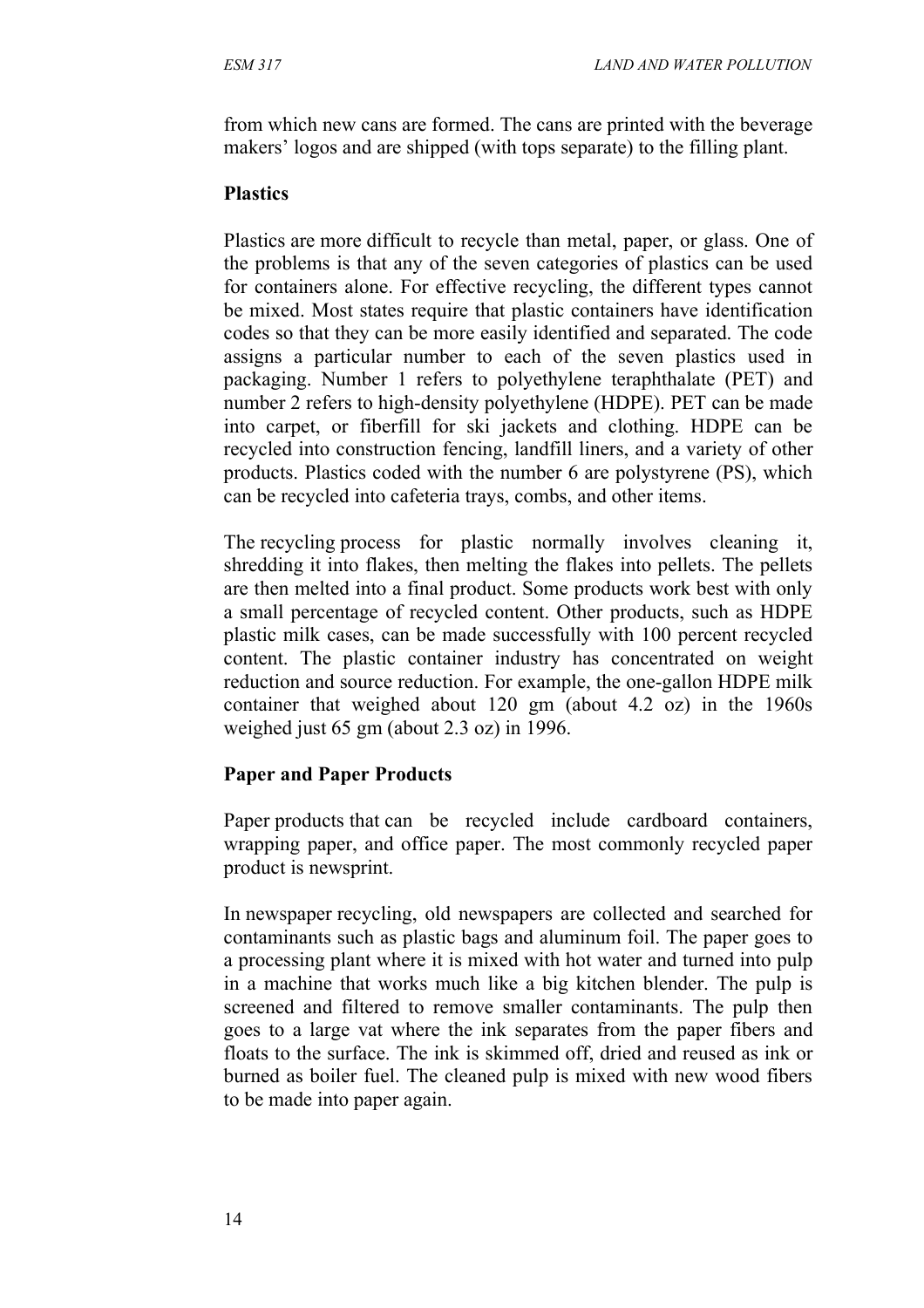#### **Glass**

Scrap glass taken from the glass manufacturing process, called cullet, has been internally recycled for years. The scrap glass is economical to use as a raw material because it melts at lower temperatures than other raw materials, thus saving fuel and operating costs.

Glass that is to be recycled must be relatively free from impurities and sorted by color. Glass containers are the most commonly recycled form of glass, and their colors are flint (clear), amber (brown), and green. Other glass, such as window glass, pottery, and cooking utensils, are considered contaminants because they have different compositions from glass used in containers. The recycled glass is melted in a furnace and formed into new products.

#### **Chemicals and Hazardous Waste**

Household hazardous wastes include drain cleaners, oven cleaners, window cleaners, disinfectants, motor oil, paints, paint thinners, and pesticides. Most municipalities ban hazardous waste from the regular trash. Periodically, citizens are alerted that they can take their hazardous waste to a collection point where trained workers sort it, recycle what they can, and package the remainder in special leak-proof containers called lab packs, for safe disposal. Typical materials recycled from the collection drives are motor oil, paint, antifreeze, and tires.

Business and industry have made much progress in reducing both the hazardous waste they generate and its toxicity. Although large quantities of chemical solvents are used in cleaning processes, technology has been developed to clean and reuse solvents that used to be discarded. Even the vapors evaporated from the process are recovered and put back into the recycled solvent. Some processes that formerly used solvents no longer require them.

#### **Nuclear Waste**

Certain types of nuclear waste can be recycled, while other types are considered too dangerous to recycle. Low-level wastes include radioactive material from research activities, medical wastes, and contaminated machinery from nuclear reactors. Nickel is the major metal of construction in the nuclear power field and much of it is recycled after surface contamination has been removed.

High-level wastes come from the reprocessing of spent fuel (partially depleted reactor fuel) and from the processing of nuclear weapons. These wastes emit gamma radiation, which can cause birth defects,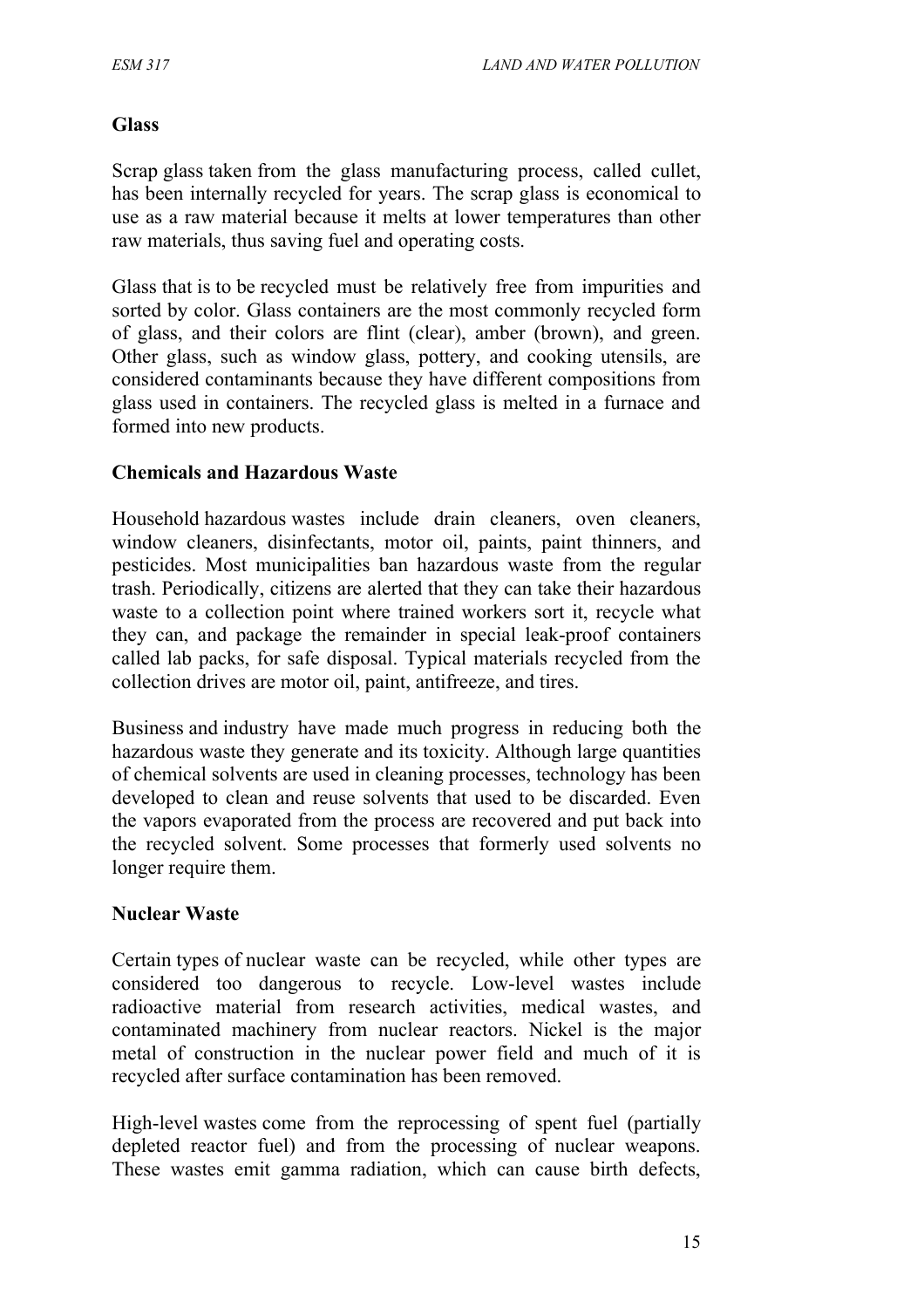disease, and death. High-level nuclear waste is so toxic it is not normally recycled. Instead, it is fused into inert glass tubes encased in stainless steel cylinders, which are then stored underground.

## **3.3 Reasons for Recycling**

Rare materials, such as gold and silver, are recycled because acquiring new supplies is expensive. Other materials may not be as expensive to replace, but they are recycled to conserve energy, reduce pollution, conserve land, and to save money.

#### **Resource Conservation**

Recycling conserves natural resources by reducing the need for new material. Some natural resources are renewable, meaning they can be replaced, and some are not Paper, corrugated board, and other paper products come from renewable timber sources. Trees harvested to make those products can be replaced by growing more trees. Iron and aluminum come from nonrenewable ore deposits. Once a deposit is mined, it cannot be replaced.

#### **Energy Conservation**

Recycling saves energy by reducing the need to process new material, which usually requires more energy than the recycling process. To make aluminum can from recycled metal takes only 5 percent of the total energy needed to produce the same aluminum can from unrecycled materials, a 95 percent energy savings. Recycled paper and paperboard require 75 percent less energy to produce than new products. Significant energy savings result in the recycling of steel and glass, as well.

#### **Pollution Reduction**

Recycling reduces pollution because recycling a product creates less pollution than producing a new one. For every ton of newspaper recycled, 7 fewer kg (16 lb) of air pollutants are pumped into the atmosphere. Recycling can also reduce pollution by recycling safer products to replace those that pollute. Some countries still use chlorofluorocarbons (CFCs) to manufacture foam products such as cups and plates. Many scientists suspect that CFCs harm the atmosphere's protective layer of ozone. Using recycled plastic instead for those products eliminates the creation of harmful CFCs.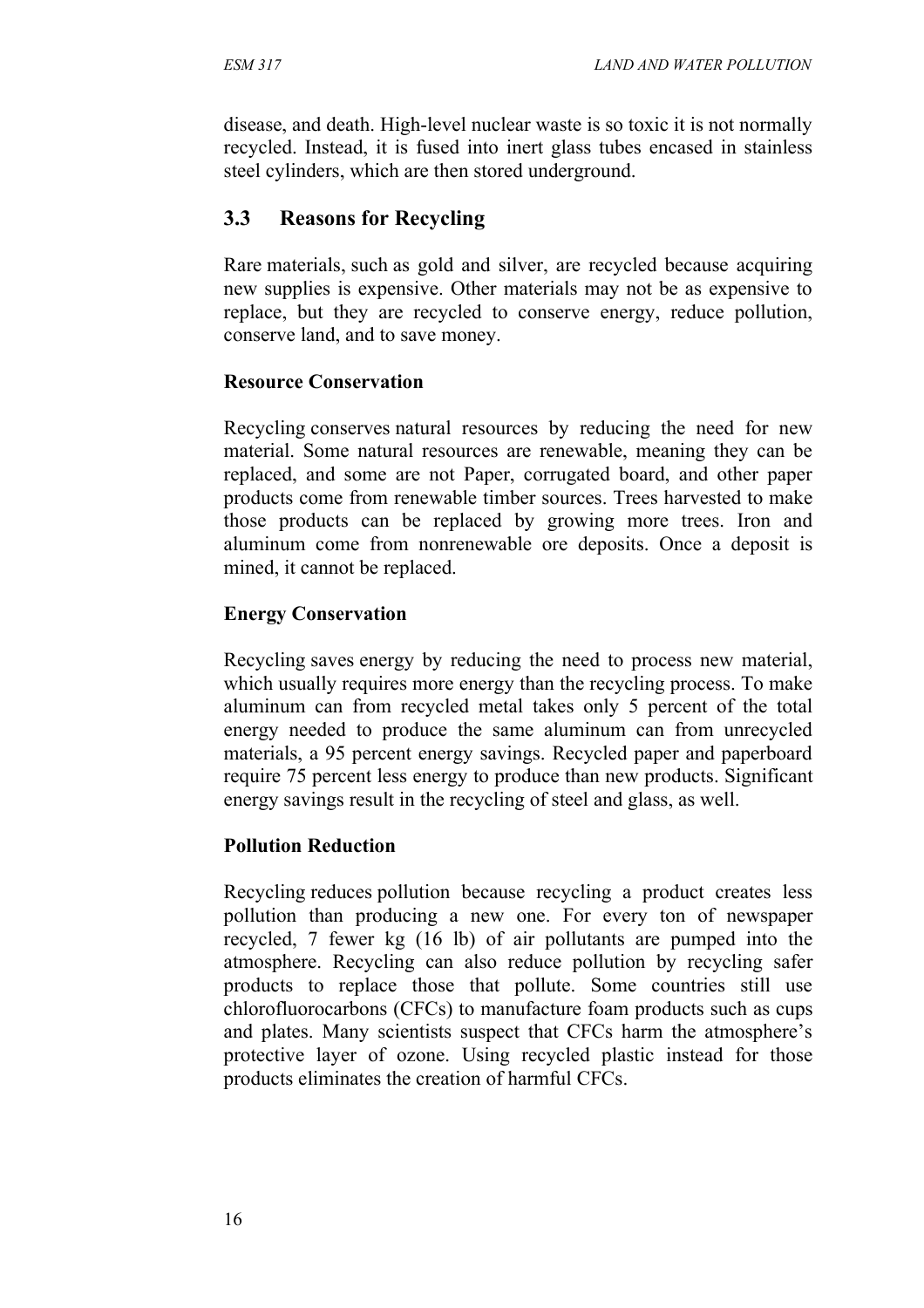## **Land Conservation**

Recycling saves valuable landfill space, land that must be set aside for dumping trash, construction debris, and yard waste. Landfills fill up quickly and acceptable sites for new ones are difficult to find because of objections by neighbours to noise and smells, and the hazard of leaks into underground water supplies. The two major ways to reduce the need for new landfills are to generate less initial waste and to recycle products that would normally be considered waste. Solid waste can also be burned instead of buried in the ground.

## **Economic Savings**

Recycling in the short term is not always economically profitable or a break-even financial operation. Most experts contend, however, that the economic consequences of recycling are positive in the long term. Recycling will save money if potential landfill sites are used for more productive purposes and by reducing the number of pollution-related illnesses.

# **4.0 CONCLUSION**

In general, using recycled materials to make new products costs less and requires less energy than using new materials and recycling can also reduce pollution, either by reducing the demand for high-pollution alternatives or by minimizing the amount of pollution produced during the manufacturing process. Recycling decreases the amount of land needed for trash dumps by reducing the volume of discarded waste.

## **5.0 SUMMARY**

In this unit, we have learnt that:

- Recycling is the collection, processing, and reuse of materials that would otherwise be thrown away
- The most commonly recycled materials are those that are used in large quantities
- Recycling conserves natural resources by reducing the need for new material
- Recycling saves energy by reducing the need to process new material, which usually requires more energy than the recycling process
- Recycling reduces pollution because recycling a product creates less pollution than producing a new one
- Recycling saves valuable landfill space, land that must be set aside for dumping trash, construction debris, and yard waste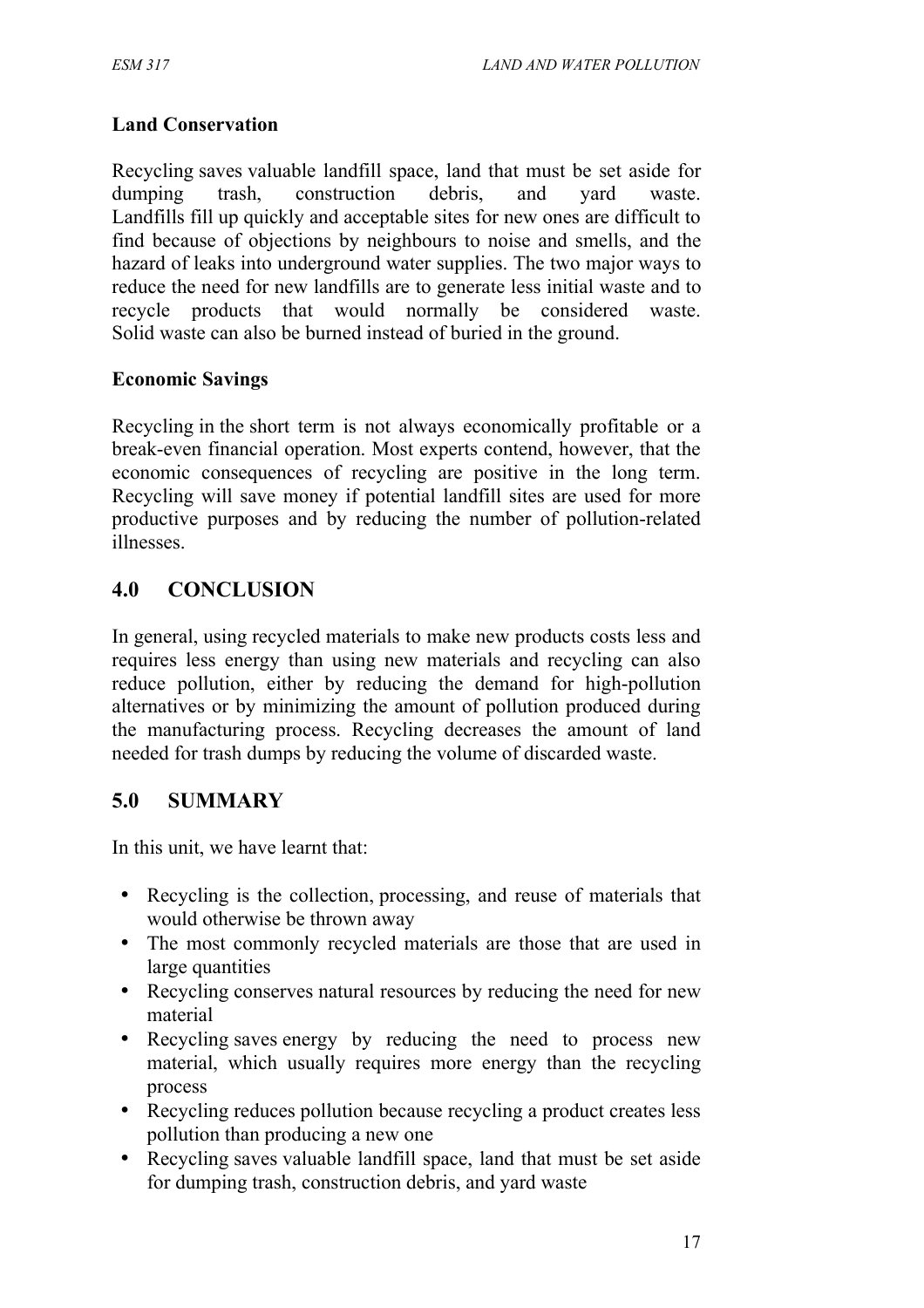### **6.0 TUTOR -MARKED ASSIGNMENT**

19. Write short note on the followings:

- (i) Recycling
- (ii) Internal Recycling
- (iii) External Recycling

20.List and explain any four (4) materials that can be recycled 21.Explain any four (4) reasons for recycling

#### **7.0 REFERENCES/FURTHER READING**

- Ackerman, Frank. (1996). *Why Do We Recycle? Markets, Values, and Public Policy.* Island Press.
- Bowden, Rob. (2002). *Waste, Recycling, and Reuse: Our Impact on the Planet.* Raintree Steck-Vaughn.
- McDonough, William, and Michael Braungart. (2002). *Cradle to Cradle: Remaking the Way We Make Things.* North Point.
- Strasser, Susan. (1999, 2000). *Waste and Want: A Social History of Trash.* Holt.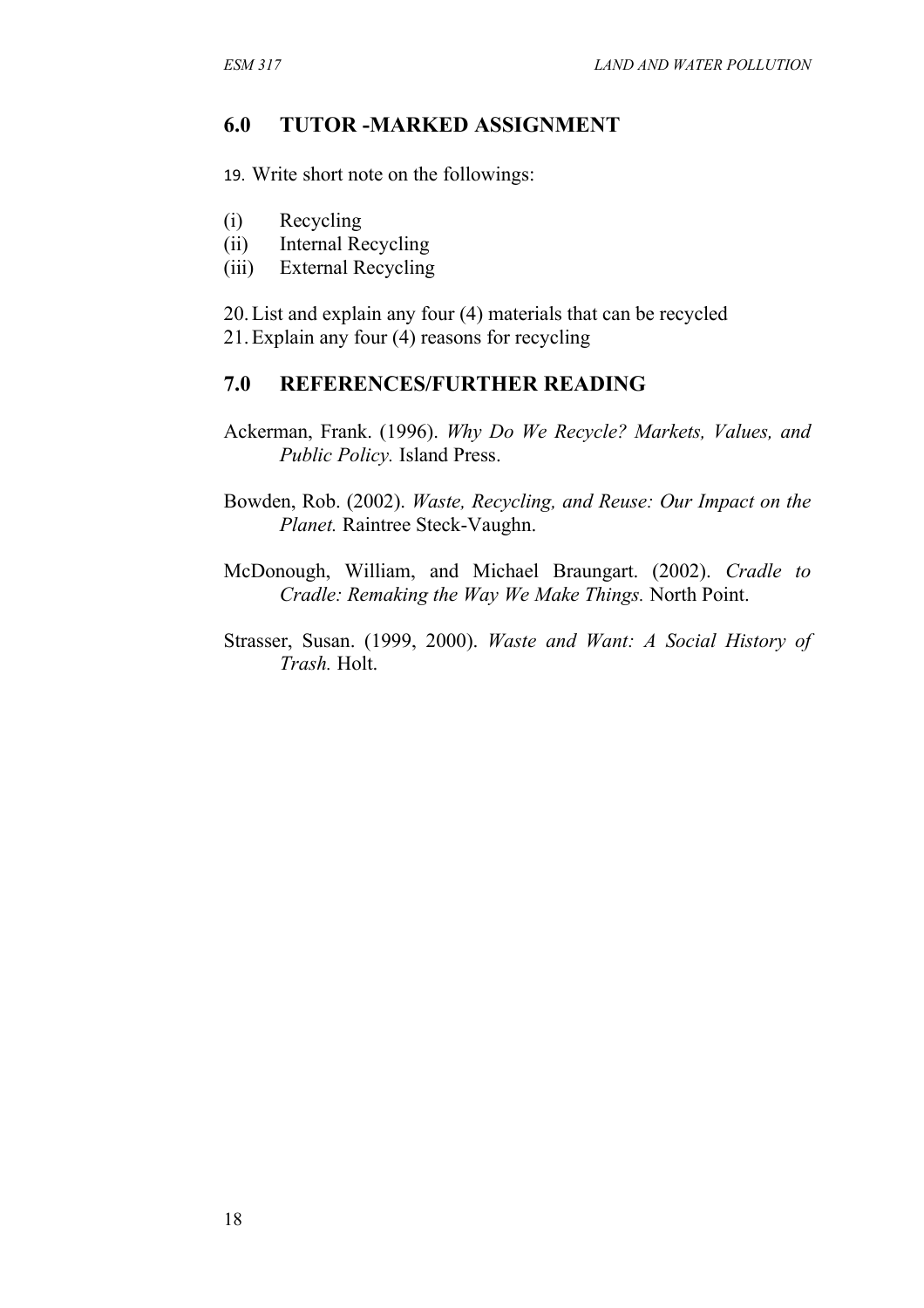# **UNIT 4 CONSERVATION OF RESOURCES**

## **CONTENTS**

- 1.0 Introduction
- 2.0 Objectives
- 3.0 Main Content
	- 3.1 Renewable and Non-Renewable Resources
		- 3.1.1 A Renewable Resource
		- 3.1.2 Nonrenewable Resources
	- 3.2 Types of Conservation
	- 3.3 Reasons for Conservation
	- 3.4 Conservation Conflicts
- 4.0 Conclusion
- 5.0 Summary
- 6.0 Tutor-Marked Assignment
- 7.0 References/Further Reading

# **1.0 INTRODUCTION**

Conservation is sustainable use and protection of natural resources including plants, animals, mineral deposits, soils, clean water, clean air, and fossil fuels such as coal, petroleum, and natural gas.

# **2.0OBJECTIVES**

At the end of this unit, you should be able to:

- explain the term conservation
- identify the difference between renewable and non-renewable resources
- explain the different types of resources conservation
- list the reasons for resource conservation
- explain the term conservation conflict.

## **3.0 MAIN CONTENT**

## **3.1 Renewable and Non-renewable Resources**

## **3.1.1 A Renewable Resource**

A renewable resource is one that may be replaced over time by natural processes, such as fish populations or natural vegetation, or is inexhaustible, such as solar energy. The goal of renewable resource conservation is to ensure that such resources are not consumed faster than they are replaced.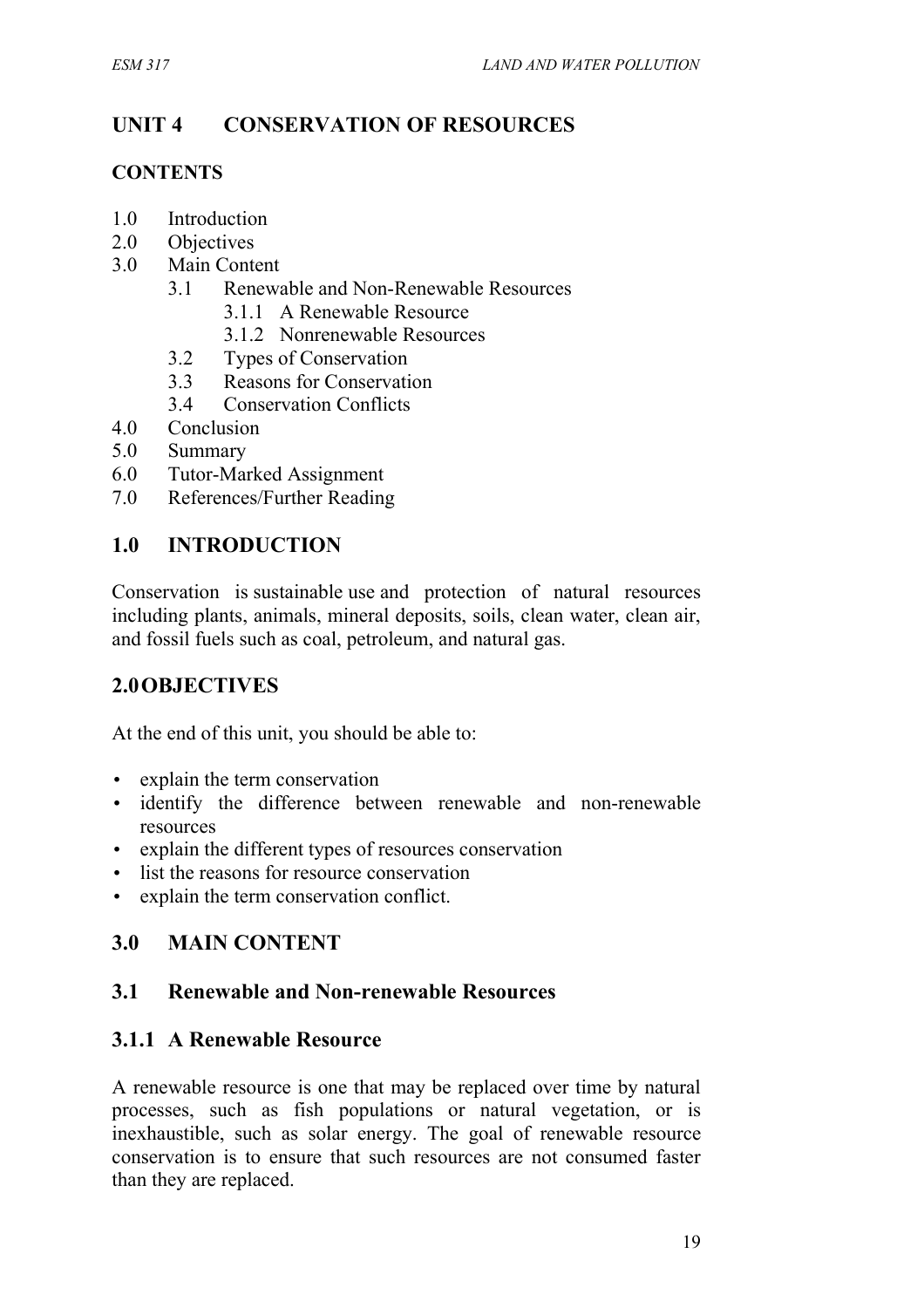## **3.1.2 Non-Renewable Resources**

Nonrenewable resources are those in limited supply that cannot be replaced or can be replaced only over extremely long periods of time. Nonrenewable resources include fossil fuels and mineral deposits, such as iron ore and gold ore. Conservation activities for nonrenewable resources focus on maintaining an adequate supply of these resources well into the future.

## **3.2 Types of Conservation**

#### **(a) Biodiversity Conservation**

Biodiversity, or biological diversity, denotes the number and variety of different organisms and ecosystems in a certain area. Preserving biodiversity is essential for ecosystems to respond flexibly to damage or change. For example, a single-species corn crop may be quickly destroyed by a certain insect or disease, but if several different species of corn are planted in the field, some of them may resist the insect or disease and survive. The same principle applies to natural areas, which adapt to natural environmental changes such as wildfire, drought, or disease because of the biodiversity that has evolved in the area over thousands, or even millions, of years. Some trees, such as lodge pole pine, may even require fire to aid in reproduction. These trees produce cones that are opened by extreme heat. The fire opens the cones and the seeds are then released into the soil.

Humans benefit greatly from the many medicines, crops, and other products that biodiversity provides. It has been noted that as many as 40 percent of our modern pharmaceutical medicines are derived from plants or animals. For instance, a small plant from Madagascar, the rosy periwinkle, produces substances that are effective in fighting two deadly cancers, Hodgkin's disease and leukemia.

Unfortunately, human activities have greatly reduced biodiversity around the world. The 20th century encompasses one of the greatest waves of extinction, or elimination of species, to occur on the planet. The greatest threat to biodiversity is loss of habitat as humans develop land for agriculture, grazing livestock, industry, and habitation. The most drastic damage has occurred in the tropical rain forests, which cover less than seven percent of the Earth's surface but contain well over half of the planet's biodiversity.

Several nations have laws protecting endangered species. An international treaty, the Convention on International Trade in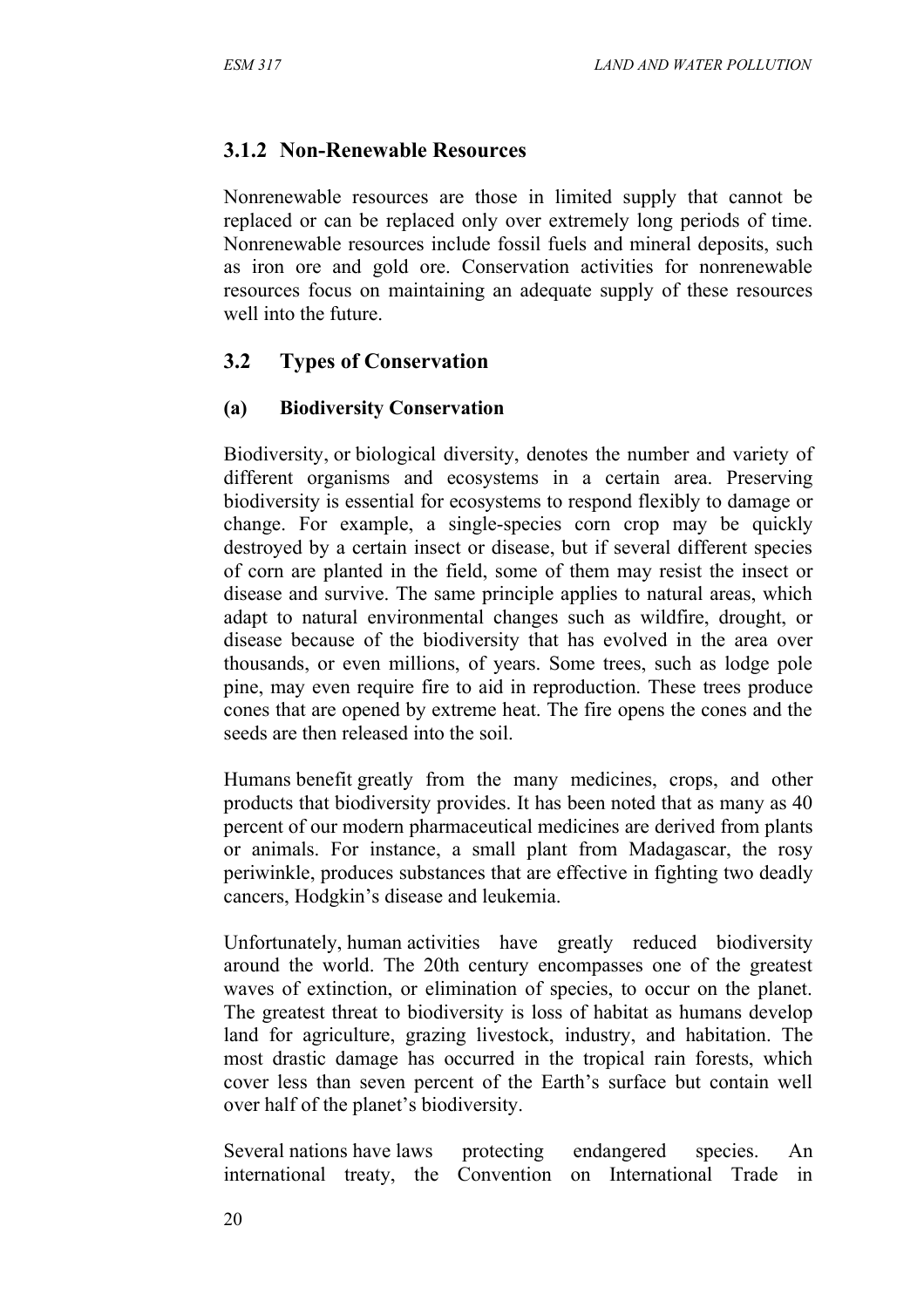Endangered Species of Wild Fauna and Flora (CITES), went into effect in 1975 and outlawed trade of endangered animals and animal parts.

#### **(b) Forest Conservation**

Forests provide many social, economic, and environmental benefits. In addition to timber and paper products, forests provide wildlife habitat and recreational opportunities, prevent soil erosion and flooding, help provide clean air and water, and contain tremendous biodiversity. Forests are also an important defense against global climate change. Through the process of photosynthesis, forests produce life-giving oxygen and consume huge amounts of carbon dioxide, the atmospheric chemical most responsible for global warming. By decreasing the amount of carbon dioxide in the atmosphere, forests may reduce the effects of global warming.

However, huge areas of the richest forests in the world have been cleared for wood fuel, timber products, agriculture, and livestock. These forests are rapidly disappearing. The tropical rain forests of the Brazilian Amazon River basin were cut down at an estimated rate of 14 million hectares (35 million acres) each year. The countries with the most tropical forests tend to be developing and fast becoming the overpopulated nations in the southern hemisphere. Due to poor economies, people resort to clearing the forest and planting crops in order to survive. While there have been effective efforts to stop deforestation directly through boycotts of multinational corporations responsible for exploitative logging, the most effective conservation policies in these countries have been efforts to relieve poverty and expand access to education and health care.

In 2005 the Food and Agriculture Organization of the United Nations issued a major report, titled "Global Forest Resources Assessment 2005," on the status of the world's forests. Based on a five-year study, the report found that forested areas throughout the world were continuing to decline at a rate of about 7.3 million hectares (18 million acres) per year, an area equivalent in size to Panama or Sierra Leone. However, the rate of decline had slowed in comparison with the period from 1990 to 2000, when the world lost about 8.9 million hectares (22 million acres) of forested area per year. Africa and South America continued to have the largest net loss of forests, while forest loss also continued in North and Central America and the Pacific Islands. Only Europe and Asia showed a net gain in forested areas due to forest planting, landscape restoration, and expansion of natural forests. China, in particular, reported a large-scale afforestation effort. In 2005 the world's total forest area was just less than 4 billion hectares (10 billion acres).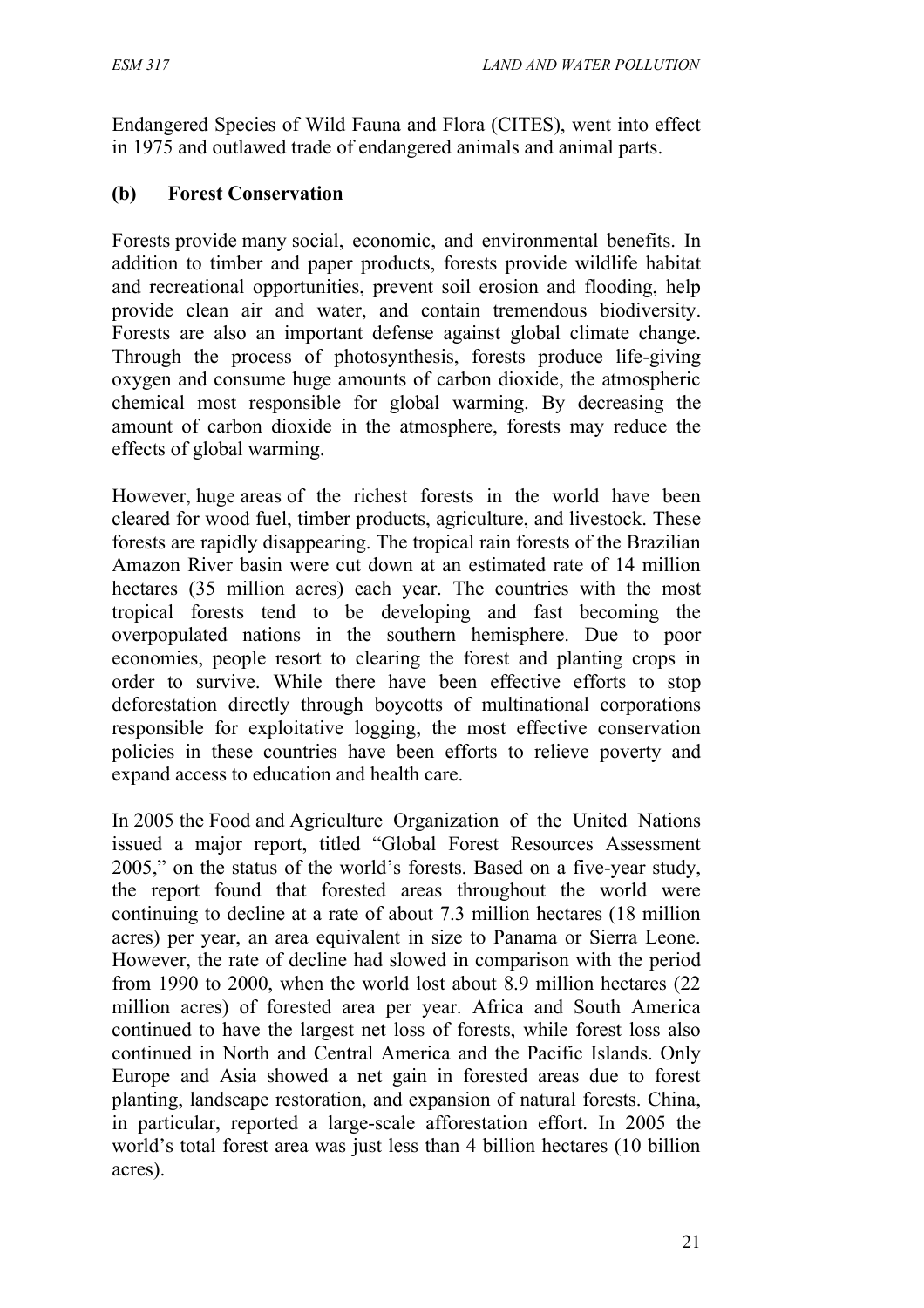#### **(c) Soil Conservation**

Soil, a mixture of mineral, plant, and animal materials, is essential for most plant growth and is the basic resource for agricultural production. Soil-forming processes may take thousands of years, and are slowed by natural erosion forces such as wind and rain. Humans have accelerated these erosion processes by developing the land and clearing away the vegetation that holds water and soil in place. The rapid deforestation taking place in the tropics is especially damaging because the thin layer of soil that remains is fragile and quickly washes away when exposed to the heavy tropical rains. Globally, agriculture accounts for 28 percent of the nearly 2 billion hectares (5 billion acres) of soil that have been degraded by human activities; overgrazing is responsible for 34 percent; and deforestation is responsible for 29 percent.

In addition to reducing deforestation and overgrazing, soil conservation involves reforming agricultural soil management methods. Some of the most effective methods include strip-cropping, alternating strips of crop and uncultivated land to minimize erosion and water runoffs; contour farming, planting crops along the contours of sloping lands to minimize erosion and runoff; terracing, which also reduces erosion and runoffs on slopes; growing legumes, such as clover or soybeans, to restore essential nitrogen in the soil and minimizing tillage, or plowing, to reduce erosion.

#### **(d) Water Conservation**

Clean freshwater resources are essential for drinking, bathing, cooking, irrigation, industry, and for plant and animal survival. Unfortunately, the global supply of freshwater is distributed unevenly. Chronic water shortages exist in most of Africa and drought is common over much of the globe. The sources of most freshwater supplies—groundwater (water located below the soil surface), reservoirs, and rivers—are under severe and increasing environmental stress because of overuse, water pollution, and ecosystem degradation. Over 95 percent of urban sewage in developing countries is discharged untreated into surface waters such as rivers and harbors.

About 65 percent of the global freshwater supply is used in agriculture and 25 percent is used in industry. Freshwater conservation therefore requires a reduction in wasteful practices like inefficient irrigation, reforms in agriculture and industry, and strict pollution controls worldwide.

In addition, water supplies can be increased through effective management of *watersheds* (areas that drain into one shared waterway).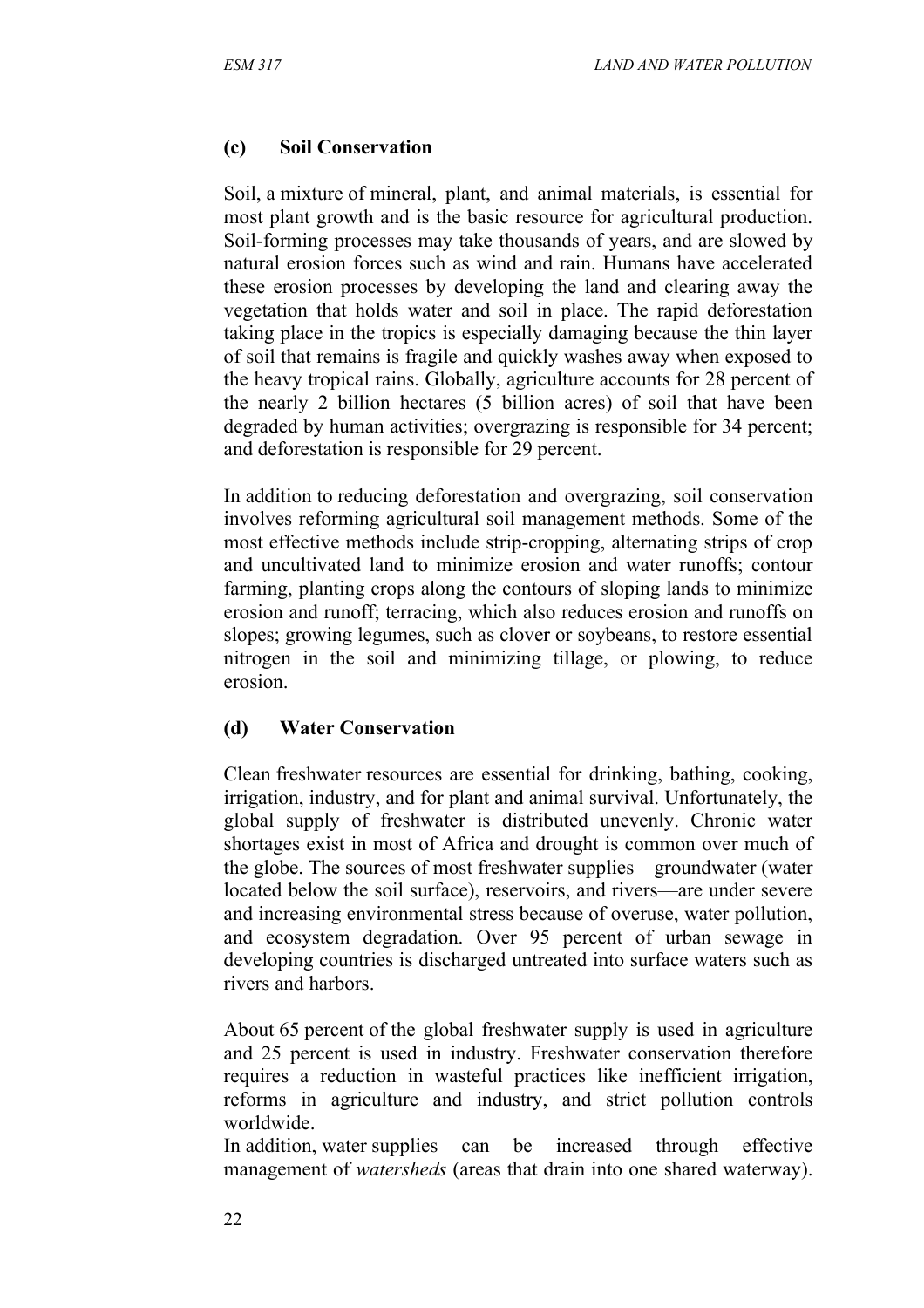By restoring natural vegetation to forests or fields, communities can increase the storage and filtering capacity of these watersheds and minimize wasteful flooding and erosion. Restoration and protection of wetlands is crucial to water conservation. Like giant sponges, wetlands stabilize groundwater supplies by holding rainfall and discharging the water slowly, acting as natural flood-control reservoirs.

#### **(e) Energy Conservation**

All human cultures require the production and use of *energy*—that is, resources with the capacity to produce work or power. Energy is used for transportation, heating, cooling, cooking, lighting, and industrial production. The world energy supply depends on many different resources including traditional fuels such as firewood and animal waste, which are significant energy sources in many developing countries. Fossil fuels account for more than 90 percent of global energy production but are considered problematic resources. They are nonrenewable—that is, they can be depleted, and their use causes air pollution. In particular, coal plants have been one of the worst industrial polluters since the beginning of the Industrial Revolution of the 19th century. Moreover, mining or drilling for fossil fuels has caused extensive environmental damage.

There is a global need to increase energy conservation and the use of renewable energy resources. Renewable alternatives such as waterpower (using the energy of moving water, such as rivers), solar energy (using the energy from the sun), wind energy (using the energy of the wind or air currents), and geothermal energy (using energy contained in hotwater deposits within the Earth's crust) are efficient and practical but largely underutilized because of the ready availability of inexpensive, nonrenewable fossil fuels in industrial countries.

While some countries, such as France and Japan, depend heavily on nuclear energy (energy produced by atomic fission, or splitting of the atom), it is still not a major energy source. Excessive production costs, serious safety concerns, and problems with the handling of the dangerous radioactive wastes have virtually eliminated it as a viable energy source.

In addition to using alternative energy resources such as solar and wind power, energy conservation measures include improving energy efficiency. In the household, energy can be conserved by turning down thermostats, switching off unnecessary lights, insulating homes, and using less hot water.

#### **3.3 Reasons for Conservation**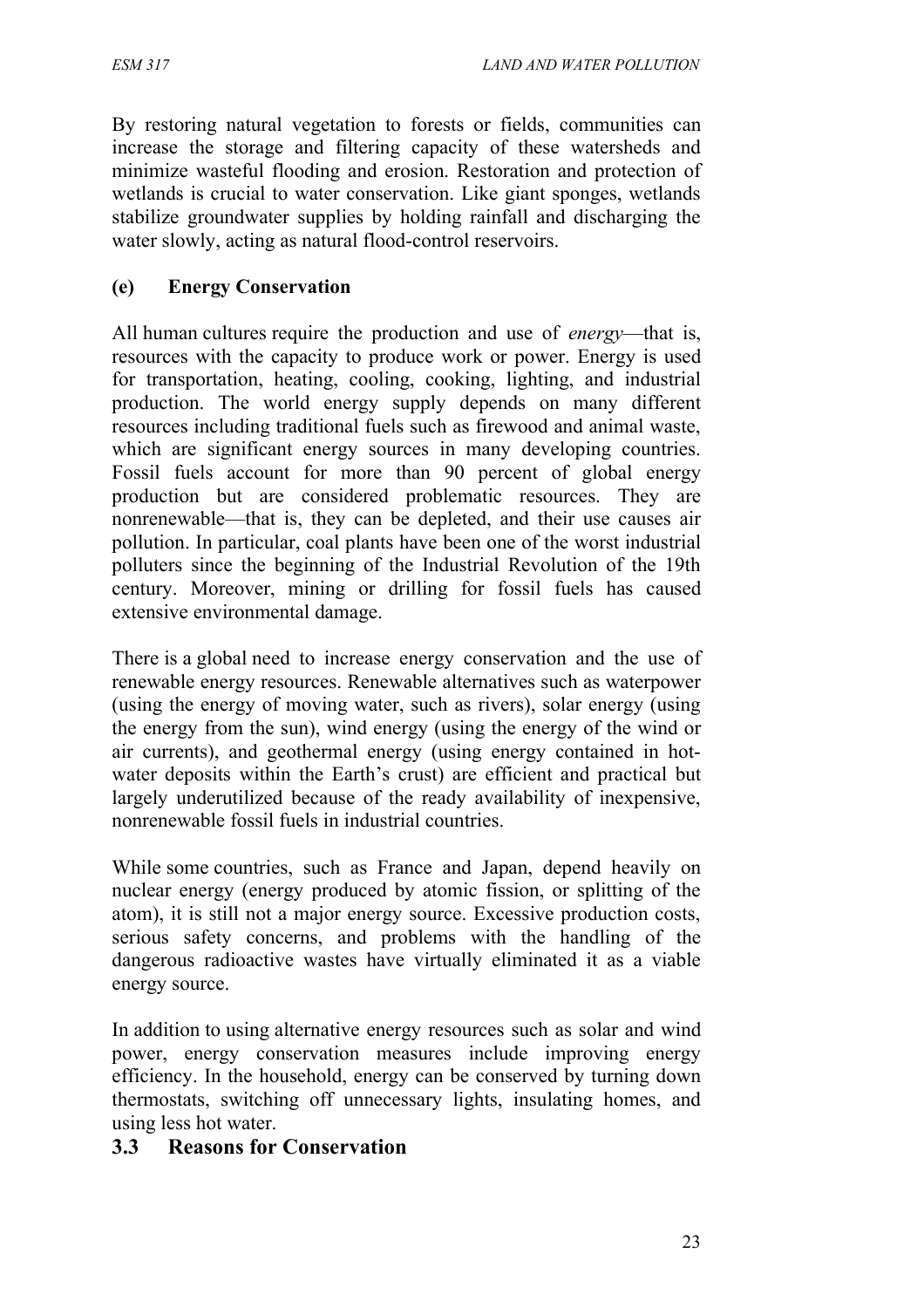The challenge of conservation is to understand the complex connections among natural resources and balance resource use with protection to ensure an adequate supply for future generations.

#### **To Reduce Natural-Resource Consumption**

Consumption of natural resources rises dramatically every year as the human population increases and standards of living rise. From 1950 to 2000 the world population more than doubled to 6 billion people, with nearly 80 percent living in developing, or poorer, nations. The large, developed nations, however, are responsible for the greatest consumption of natural resources because of their high standards of living. For instance, the average American consumes as much energy as 27 Filipinos or 370 Ethiopians. Conservation education and the thoughtful use of resources are necessary in the developed countries to reduce natural-resource consumption. For example, reducing the high demand for tropical hardwoods such as teak and mahogany in the United States and Japan would slow the rate of tropical forest destruction.

#### **To Protect Natural Resources from Pollution**

Conservation of Natural Resources is done in order to protect natural resources from pollution. Here, all the stake holders involved (Individuals, industries, and governments) have many obligations. These include prohibiting or limiting the use of pesticides and other toxic chemicals, limiting wastewater and airborne pollutants, preventing the production of radioactive materials, and regulating drilling and transportation of petroleum products. Failure to do so results in some countries have been implicated for contaminated air, soil, rivers, plants, and animals. For example, if governments required that all oil tankers be fitted with double-layered hulls, the damages to fisheries and wildlife from the many oil spills of the 20th century may have been reduced.

#### **To Reduce Waste**

In many cases it is possible to reuse or recycle resources to reduce waste and resource consumption and conserve the energy needed to produce consumer products. For example, paper, glass, freon (a refrigerant gas), aluminum, metal scrap, and motor oil can all be recycled. A preventative measure called recycling*,* a general term for designing more durable, recyclable products such as reusable packaging, encourages reuse.

#### **To Prevent Valuable Resource from Misuse**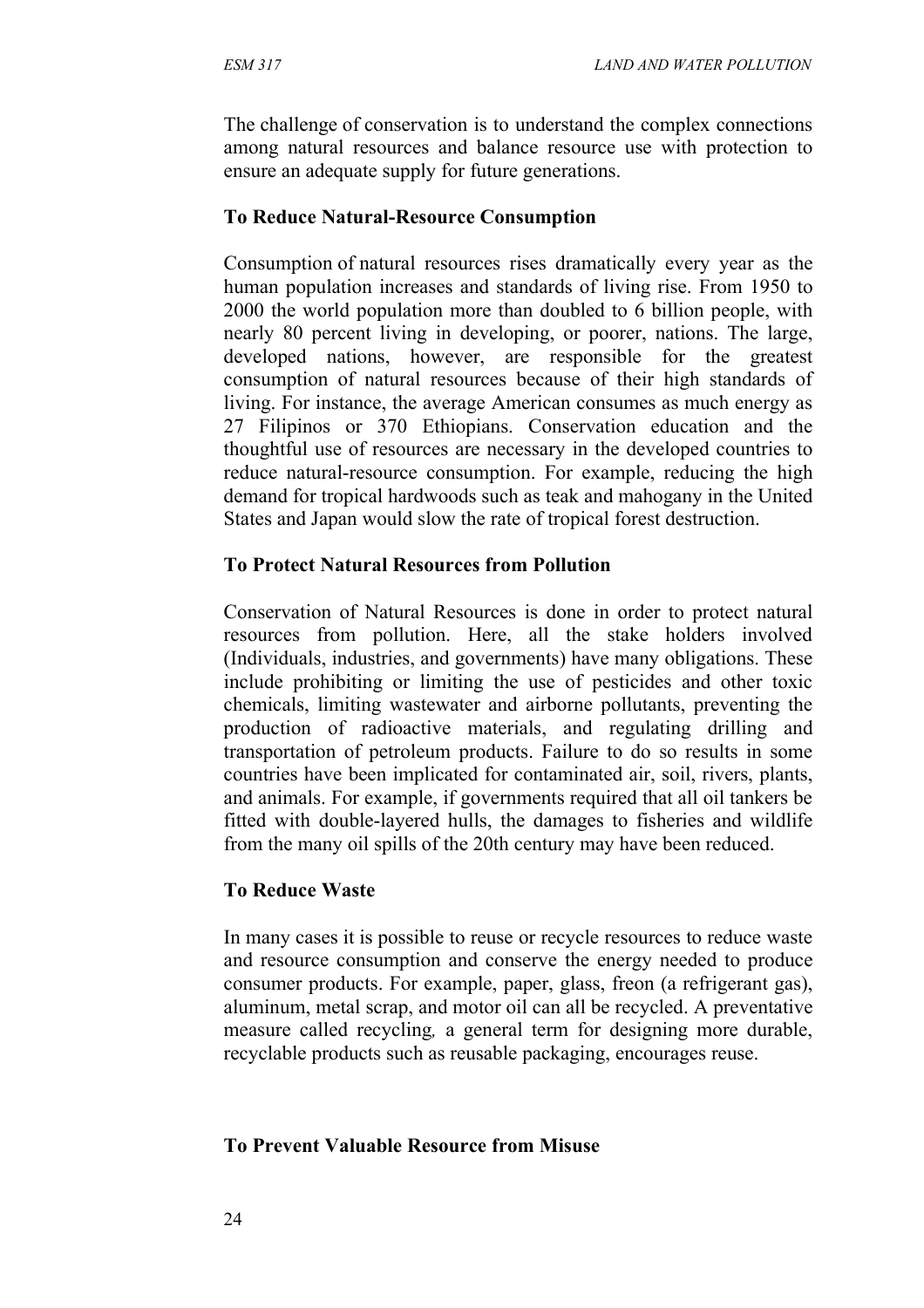Some resources are so unique or valuable that they are protected from activities that would destroy or degrade them. For example, protecting national parks and wilderness areas from logging or mining because such activities would reduce the economic, recreational, and aesthetic values of the resource. Forests and wetlands (areas with high soil moisture or surface water) may be protected from development because they enhance air and water quality and provide habitat for a wide variety of plants and animals. Unfortunately, these areas are often threatened with development because it is difficult to measure the economic benefits of cleaner air, cleaner water, and the many other environmental benefits of these ecosystems (the plants and animals of a natural community and their physical environment).

# **3.4 Conservation Conflicts**

Conservation conflicts arise when natural-resource shortages develop in the face of steadily increasing demands from a growing human population. Controversy frequently surrounds how a resource should be used, or allocated, and for whom. For example, a river may supply water for agricultural irrigation, habitat for fish, and water-generated electricity for a factory. Farmers, fishers, and industry leaders vie for unrestricted access to this river, but such freedom could destroy the resource, and conservation methods are necessary to protect the river for future use.

Conflicts worsen when a natural resource crosses political boundaries. For example, the headwaters, or source, of a major river may be located in a different country than the country through which the river flows. There is no guarantee that the river source will be protected to accommodate resource needs downstream. In addition, the way in which one natural resource is managed has a direct effect upon other natural resources. Cutting down a forest near a river, for instance, increases erosion, the wearing away of topsoil, and can lead to flooding. Eroded soil and silt cloud the river and adversely affect many organisms such as fish and important aquatic plants that require clean, clear freshwater for survival.

# **4.0 CONCLUSION**

Natural resources are conserved for their biological, economic, and recreational values, as well as their natural beauty and importance to local cultures. For example, tropical rain forests are protected for their important role in both global ecology and the economic livelihood of the local culture; a coral reef may be protected for its recreational value for scuba divers; and a scenic river may be protected for its natural beauty.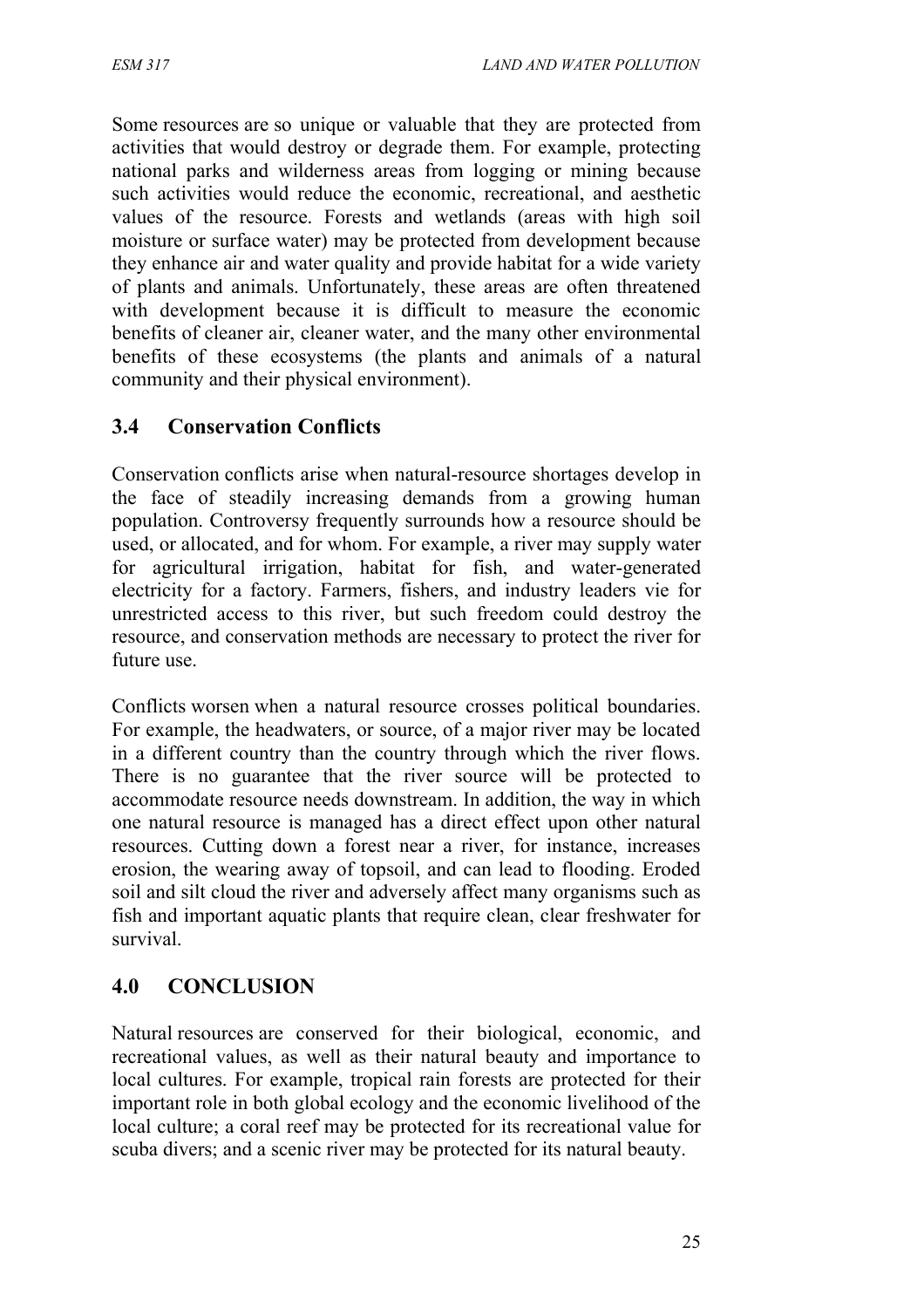# **5.0 SUMMARY**

In this unit, we have learnt that:

- Conservation is sustainable use and protection of natural resources
- A renewable resource is one that may be replaced over time by natural processes
- Nonrenewable resources are those in limited supply that cannot be replaced or can be replaced only over extremely long periods of time
- Preserving biodiversity is essential for ecosystems to respond flexibly to damage or change
- Humans benefit greatly from the many medicines, crops, and other products that biodiversity provides
- Forests provide many social, economic, and environmental benefits
- Soil, a mixture of mineral, plant, and animal materials, is essential for most plant growth and is the basic resource for agricultural production
- Global supply of freshwater is distributed unevenly
- There is a global need to increase energy conservation and the use of renewable energy resources
- Conservation education and the thoughtful use of resources is necessary in the developed countries to reduce natural-resource consumption
- Conservation of Natural Resources is done in order to protect natural resources from pollution
- Some resources are so unique or valuable that they need to be protected from activities that would destroy or degrade them
- Conservation conflicts arise when natural-resource shortages develop in the face of steadily increasing demands from a growing human population

# **6.0 TUTOR -MARKED ASSIGNMENT**

- 1. Write short notes on the followings:
- (i) Conservation of resources
- (ii) Renewable resources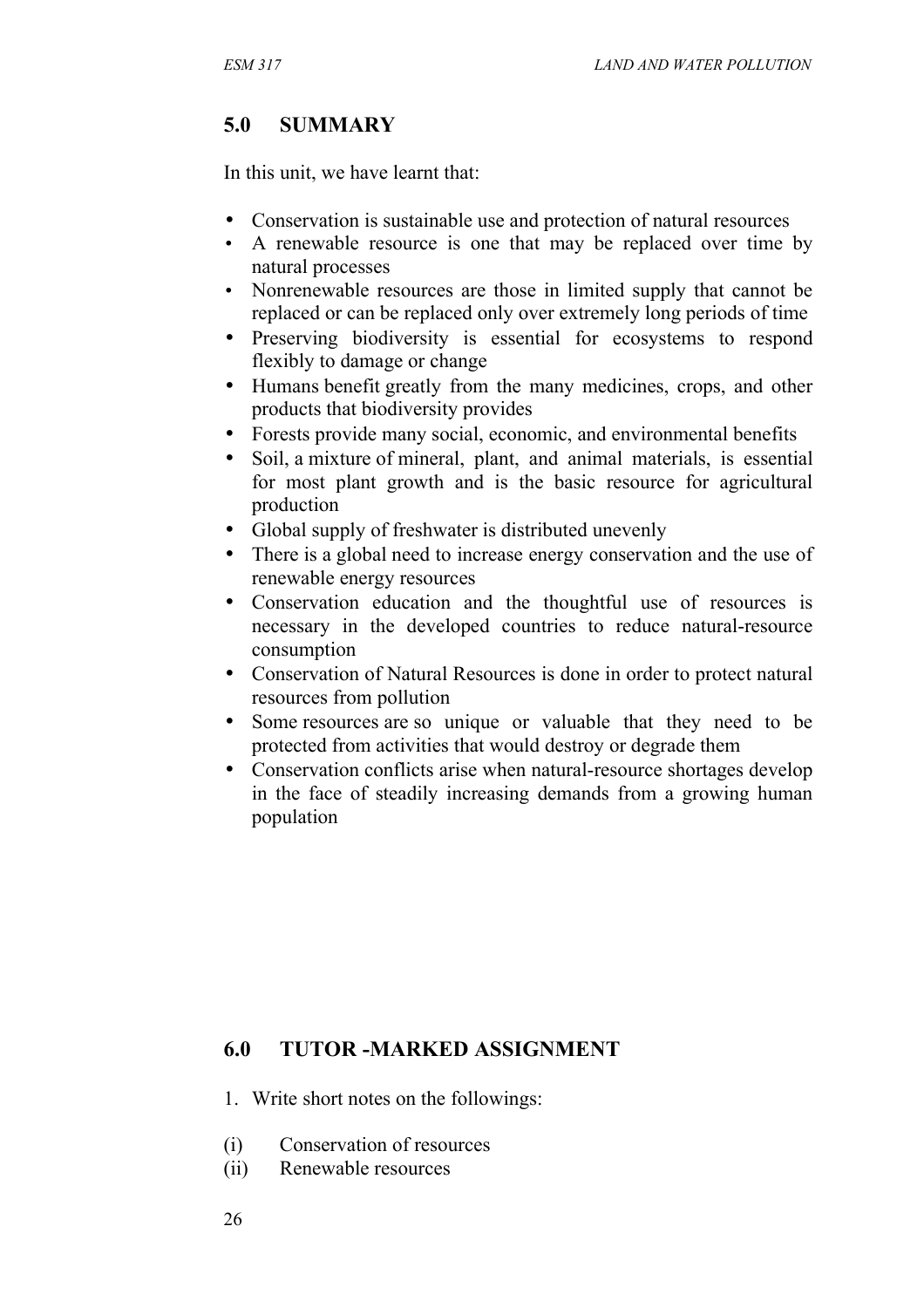- (iii) Non-Renewable resources
- (iv) Conservation conflict
- 2. Discuss on any three (3) types of conservation that you know
- 3. Explain on reasons why conservation of resources is necessary

### **7.0 REFERENCES/FURTHER READING**

- McNeil, J. R. (2000, 2001). *Something New Under the Sun: An Environmental History of the Twentieth-Century World.* Norton.
- Miller, G. T., Jr. *Living in the Environment: Principles, Connections, and Solutions.* 12th ed.
- Parker, Sybil P. and Corbitt, A. Robert (1993). eds. *McGraw-Hill Encyclopedia of Environmental Science & Engineering.* 3rd ed. McGraw-Hill,
- Schneiderman, Jill S. (2000). *The Earth around Us: Maintaining a Livable Planet.* Freeman.

### **MODULE 2**

- Unit 1 Water Pollution
- Unit 2 Effect of Water Pollution
- Unit 3 Controlling Water Pollution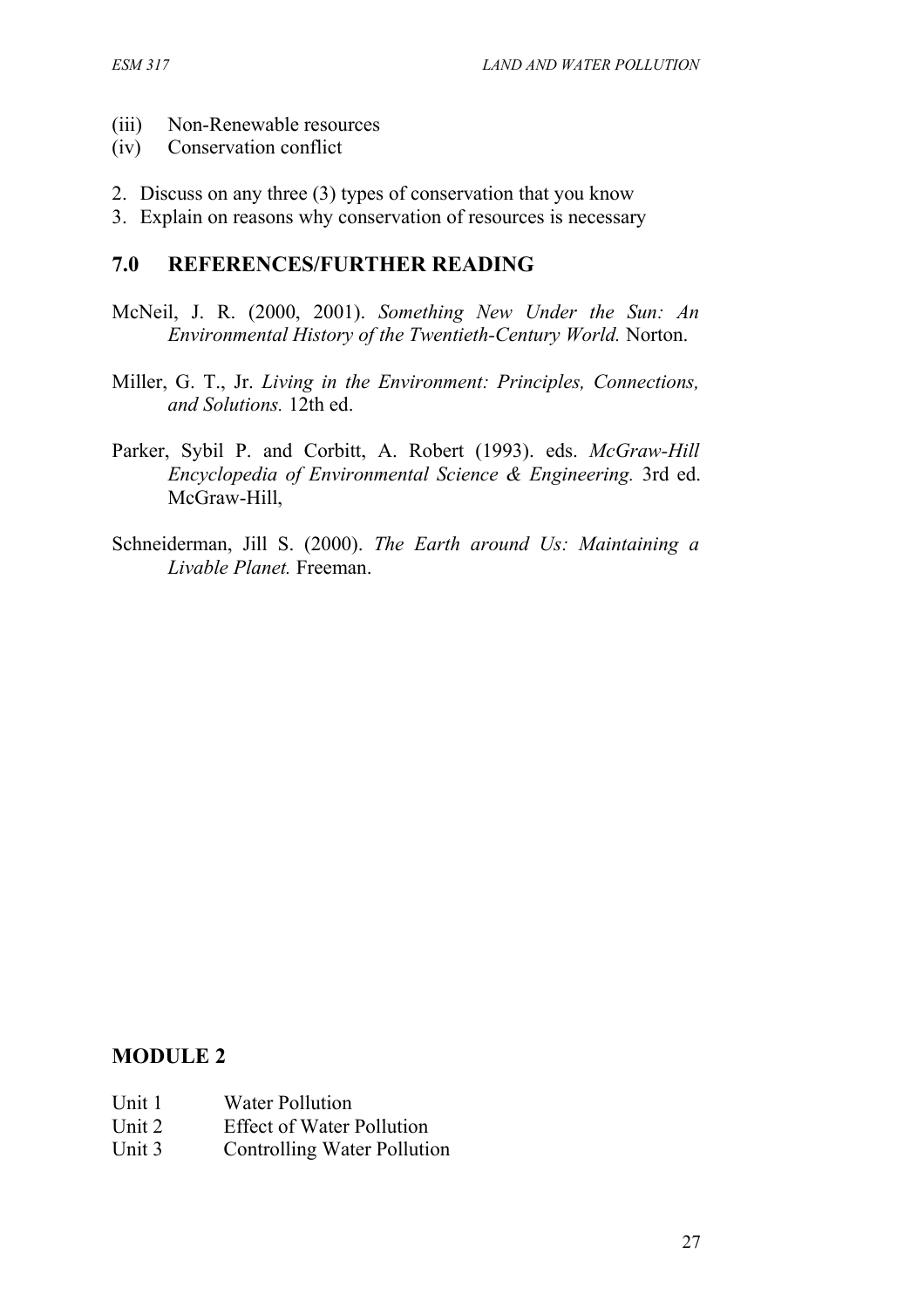## **UNIT 1 WATER POLLUTION**

#### **CONTENTS**

- 1.0 Introduction
- 2.0 Objectives
- 3.0 Main Content
	- 3.1 Sources of water pollutants
		- 3.1.1 Point Source
		- 3.1.2 Nonpoint Source
	- 3.2 Classifying Water Pollution
	- 3.3 Types of Water Pollutants
	- 3.4 Global Water Pollution Episode
- 4.0 Conclusion
- 5.0 Summary
- 6.0 Tutor-Marked Assignment
- 7.0 References/Further Reading

### **1.0 INTRODUCTION**

Water pollution occurs when a body of water is adversely affected due to the addition of large amounts of materials to the water. When it is unfit for its intended use, water is considered polluted. Water Pollution is the contamination of streams, lakes, underground water, bays, or oceans by substances harmful to living things. Water is necessary to life on earth and all organisms contain it; some live in it; some drink it. Pollution makes streams, lakes, and coastal waters unpleasant to look at, to smell, and to swim in. Fish and shellfish harvested from polluted waters may be unsafe to eat. People who ingest polluted water can become ill, and, with prolonged exposure, may develop cancers or bear children with birth defects.

#### **2.0 OBJECTIVES**

At the end of this unit, you should be able to:

- describe the difference between point and nonpoint sources of water pollutants
- identify and explain types of water pollutants
- describe water pollution
- identify and explain types of water pollutants
- explain Global water pollution episode.

### **3.0 MAIN CONTENT**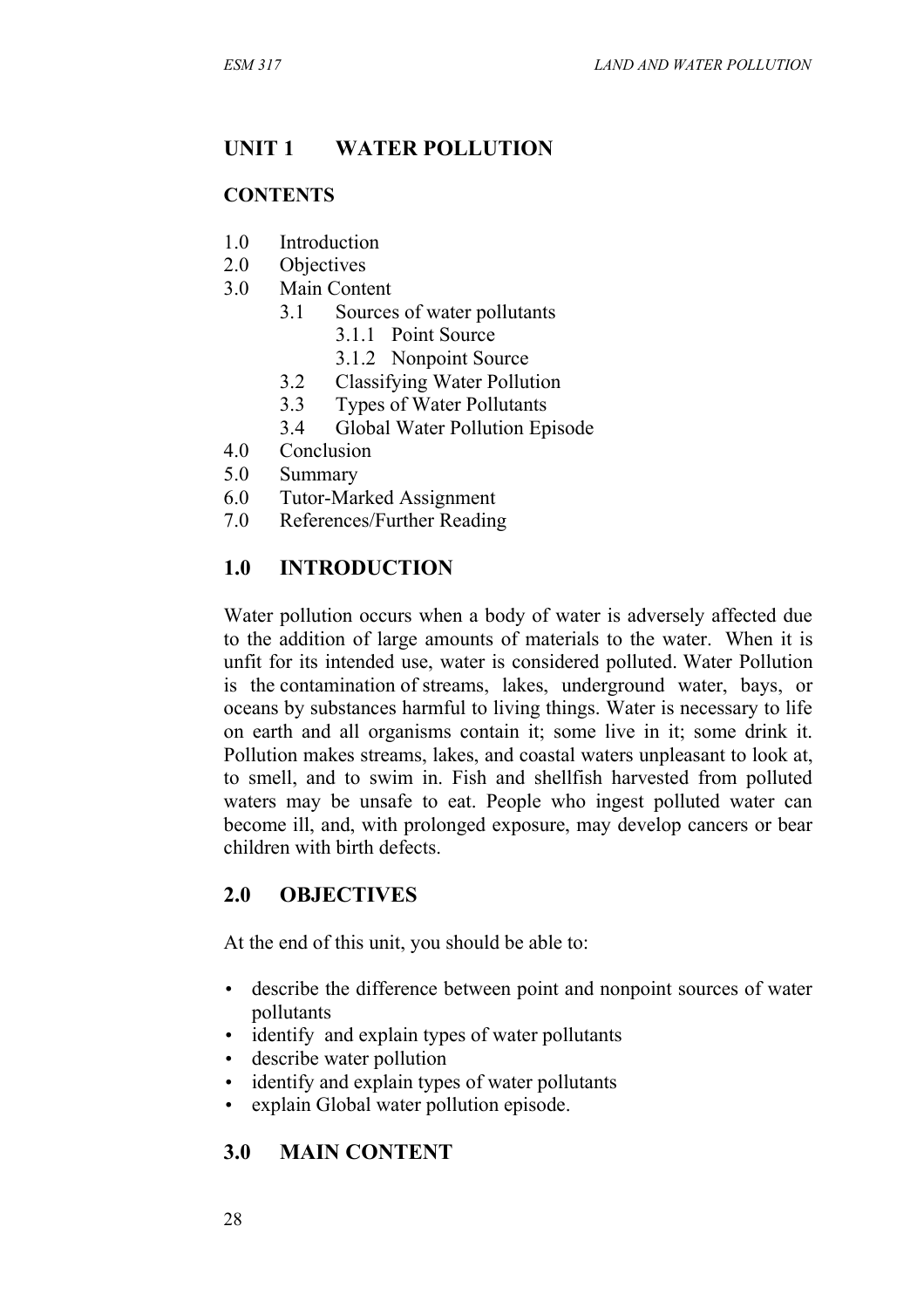# **3.1 Sources of Water pollutants**

# **3.1.1 Point Source**

This occurs when harmful substances are emitted directly into a body of water. An example of a point source of water pollution is a pipe from an industrial facility discharging effluent directly into a river. Point-source pollution is usually monitored and regulated, at least in Western countries, though political factors may complicate how successful efforts are at true pollution control. The technology exists for point sources of pollution to be monitored and regulated, although political factors may complicate matters.

## **3.1.2 Nonpoint Source**

Nonpoint source — delivers pollutants indirectly through transport or environmental change. Nonpoint sources are much more difficult to monitor and control, and today they account for the majority of contaminants in streams and lakes. Nonpoint sources are more difficult to recognize. Pollutants from these sources may appear a little at a time from large areas, carried along by rainfall or snowmelt. For instance, the small oil leaks from automobiles that produce discolored spots on the asphalt of parking lots become nonpoint sources of water pollution when rain carries the oil into local waters or when fertilizer from a field is carried into a stream by rain, in the form of run-offs. Most agricultural pollution is nonpoint since it typically originates from many fields. Pollution arising from nonpoint sources accounts for a majority of the contaminants in streams and lakes.

# **3.2 Classifying Water Pollution**

The major sources of water pollution can be classified as municipal, industrial, and agricultural.

### **Municipal Water Pollution**

Municipal water pollution consists of waste water from homes and commercial establishments. For many years, the main purpose of treating municipal wastewater was simply to reduce its content of suspended solids, oxygen-demanding materials, dissolved inorganic compounds, and harmful bacteria. In recent years, however, more stress has been placed on improving means of disposal of the solid residues from the municipal treatment processes. The basic methods of treating municipal wastewater fall into three stages: primary treatment, including grit removal, screening, grinding, and sedimentation; secondary treatment, which entails oxidation of dissolved organic matter by means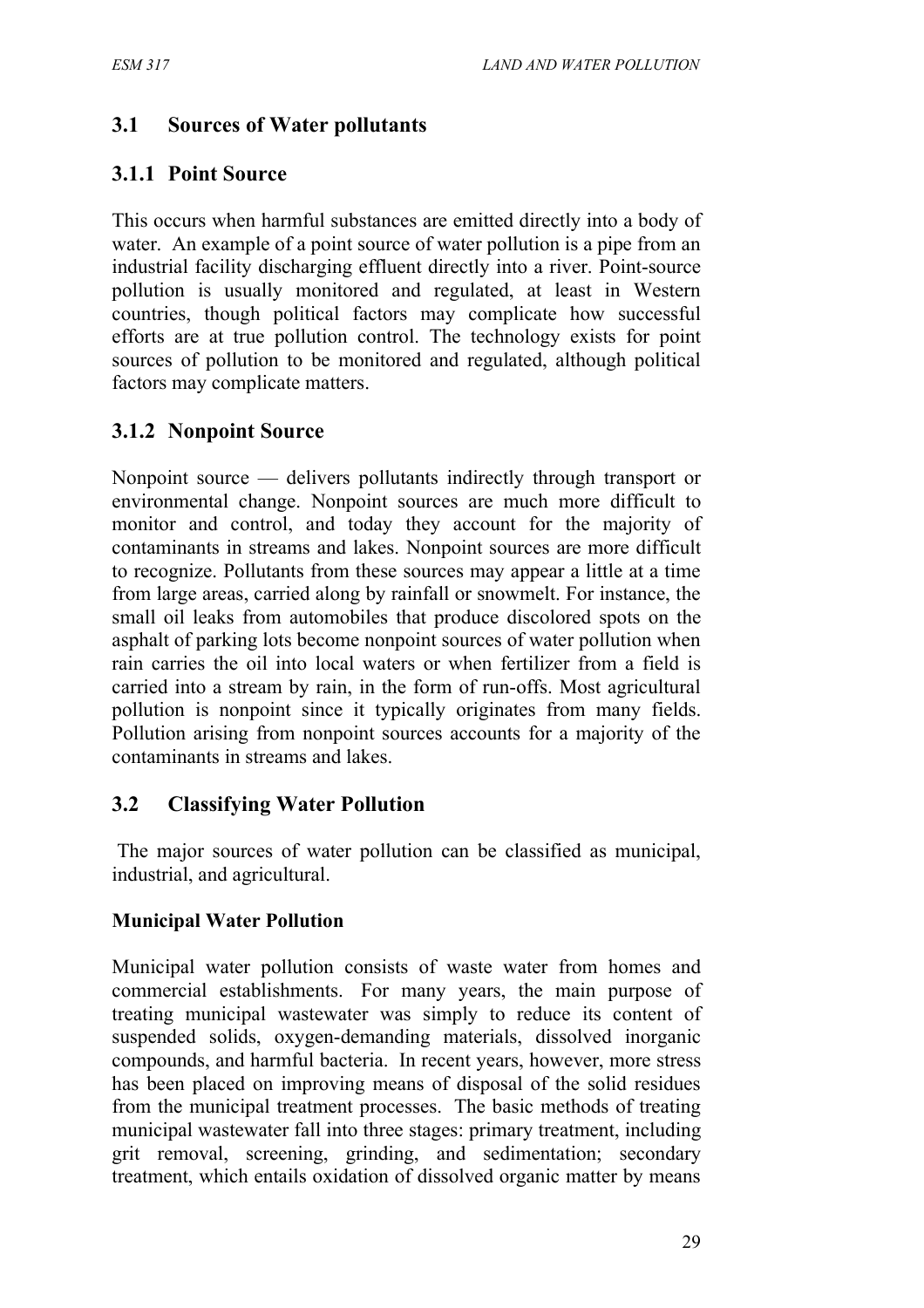of using biologically active sludge, which is then filtered off; and tertiary treatment, in which advanced biological methods of nitrogen removal and chemical and physical methods such as granular filtration and activated carbon absorption are employed

#### **Industrial Water Pollution**

The characteristics of industrial waste waters can differ considerably both within and among industries. The impact of industrial discharges depends not only on their collective characteristics, such as biochemical oxygen demand and the amount of suspended solids, but also on their content of specific inorganic and organic substances. Three options are available in controlling industrial wastewater. Control can take place at the point of generation in the plant; wastewater can be pretreated for discharge to municipal treatment sources; or wastewater can be treated completely at the plant and either reused or discharged directly into receiving waters.

#### **Agriculture Water Pollution**

Agriculture, including commercial livestock and poultry farming, is the source of many organic and inorganic pollutants in surface waters and groundwater. These contaminants include both sediment from erosion cropland and compounds of phosphorus and nitrogen that partly originate Agriculture, including commercial livestock and poultry farming, is the source of many organic and inorganic pollutants in surface waters and groundwater. These contaminants include both sediment from erosion cropland and compounds of phosphorus and nitrogen that partly originate in animal wastes and commercial fertilizers. Animal wastes are high in oxygen demanding material, nitrogen and phosphorus, and they often harbor pathogenic organisms. Wastes from commercial feeders are contained and disposed of on land; their main threat to natural waters, therefore, is from runoffs and leaching. Control may involve settling basins for liquids, limited biological treatment in aerobic or anaerobic lagoons, and a variety of other methods.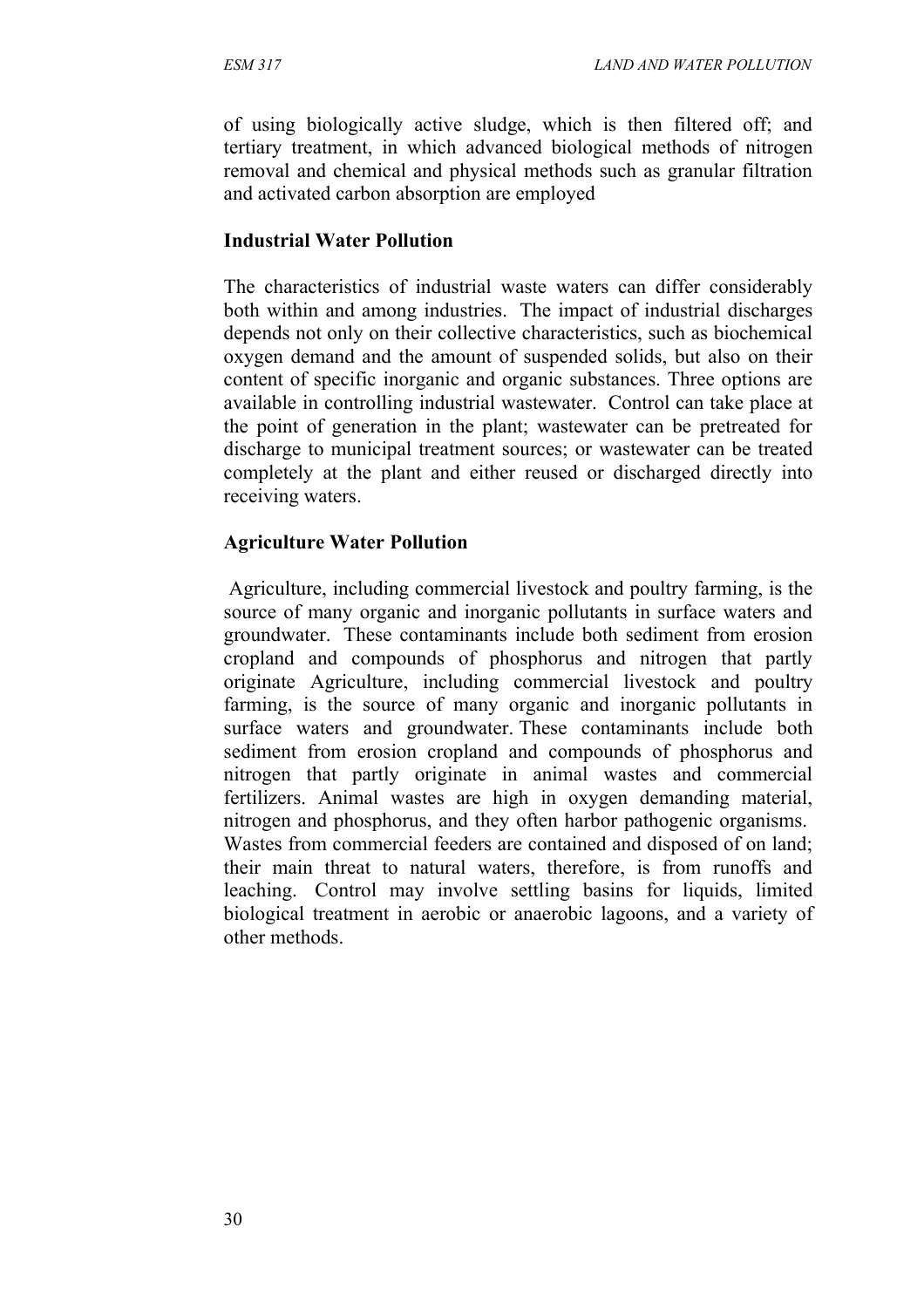# **3.3 Types of Water Pollutants**

The major water pollutants are chemical, biological, or physical materials that degrade water quality. Pollutants can be classed into eight categories, each of which presents its own set of hazards.

#### **Petroleum Products**

Oil and chemicals derived from oil are used for fuel, lubrication, plastics manufacturing, and many other purposes. These petroleum products get into water mainly by means of accidental spills from ships, tanker trucks, pipelines, and leaky underground storage tanks. Many petroleum products are poisonous if ingested by animals, and spilled oil damages the feathers of birds or the fur of animals, often causing death. Landbased petroleum pollution is carried into waterways by rainwater runoffs. This includes drips of oil, fuel, and fluid from cars and trucks; dribbles of gasoline spilled onto the ground at the filling station; and drips from industrial machinery.

#### **Pesticides and Herbicides**

Pesticides that get applied to farm fields and roadsides—and homeowners' lawns—run off into local streams and rivers or drain down into groundwater, contaminating the fresh water that fishes swim in and the water we humans drink. It's tempting to think this is mostly a farming problem, but on a square-foot basis, homeowners apply even more chemicals to their lawns than farmers do to their fields! Still, farming is a big contributor to this problem.

Chemicals used to kill unwanted animals and plants, for instance on farms or in suburban yards, may be collected by rainwater runoffs and carried into streams, especially if these substances are applied too lavishly. Some of these chemicals are biodegradable and quickly decay into harmless or less harmful forms, while others are nonbiodegradable and remain dangerous for a long time.

When animals consume plants that have been treated with certain nonbiodegradable chemicals, such as chlordane and dichlorodiphenyltrichloroethane (DDT), these chemicals are absorbed into the tissues or organs of the animals. When other animals feed on these contaminated animals, the chemicals are passed up the food chain. With each step up the food chain, the concentration of the pollutant increases. This process is called bio-magnification. Animals at the top of food chains may, as a result of these chemical concentrations, suffer cancers, reproductive problems, and death.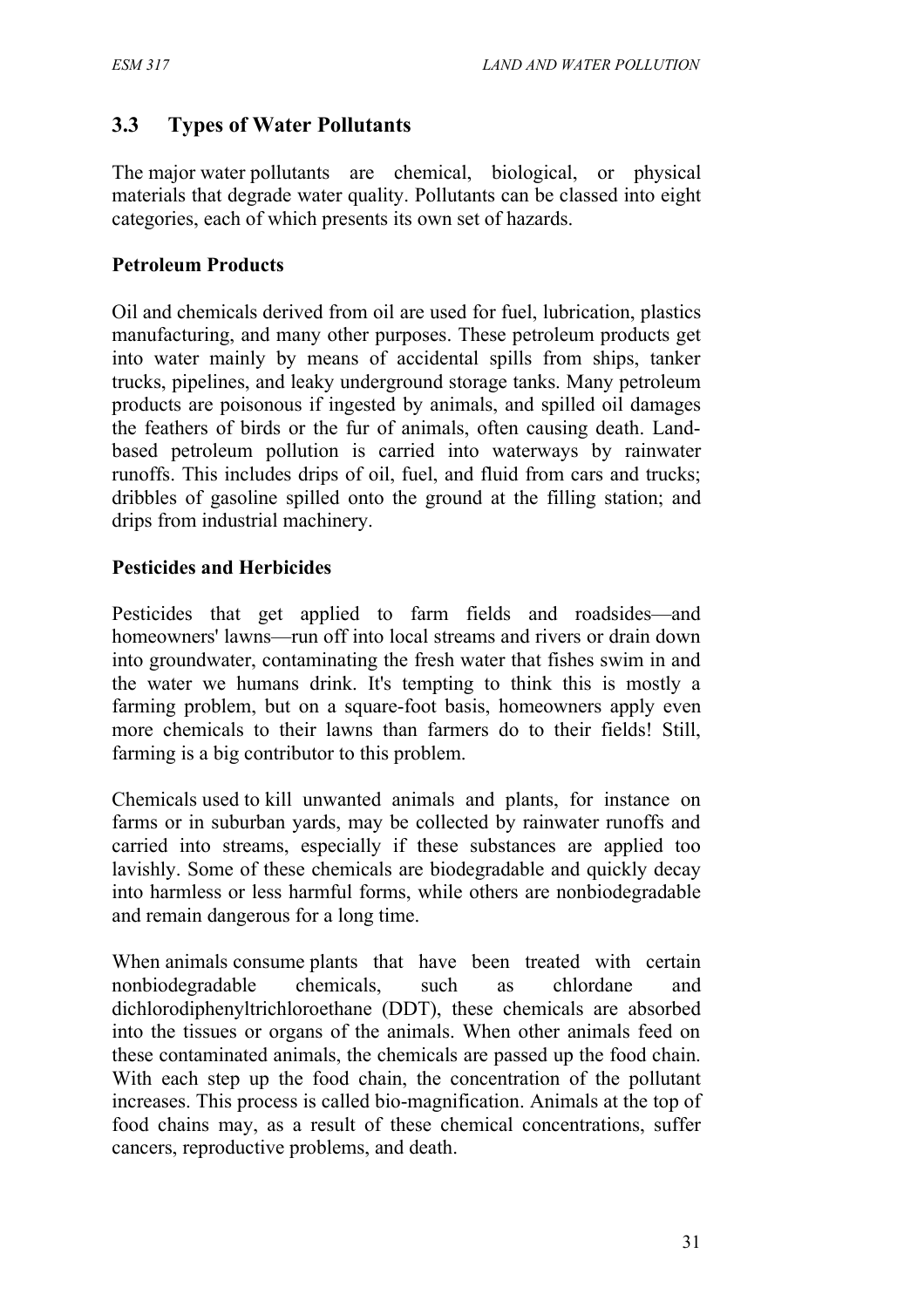Many drinking water supplies are contaminated with pesticides from widespread agricultural use.

## **Heavy Metals**

Heavy metals, such as copper, lead, mercury, and selenium, get into water from many sources, including industries, automobile exhaust, mines, and even natural soil can pollute the water resources. Like pesticides, heavy metals become more concentrated as animals feed on plants and are consumed in turn by other animals. When they reach high levels in the body, heavy metals can be immediately poisonous, or can result in long-term health problems similar to those caused by pesticides and herbicides. For example, cadmium in fertilizer derived from sewage sludge can be absorbed by crops. If these crops are eaten by humans in sufficient amounts, the metal can cause diarrhea and, over time, liver and kidney damage. Lead can get into water from lead pipes and solder in older water systems; children exposed to lead in water can suffer mental retardation.

## **Hazardous Wastes**

Hazardous wastes are chemical wastes that are either toxic (poisonous), reactive (capable of producing explosive or toxic gases), corrosive (capable of corroding steel), or ignitable (flammable). If improperly treated or stored, hazardous wastes can pollute water supplies. PCBs, a class of chemicals once widely used in electrical equipment such as transformers, can get into the environment through oil spills and can reach toxic levels as organisms eat one another.

### **Excess Organic Matter**

Fertilizers and other nutrients used to promote plant growth on farms and in gardens may find their way into water. At first, these nutrients encourage the growth of plants and algae in water. However, when the plant matter and algae die and settle underwater, microorganisms decompose them. In the process of decomposition, these microorganisms consume oxygen that is dissolved into the water. Oxygen levels in the water may drop to such dangerously low levels that oxygen-dependent animals in the water, such as fish, die. This process of depleting oxygen to deadly levels is called eutrophication.

### **Sediment**

Sediment, soil particles carried to a streambed, lake, or ocean, can also be a pollutant if it is present in large enough amounts. Soil erosion produced by the removal of soil-trapping trees near waterways, or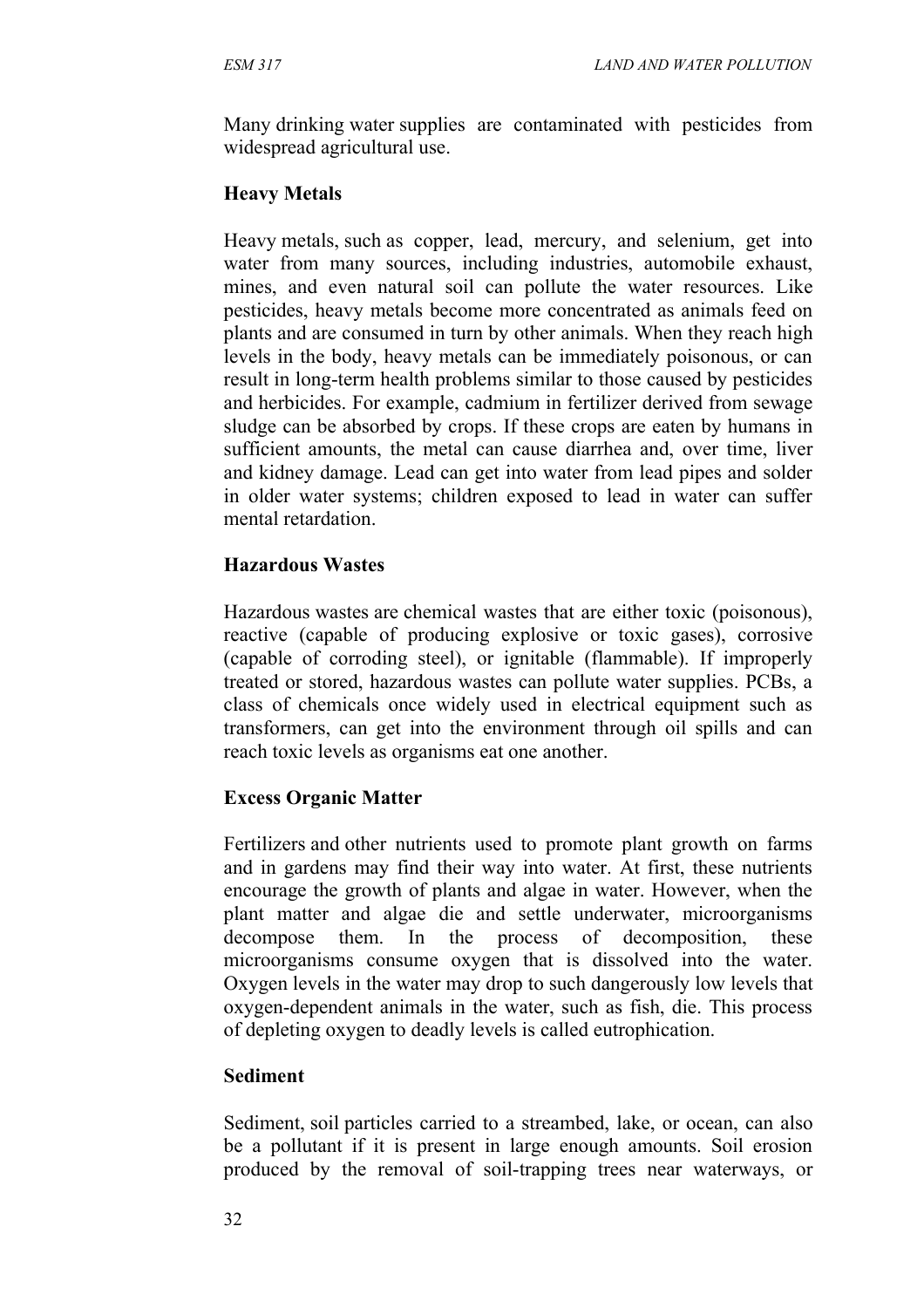carried by rainwater and floodwater from croplands, strip mines, and roads, can damage a stream or lake by introducing too much nutrient matter. This leads to eutrophication. Sedimentation can also cover streambed gravel in which many fishes, such as salmon and trout, lay their eggs.

#### **Infectious Organisms**

Many disease-causing organisms that are present in small numbers in most natural waters are considered pollutants when found in drinking water. Such parasites as *Giardia lamblia* and *Cryptosporidium parvum* occasionally turn up in urban water supplies. These parasites can cause illness, especially in people who are very old or very young, and in people who are already suffering from other diseases.

#### **Thermal Pollution**

Water is often drawn from rivers, lakes, or the ocean for use as a coolant in factories and power plants. The water is usually returned to the source warmer than when it was taken. Even small temperature changes in a body of water can drive away the fishes and other species that were originally present, and attract other species in place of them. Thermal pollution can accelerate biological processes in plants and animals or deplete oxygen levels in water. The result may be fishes and other wildlife deaths near the discharge source. Thermal pollution can also be caused by the removal of trees and vegetation that shade and cool streams.

### **3.4 Global Water Pollution Episode**

Estimates suggest that nearly 1.5 billion people lack safe drinking water and that at least 5 million deaths per year can be attributed to waterborne diseases. With over 70 percent of the planet covered by oceans, people have long acted as if these very bodies of water could serve as a limitless dumping ground for wastes. Raw sewage, garbage, and oil spills have begun to overwhelm the diluting capabilities of the oceans, and most coastal waters are now polluted. Beaches around the world are closed regularly, often because of high amounts of bacteria from sewage disposal, and marine wildlife is beginning to suffer.

Perhaps the biggest reason for developing a worldwide effort to monitor and restrict global pollution is the fact that most forms of pollution do not respect national boundaries. The first major international conference on environmental issues was held in Stockholm, Sweden, in 1972 and was sponsored by the United Nations (UN). This meeting, at which the United States took a leading role, was controversial because many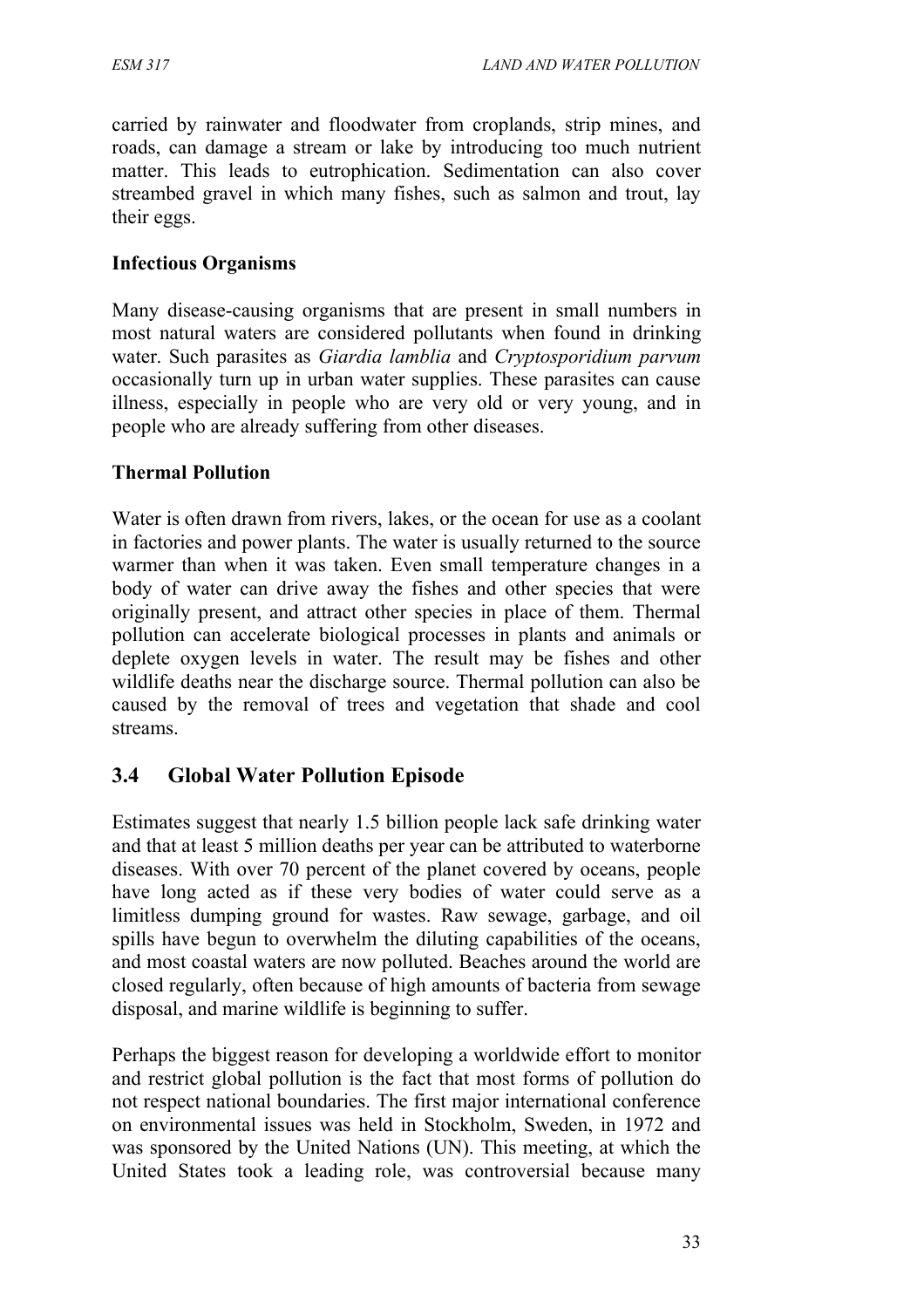developing countries were fearful that a focus on environmental protection was a means for the developed world to keep the undeveloped world in an economically subservient position. The most important outcome of the conference was the creation of the United Nations Environmental Program (UNEP).

UNEP was designed to be the environmental conscience of the United Nations, and in an attempt to allay fears of the developing world, it became the first UN agency to be headquartered in a developing country, with offices in Nairobi, Kenya. In addition to attempting to achieve scientific consensus about major environmental issues, a major focus for UNEP has been the study of ways to encourage sustainable development increasing standards of living without destroying the environment. At the time of UNEP's creation in 1972, only 11 countries had environmental agencies. Ten years later that number had grown to 106, out of which 70 were in developing countries.

## **4.0 CONCLUSION**

Clearly, the problems associated with water pollution have the capabilities of disrupting life on our planet to a great extent. Congress has passed laws to try to combat water pollution thus acknowledging the fact that water pollution is, indeed, a serious issue. But the government alone cannot solve the entire problem. It is ultimately up to us, to be informed, responsible and involved when it comes to the problems we face with our water. We must become familiar with our local water resources and learn about ways for disposing harmful household wastes so they do not end up in sewage treatment plants that can't handle them or landfills not designed to receive hazardous materials. In our yards, we must determine whether additional nutrients are needed before fertilizers are applied, and look for alternatives where fertilizers might run off into surface waters. We have to preserve existing trees and plant new trees and shrubs to help prevent soil erosion and promote infiltration of water into the soil. Around our houses, we must keep litter, pet waste, leaves, and grass clippings out of gutters and storm drains. These are just a few of the many ways in which we, as humans, have the ability to combat water pollution. As we head into the 21st century, awareness and education will most assuredly continue to be the two most important ways to prevent water pollution. If these measures are not taken and water pollution continues, life on earth will suffer severely.

Global environmental collapse is not inevitable. But the developed world must work with the developing world to ensure that new industrialized economies do not add to the world's environmental problems. Politicians must think of sustainable development rather than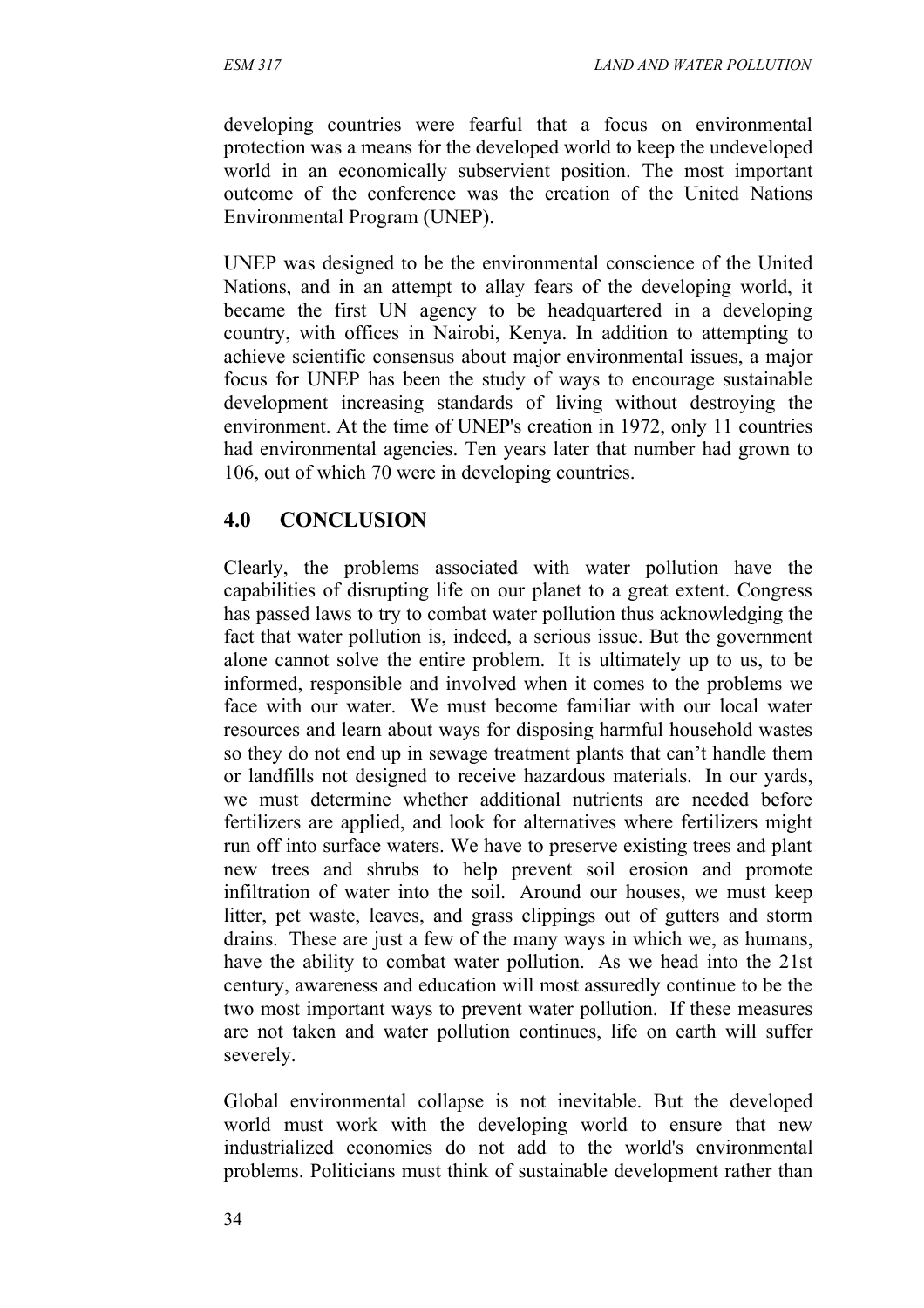economic expansion. Conservation strategies have to become more widely accepted, and people must learn that energy use can be dramatically diminished without sacrificing comfort. In short, with the technology that currently exists, the years of global environmental mistreatment can begin to be reversed.

## **5.0 SUMMARY**

In this unit, we have learnt that:

- Water Pollution is the contamination of streams, lakes, underground water, bays, or oceans by substances harmful to living things.
- Point source pollution occurs when harmful substances are emitted directly into a body of water.
- Nonpoint source pollution occurs when pollutants are indirectly introduced into the environment through transport or environmental change.
- Major water pollutants are chemical, biological, or physical materials.

### **6.0 TUTOR -MARKED ASSIGNMENT**

- 1. List and explain the two sources of water pollutants.
- 2. Explain in detail any three (3) classes of water pollution that you know.
- 3. Explain on any four types of water pollutants

### **7.0 REFERENCES/FURTHER READING**

Barss, Karen J. (1992). *Clean Water.* Chelsea House.

De Villiers, Marq.(2000). *Water: The Fate of Our Most Precious Resource.* Houghton Mifflin.

Dolan, Edward F. (1997). *Our Poisoned Waters.* Cobblehill.

Mason, C. F. (1996). *Biology of Freshwater Pollution.* 3rd ed. Addison-Wesley.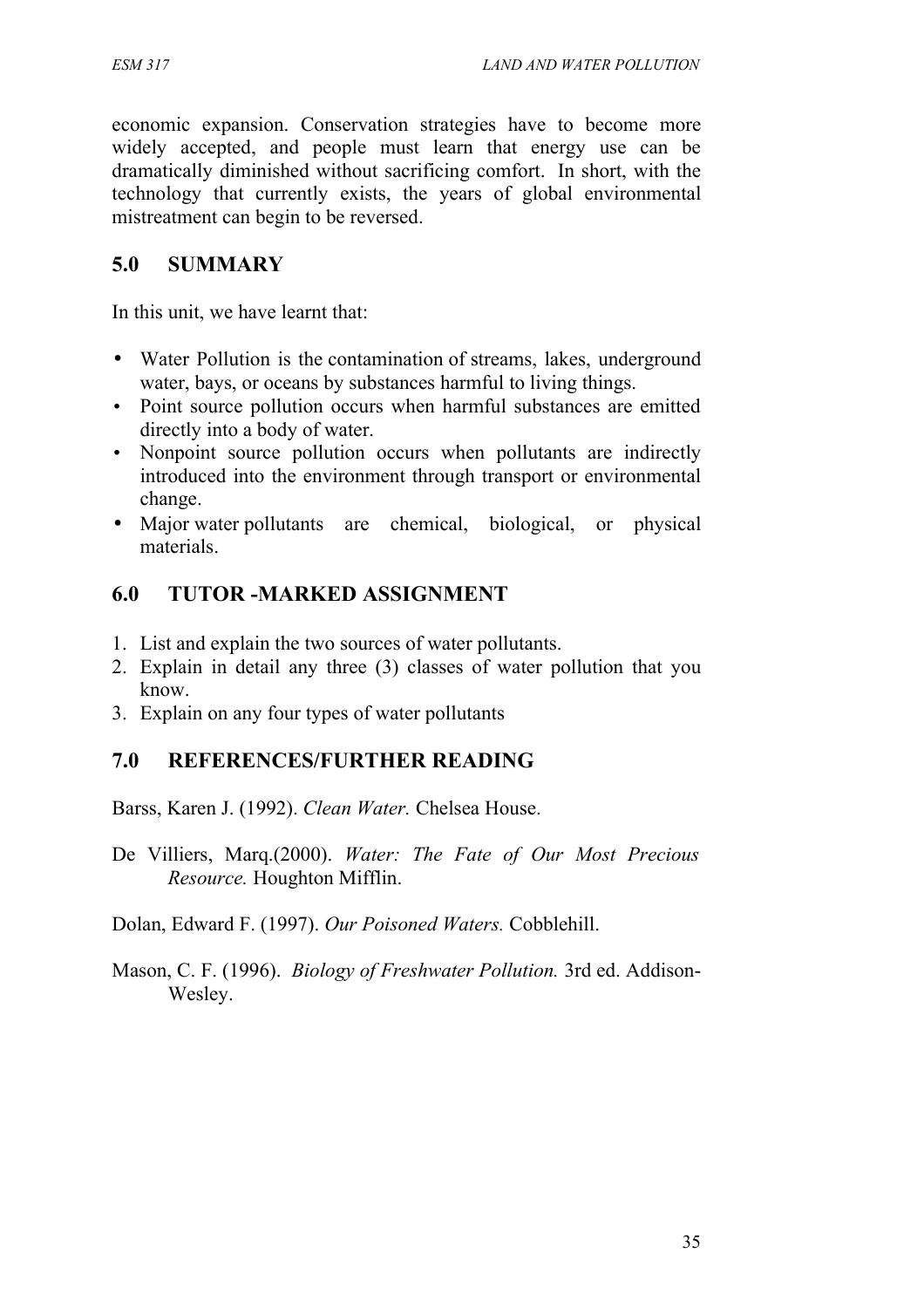# **UNIT 2 EFFECTS OF WATER POLLUTION**

#### **CONTENTS**

- 1.0 Introduction
- 2.0 Objective
- 3.0 Main Content
	- 3.1 Water Pollution Effects
		- 3.1.1 Waterborne Infectious Diseases
		- 3.1.2 Nutrient Pollution
		- 3.1.3 Chemical Contamination
		- 3.1.4 Mining
		- 3.1.5 Marine Debris
		- 3.1.6 Thermal Pollution
- 4.0 Conclusion
- 5.0 Summary
- 6.0 Tutor-Marked Assignment
- 7.0 References/Further Reading

### **1.0 INTRODUCTION**

Virtually all types of pollution are harmful to the health of humans and animals. Pollution may not damage our health immediately but can be harmful after long term exposure. Different forms of pollutants affect the health of animals in different ways.

### **2.0 OBJECTIVE**

At the end of this unit, you should be able to:

• identify water pollution effects.

### **3.0 MAIN CONTENT**

#### **3.1 Water Pollution Effects**

Water pollution effects can be categorized namely:

#### **3.1.1 Waterborne Infectious Diseases**

Human infectious diseases are among the most serious effects of water pollution, especially in developing countries, where sanitation may be inadequate or non-existent. Waterborne diseases occur when parasites or other disease-causing microorganisms are transmitted via contaminated water, particularly water contaminated by pathogens originating from excreta. These include typhoid, intestinal parasites, and most of the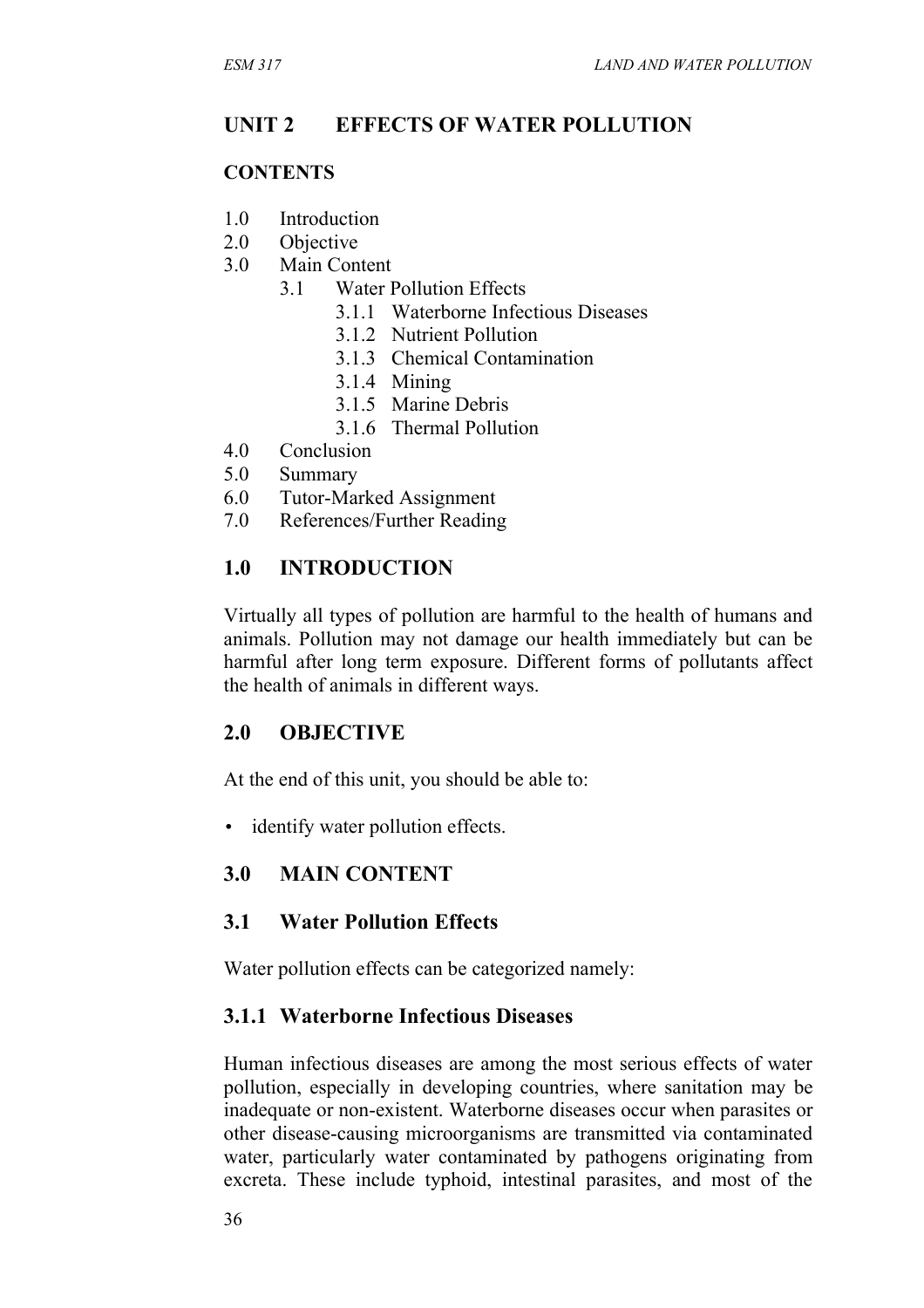enteric and diarrheal diseases caused by bacteria, parasites, and viruses. Amongst the most serious parasitic diseases are amoebiasis, giardiasis, ascariasis, and hookworm. Every year there are thousands of beach closings wordwide, and outdated monitoring methods may in some cases leave beachgoers vulnerable to a range of illnesses. Polluted beach water can cause rashes, earaches, pink eye, respiratory infections, hepatitis, encephalitis, gastroenteritis, diarrhea, vomiting, and stomach aches.

# **3.1.2 Nutrient Pollution**

The Woods Hole Oceanographic Institution calls nutrient pollution the most widespread, chronic environmental problem in the coastal ocean. The discharges of nitrogen, phosphorus, and other nutrients comes from agriculture, waste disposal, coastal development, and fossil fuel use. Once nutrient pollution reaches the coastal zone, it stimulates harmful overgrowths of algae, which can have direct toxic effects and ultimately result in low-oxygen conditions. Developed countries have started monitoring for toxic algal blooms, closing fisheries as necessary. This has reduced the incidence of related human illness but has had the obvious economic cost of lost income for fishermen and related businesses. Nutrient-pollution-driven blooms of non-toxic algae and seaweed can also cause problems by reducing water clarity, making it hard for marine animals to find food and blocking the sunlight needed by sea grasses, which serve as nurseries for many important fish species.

When the algal overgrowths finally die, they sink to the bottom and begin decomposing. This process uses oxygen from the surrounding water. In some cases, the decomposition process takes enough oxygen out of the water that the level falls too low to support normal aquatic life and the region becomes a [coastal dead zone.](http://www.grinningplanet.com/2005/05-17/gulf-of-mexico-dead-zone-usa-global-article.htm) Finally, nutrient pollution can trigger unusual outbreaks of fish diseases.

### **3.1.3 Chemical Contamination**

Over the years, many types of chemicals have gotten into our waterways —and they continue to do so today. Chemical water pollution typically occurs because:

- 1. the chemicals were dumped into the water intentionally;
- 2. the chemicals seeped into groundwater, streams, or rivers because of failing pipes or storage tanks;
- 3. the chemicals catastrophically contaminated waterways because of industrial accidents;
- 4. the pollution settled out of polluted air (or was precipitated out of polluted air); or
- 5. chemicals were leached out of contaminated soil.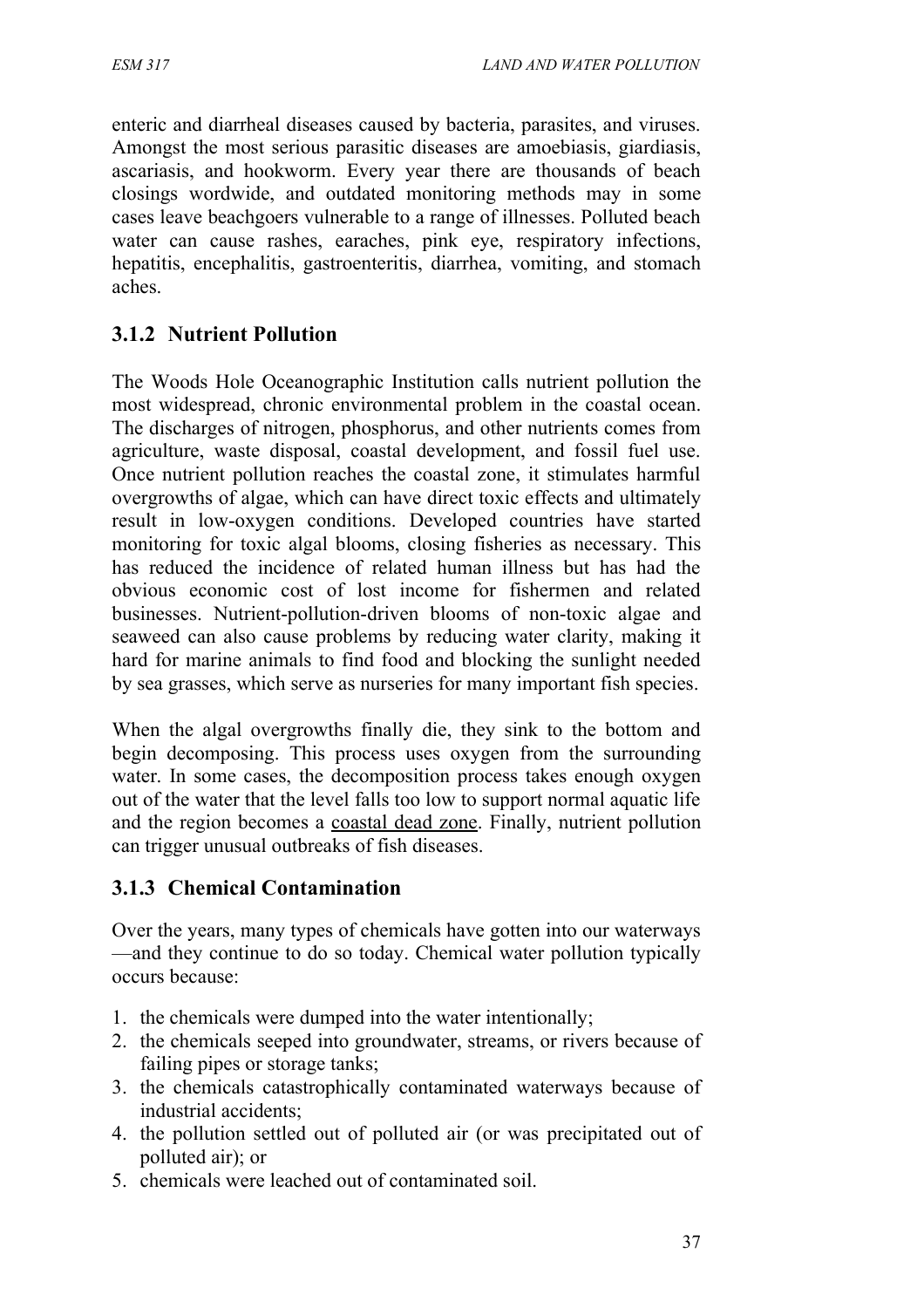The above types of chemical contamination are considered "point sources" of water pollution. Non-point-source chemical pollution also occurs via pesticide runoffs from farm fields and homeowners' lawns, as well as runoffs of automotive fluids and other chemicals from roads, parking lots, driveways, and other surfaces.

It's beyond the scope of this course to document the effect of every chemical that has ever polluted water, but it's easy enough to point out a few things:

- Severe chemical spills and leaks into surface waters usually have an immediate effect on aquatic life ( kills fishes, etc.).
- Chronic lower-level chemical pollution has more subtle effects, with problems manifesting over a long period of time and sometimes being difficult to tie directly to the water pollution.
- The human effects of chemical pollution in water can generally be viewed the same way as any other form of chemical contamination water is just the delivery mechanism.

There are a few broad categories of water pollution effects related to chemicals that are worth exploring further, which we do below.

### **Pesticides**

Pesticides are carried in rainwater runoffs from farm fields, suburban lawns, or roadside embankments into the nearest creeks and streams. Occasionally they are even intentionally sprayed into waterways as part of a pest-control effort.

Here are some noteworthy examples of the effects of pesticide water pollution:

- Atrazine (the most commonly used herbicide in the US) causes feminization of male frogs even at concentrations in water as low as 0.1 parts per billion. Atrazine water pollution has been noted in many countries, including South Africa, Germany, and Denmark. Studies indicate the chemical may be linked to a number of human cancers, including prostate cancer and non-Hodgkin's lymphoma, as well as hormonal problems that could disrupt reproductive and developmental processes.
- Glyphosate (Roundup), another of the world's most common herbicides, was found to cause a 70% decline in frog biodiversity and an 86% decline in the total mass of tadpoles when the glyphosate got into water.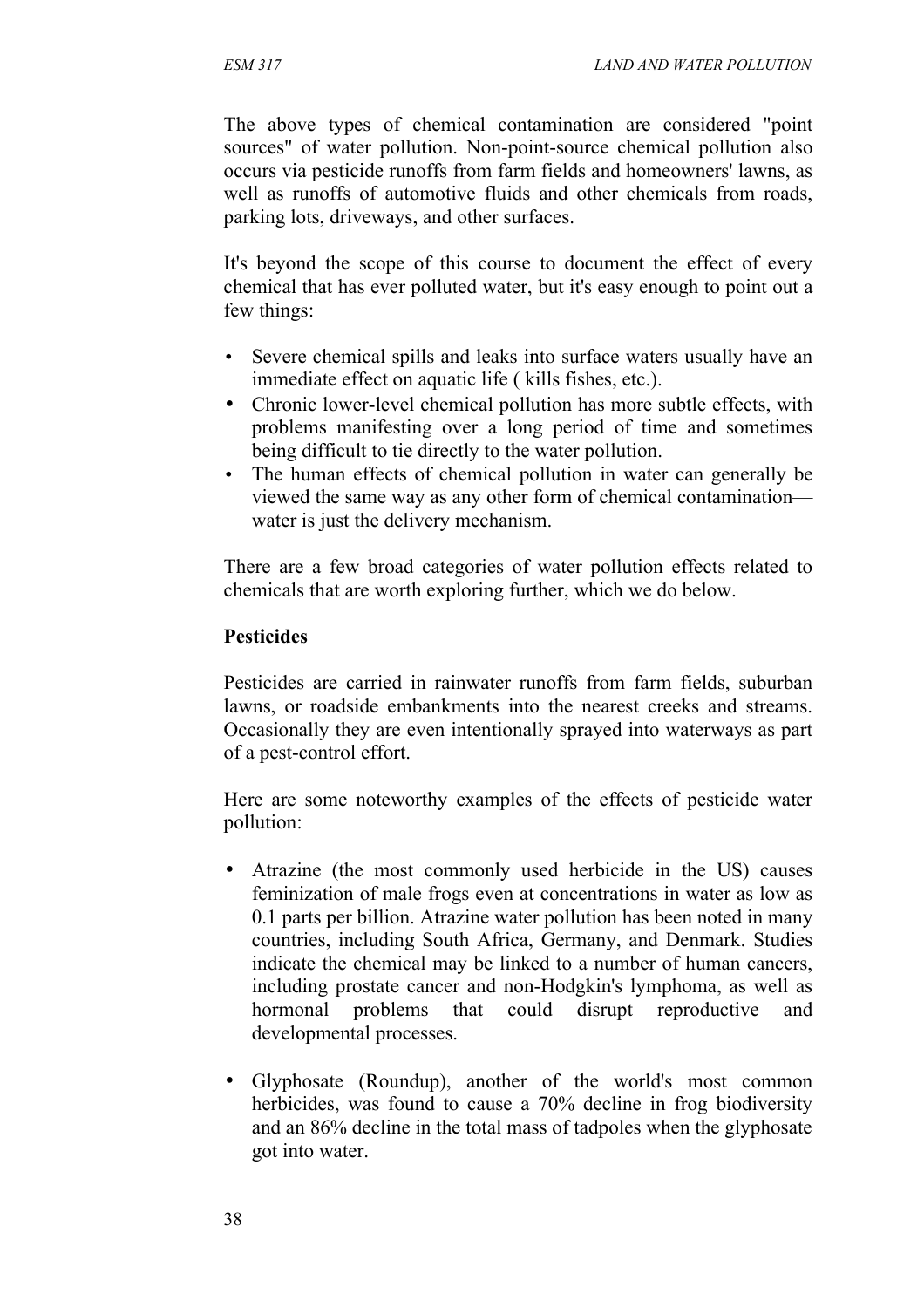- Pesticides have been found in well water in countries such as India, The Netherlands, Italy, Israel, Japan, Canada and Australia. Pesticide contamination of drinking water is a perculiar problem in rural agricultural areas where pesticide use is heavy and drinking water supplies come directly from groundwater or surface water.
- Pesticides can migrate via water into the food chain as well, ultimately being consumed by humans or animals in food.
- In the most infamous case of pesticide pollution, widespread use of the insecticide DDT polluted waterways, contaminating fish, and ultimately poisoning bald eagles (and other animals) that ate the fish. DDE, the principal breakdown product of DDT, built up in the fatty tissues of female eagles and prevented sufficient calcium being released to produce strong egg shells. The thin shells would break when the parents sat on the eggs to keep them warm. DDT affected many other species as well.
- In terms of general human health effects, pesticides can
- 1. affect and damage the nervous system;
- 2. cause liver damage;
- 3. damage DNA and cause a variety of cancers;
- 4. cause reproductive and endocrine damage;
- 5. Cause other acutely toxic or chronic effects.

#### **Oil and Petroleum Chemicals**

When oil pollution gets in water, some of the components are degraded and dispersed by evaporation, photochemical reactions, or bacterial degradation, while others are more resistant and may persist for many years, especially in shallow waters with muddy sediments.

- Though much scientific work remains to be done on the effect petroleum pollution has on plants and animals, we do know a few things: Exposure to oil or its constituent chemicals alter the ecology of aquatic habitats and the physiology of marine organisms.
- Scientists know that oil (or chemical components of oil) can seep into marsh and sub-tidal sediments and lurk there for decades, negatively affecting marsh grasses, marine worms, and other aquatic life forms that live in, on, or near the sediment.

Evidence strongly suggests that components of crude oil, called polycyclic aromatic hydrocarbons (PAHs), persist in the marine environment for years and are toxic to marine life at concentrations in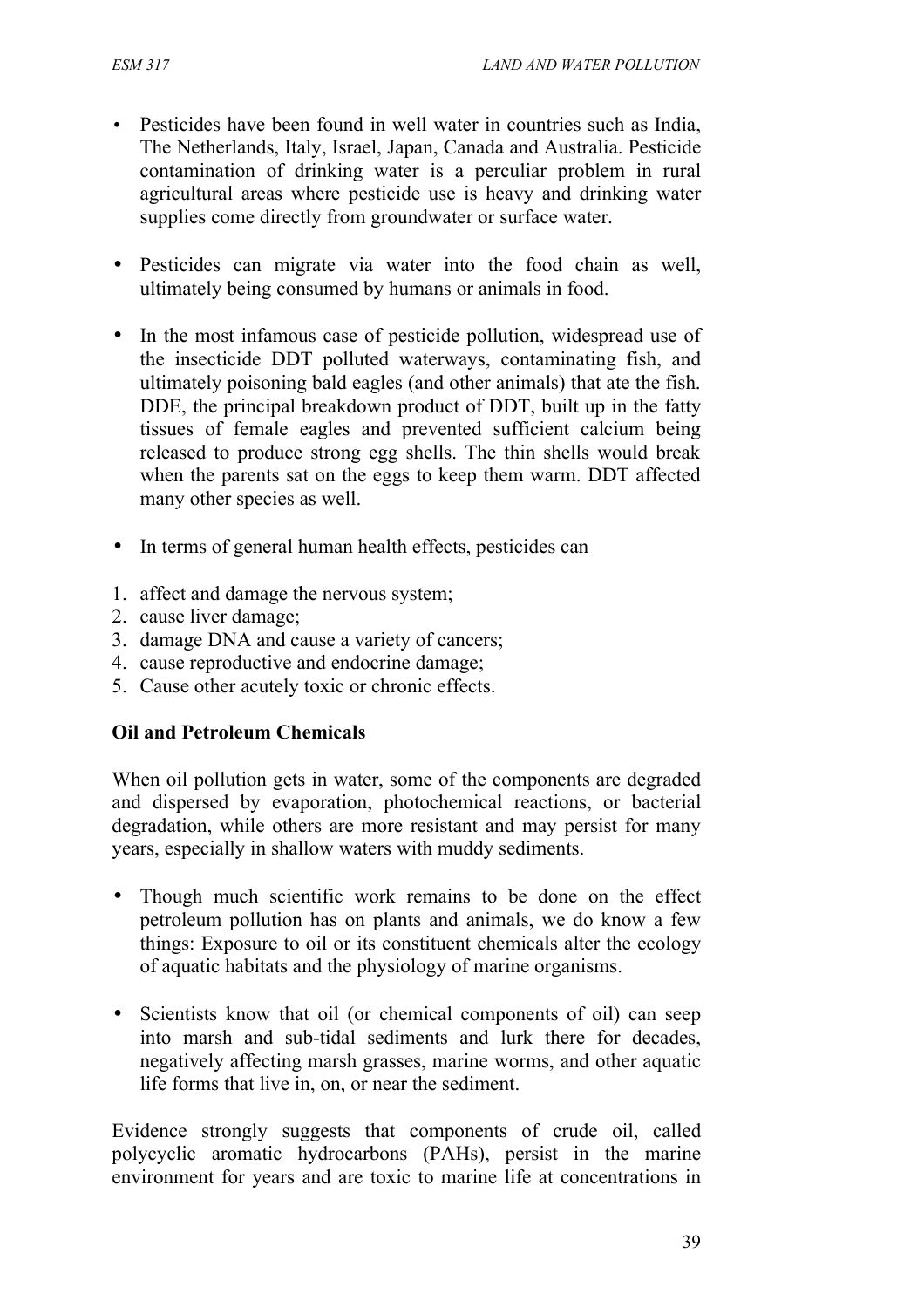the low parts-per-billion range. Chronic exposure to PAHs can affect development of marine organisms, increase susceptibility to disease, and jeopardize normal reproductive cycles in many marine species.

#### **Mercury**

Mercury finds its way into water primarily through air pollution from coal-fired power plants and some other industrial processes. In the water, the elemental mercury is converted to methylmercury by certain bacteria, after which it moves up the food chain of fish gobbling each other up. In the end, the larger fish may end up on your dinner plate swordfish, sea bass, marlin, halibut, or tuna, for example.

The effects of mercury on humans are already pretty well understood. However, the more we learn, the worse the news gets. Exposure to mercury in the womb can cause neurological problems, including slower reflexes, learning deficits, delayed or incomplete mental development, autism, and brain damage. Mercury in adults is also a problem, causing:

- 1. central nervous system effects like Parkinson's disease, multiple sclerosis, and Alzheimer's disease;
- 2. heart disease; and, in severe cases,
- 3. causing death or irreversibly damaging areas of the brain.

Animals in any part of the food chain affected by the bioaccumulation of mercury can also suffer the effects of mercury pollution. Possible effects include death, reduced reproduction, slower growth and development, and abnormal behavior.

### **Other Chemicals**

Tens of thousands of chemicals are used in industrial processes and are found in car-maintenance products, household cleaners, toiletries, and many other consumer products. Our current regimes for controlling whether these chemicals get into the environment are not sufficient for keeping them out of the water, and the potential myriad effects are worrisome.

More generally, the effects of hormone-disrupting chemicals include interrupted sexual development; thyroid system disorders; inability to breed; reduced immune response; and abnormal mating and parenting behavior. In humans, endocrine disruptors are thought to lead to degraded immune function, mental impairment, decreased fertility, and increases in some types of cancers.

### **3.1.4 Mining**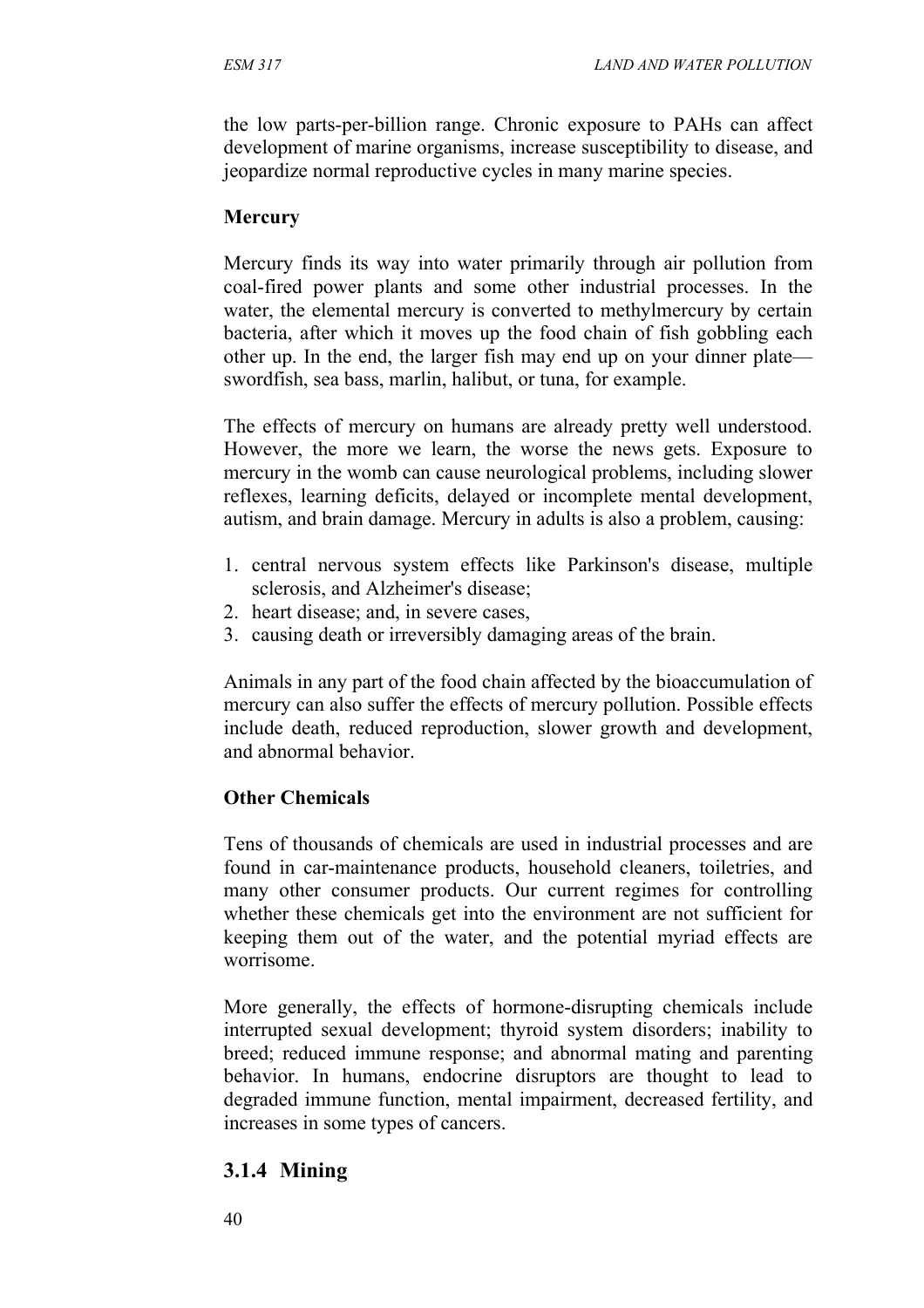There are a number of negative water-pollution effects from mining operations:

Acid mine drainage: When rain or surface water flows over exposed rock and soil, it can combine naturally causing sulfur to form sulfuric acid. The acidified rainwater eventually finds its way to streams and groundwater, polluting them and impacting local aquatic life. Some streams can become so acidic—more acidic than car-battery acid—the aquatic ecosystem is completely destroyed. The same leaching process that causes acid mine drainage can impart heavy-metal pollutants from the soil and rock as well.

Spills and leaks: Whether it's a leak in the containment system of a cyanide leach heap or a breach in a coal-slurry impoundment dam, the result is the same—pollution of streams, rivers, and groundwater, killing aquatic life and poisoning drinking water

Mountaintop Removal Mining: In this technique, the tops of coal-rich mountains are removed and the overburden is dumped into nearby valleys, burying stream habitats altogether, with the obvious catastrophic effect on whatever life forms lived in or around the stream.

### **3.1.5 Marine Debris**

Marine debris is basically trash in the ocean. Trash fouls inland waterways too, for sure, but trash seems to be a particular problem in our seas. The Ocean Conservancy calls marine debris one of the world's most pervasive marine pollution problems. The debris includes escaped inland trash and garbage thrown overboard by ships and boaters—plastic bottles and bags, six-pack rings, cigarette butts, Styrofoam, etc. Marine animals can swallow the trash items, which often look similar to prey they would normally eat, or the trash item may have barnacles or other delectables attached and is inadvertently ingested with the food. For instance, sea turtles will eat a plastic bag believing it to be a jellyfish. The bag can cause an intestinal blockage and sometimes death.

A new and potentially devastating effect of marine debris is emerging. After years of degradation at sea, plastic breaks up. The plastic has not biodegraded but rather has disintegrated into very small pieces. Marine animals near the bottom of the food chain are now ingesting these teenytiny little pieces of plastic pollution. How far up the food chain the stuff will go is unknown.

Discarded or lost fishing gear—line, rope, nets—and certain trash items can get wrapped around marine animals fins or flippers, causing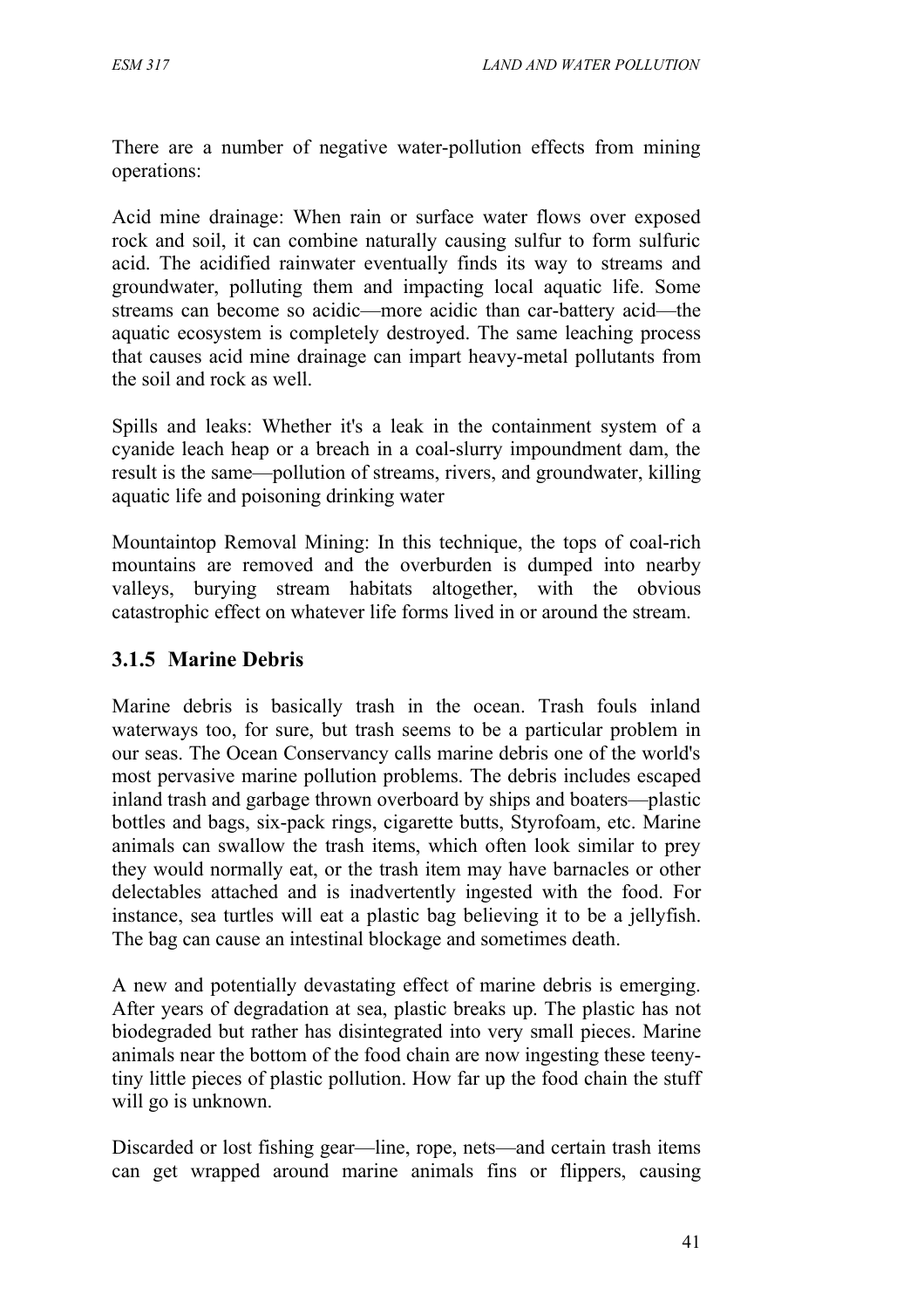drowning or amputation. Marine debris can also degrade coral reefs, sea grass beds, and other aquatic habitats.

# **3.1.6 Thermal Pollution**

It's easy enough to see how discharging the heated-up water from a power plant into a river could cause problems for aquatic organisms used to having their water home stay at a fairly specific temperature. Indeed, industrial thermal pollution is a problem for our waterways fish and other organisms adapted to a particular temperature range can be killed from thermal shock, and the extra heat may disrupt spawning or kill young fish.

- Additionally, warmer water temperatures lower the dissolved oxygen content of the water. That's a double-whammy to aquatic organisms, since the warmer water also causes them to increase their respiration rates and consume oxygen faster. All this increases aquatic organisms' susceptibility to disease, parasites, and the effects of toxic chemicals.
- Global warming is imparting extra heat to our oceans, which have absorbed about 20 times as much heat as the atmosphere over the past half-century. The ocean is a complex system, and scientists don't know yet what all of the effects of this type of "water pollution" will be, but here are some likely ones: Sea levels will rise (because of thermal expansion and melting ice), increasing coastal flooding and inundation.
- There will be more intense hurricanes as they gather additional strength from warmer surface waters.
- Temperature-sensitive species like corals will see tougher times. The Pew Oceans Commission notes that an increase in the mean seasurface temperature of only 2 degrees F could cause the global destruction of coral reef ecosystems.

# **4.0 CONCLUSION**

With almost 80 percent of the planet covered by oceans, people have long acted as if those bodies of water could serve as a limitless dumping ground for wastes. However, raw sewage, garbage, and oil spills have begun to overwhelm the diluting capabilities of the oceans, and most coastal waters are now polluted, threatening marine wildlife. Beaches around the world close regularly, often because the surrounding waters contain high levels of bacteria from sewage disposal.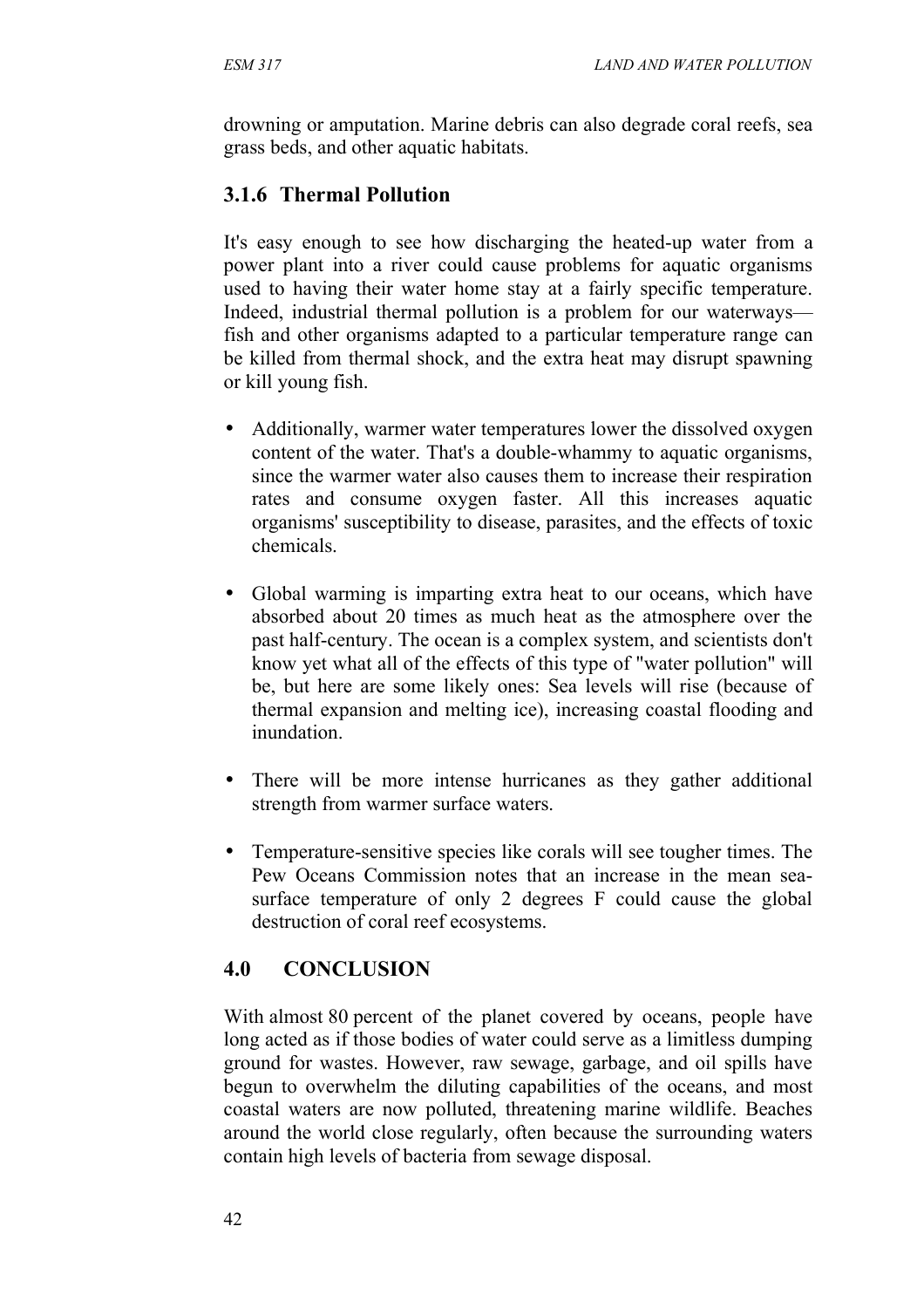# **5.0 SUMMARY**

In this unit, we have learnt that:

- Pollution may not damage our health immediately but can be harmful after long term exposure
- Human infectious diseases are among the most serious effects of water pollution, especially in developing countries, where sanitation may be inadequate or non-existent
- Discharges of nitrogen, phosphorus, and other nutrients come from agriculture, waste disposal, coastal development, and fossil fuel use
- Pesticides are carried in rainwater runoffs from farm fields, suburban lawns, or roadside embankments into the nearest creeks and streams
- When oil pollution gets in water, some of the components are degraded and dispersed by evaporation, photochemical reactions, or bacterial degradation
- Exposure to mercury in the womb can cause neurological problems, including slower reflexes, learning deficits, delayed or incomplete mental development, autism, and brain damage
- Industrial thermal pollution is a problem for our waterways—fish and other organisms adapted to a particular temperature range can be killed from thermal shock, and the extra heat may disrupt spawning or kill young fish

# **6.0 TUTOR-MARKED ASSIGNMENT**

- 1. Discuss on any four effects of water pollution
- 2. Discuss the effects of chemical contamination on water

# **7.0 REFERENCES/FURTHER READING**

Barss, Karen J. (1992).*Clean Water.* Chelsea House

De Villiers, Marq. *Water (*2000) *The Fate of Our Most Precious Resource.* Houghton Mifflin.

Dolan, Edward F. (1997).*Our Poisoned Waters.* Cobblehill

Mason, C. F. (1996). *Biology of Freshwater Pollution.* 3rd ed. Addison-Wesley.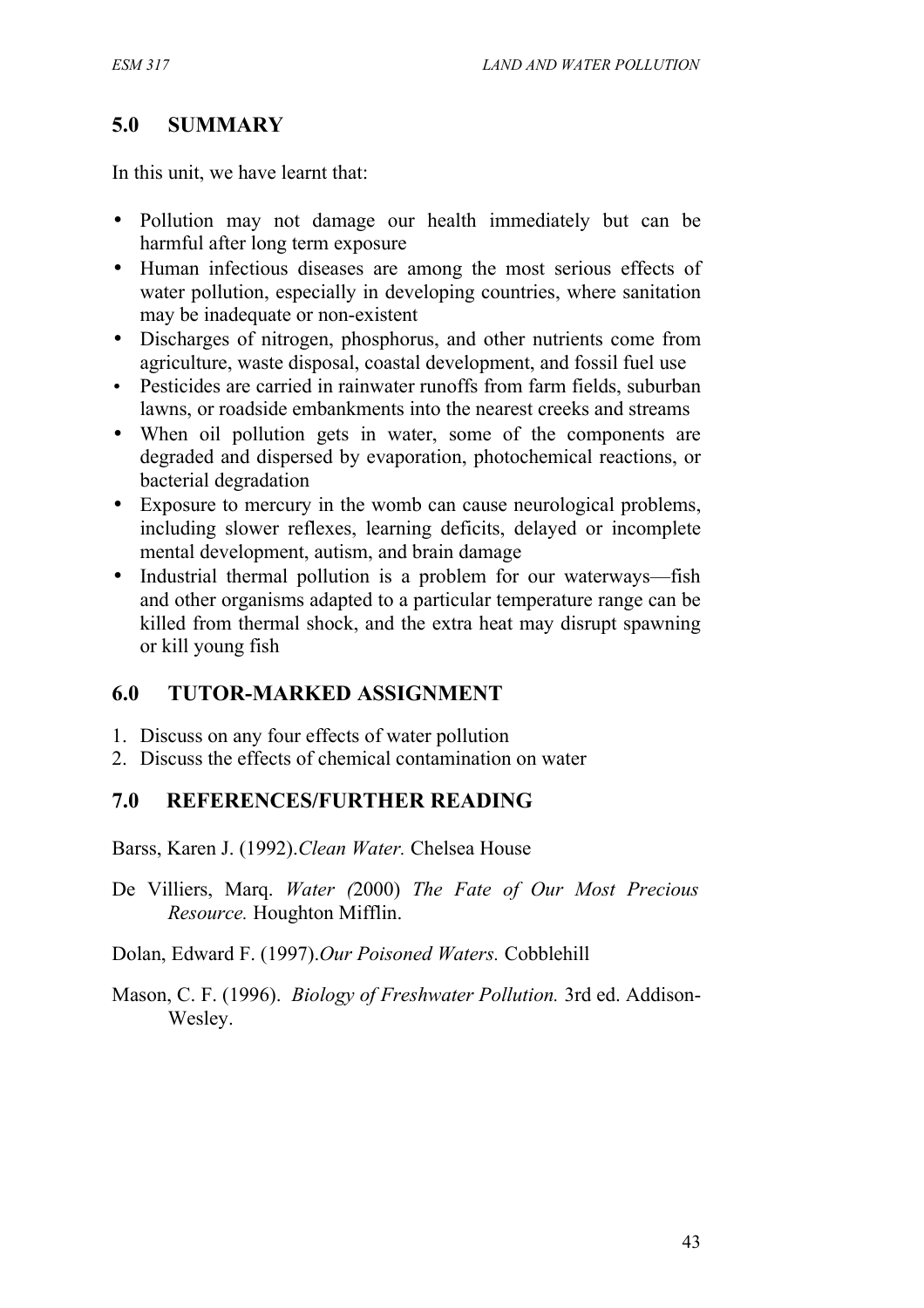# **UNIT 3 CONTROLLING WATER POLLUTION**

#### **CONTENTS**

- 1.0 Introduction
- 2.0 Objectives
- 3.0 Main Content
	- 3.1 Controlling Water Pollution
	- 3.2 Water Quality
- 4.0 Conclusion
- 5.0 Summary
- 6.0 Tutor-Marked Assignment
- 7.0 References/Further Reading

## **1.0 INTRODUCTION**

Global environmental collapse is not inevitable. But the developed world must work with the developing world to ensure that new industrialized economies do not add to the world's environmental problems.

## **2.0 OBJECTIVES**

At the end of this unit, you should be able to:

- explain global efforts at controlling pollution
- describe Water quality.

# **3.0 MAIN CONTENT**

### **3.1 Controlling Water Pollution**

Because of the many environmental tragedies of the mid-20th century, many nations instituted comprehensive regulations designed to repair the past damage of uncontrolled pollution and prevent future environmental contamination. International agreements have played a role in reducing global pollution. The Montréal Protocol on Substances that Deplete the Ozone Layer (1987) set international target dates for reducing the manufacture and emissions of the chemicals, such as CFCs, known to deplete the ozone layer. The Basel Convention on the Control of Transboundary Movements of Hazardous Wastes and Their Disposal (1989) serves as a framework for the international regulation of hazardous waste transport and disposal.

Since 1992 representatives from more than 160 nations have met regularly to discuss methods to reduce greenhouse gas emissions. In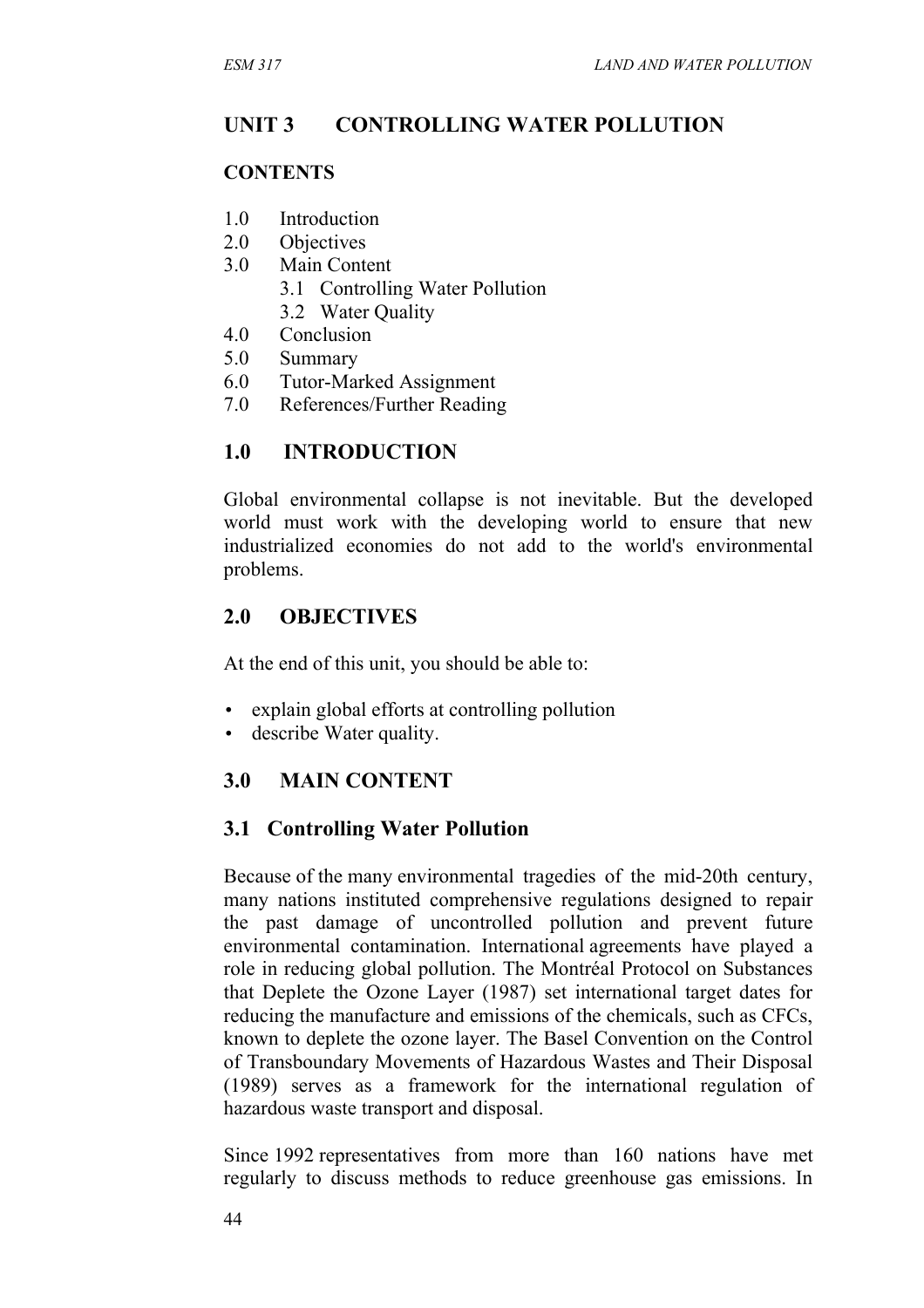1997 the Kyōto Protocol was devised, calling for industrialized countries to reduce their gas emissions by 2012 to an average 5 percent below 1990 levels. The Kyōto Protocol went into force in February 2005 with more than 130 countries haven ratified it. Under the administration of President George W. Bush, however, the United States, a major producer of greenhouse gases, refused to submit the treaty for ratification. In 2006 the Global Carbon Project reported that carbon dioxide emissions were increasing at an annual rate of 2.5 percent in the first five years of the 21st century, compared with an annual increase of 1 percent in the 1990s.

Regulations and legislation have led to considerable progress in cleaning up some air and water pollution in developed countries. Vehicles in the 21st century emit fewer nitrogen oxides than those in the 1970s did; power plants now burn low-sulfur fuels; industrial stacks have scrubbers to reduce emissions; and lead has been removed from gasoline.

Developing countries, however, continue to struggle with pollution control because they lack clean technologies and desperately need to improve economic strength, often at the cost of environmental quality. The problem is compounded by developing countries attracting foreign investment and industry by offering cheaper labor, cheaper raw materials, and fewer environmental restrictions. The *maquiladoras,* assembly plants along the Mexican side of the Mexico-U.S. border, provide jobs and industry for Mexico but are generally owned by non-Mexican corporations attracted to the low-wage labor and lack of pollution regulation. As a result, this border region, including the Río Grande, is one of the most heavily polluted zones in North America. To avoid ecological disaster and increased poverty, developing countries will require aid and technology from outside nations and corporations, community participation in development initiatives, and strong environmental regulations.

Nongovernmental citizen groups have formed at the local, national, and international level to combat pollution problems worldwide. Many of these organizations provide information and support for people or organizations traditionally not involved in the decision-making process. The Pesticide Action Network provides technical information about the effects of pesticides on farmworkers. The Citizen's Clearinghouse for Hazardous Waste, established by veterans of the Love Canal controversy, provides support for communities targeted for hazardous waste installations. A well-organized, grassroots, environmental justice movement has arisen to advocate equitable environmental protections. Greenpeace is an activist organization that focuses international attention on industries and governments known to contaminate land, sea, or atmosphere with toxic or solid wastes. Friends of the Earth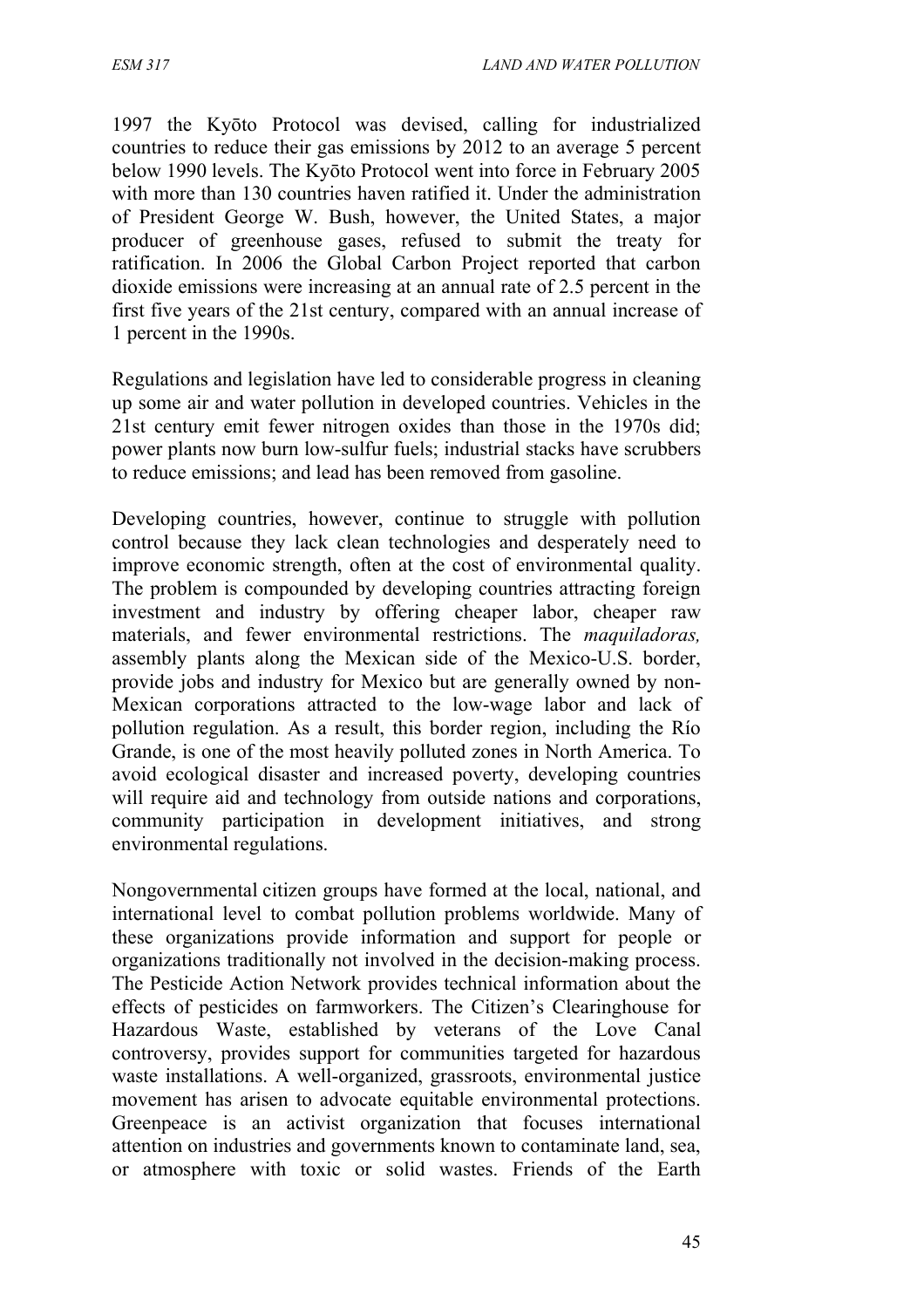International is a federation of international organizations that fight environmental pollution around the world.

# **3.2 Water Quality**

Water quality is closely linked to water use and to the state of economic development. In industrialized countries, bacterial contamination of surface water caused serious health problems in major cities throughout the mid 1800s. By the turn of the century, cities in Europe and North America began building sewer networks to route domestic wastes downstream of water intakes. Development of these sewage networks and waste treatment facilities in urban areas has expanded tremendously in the past two decades.

However, the rapid growth of the urban population (especially in Latin America and Asia) has outpaced the ability of governments to expand sewage and water infrastructure. While waterborne diseases have been eliminated in the developed world, outbreaks of cholera and other similar diseases still occur with alarming frequency in the developing countries. Since World War II and the birth of the chemical age, water quality has been heavily impacted worldwide by industrial and agricultural chemicals.

Eutrophication of surface waters from human and agricultural wastes and nitrification of groundwater from agricultural practices has greatly affected large parts of the world. Acidification of surface waters by air pollution is a recent phenomenon and threatens aquatic life in many area of the world. In developed countries, these general types of pollution have occurred sequentially with the result that most developed countries have successfully dealt with major surface water pollution. In contrast, however, newly industrialized countries such as China, India, Thailand, Brazil, and Mexico are now facing all these issues simultaneously.

# **4.0 CONCLUSION**

Government must think of sustainable development rather than economic expansion. Conservation strategies have to become more widely accepted, and people must learn that energy use can be dramatically diminished without sacrificing comfort. In short, with the technology that currently exists, the years of global environmental mistreatment can begin to be reversed.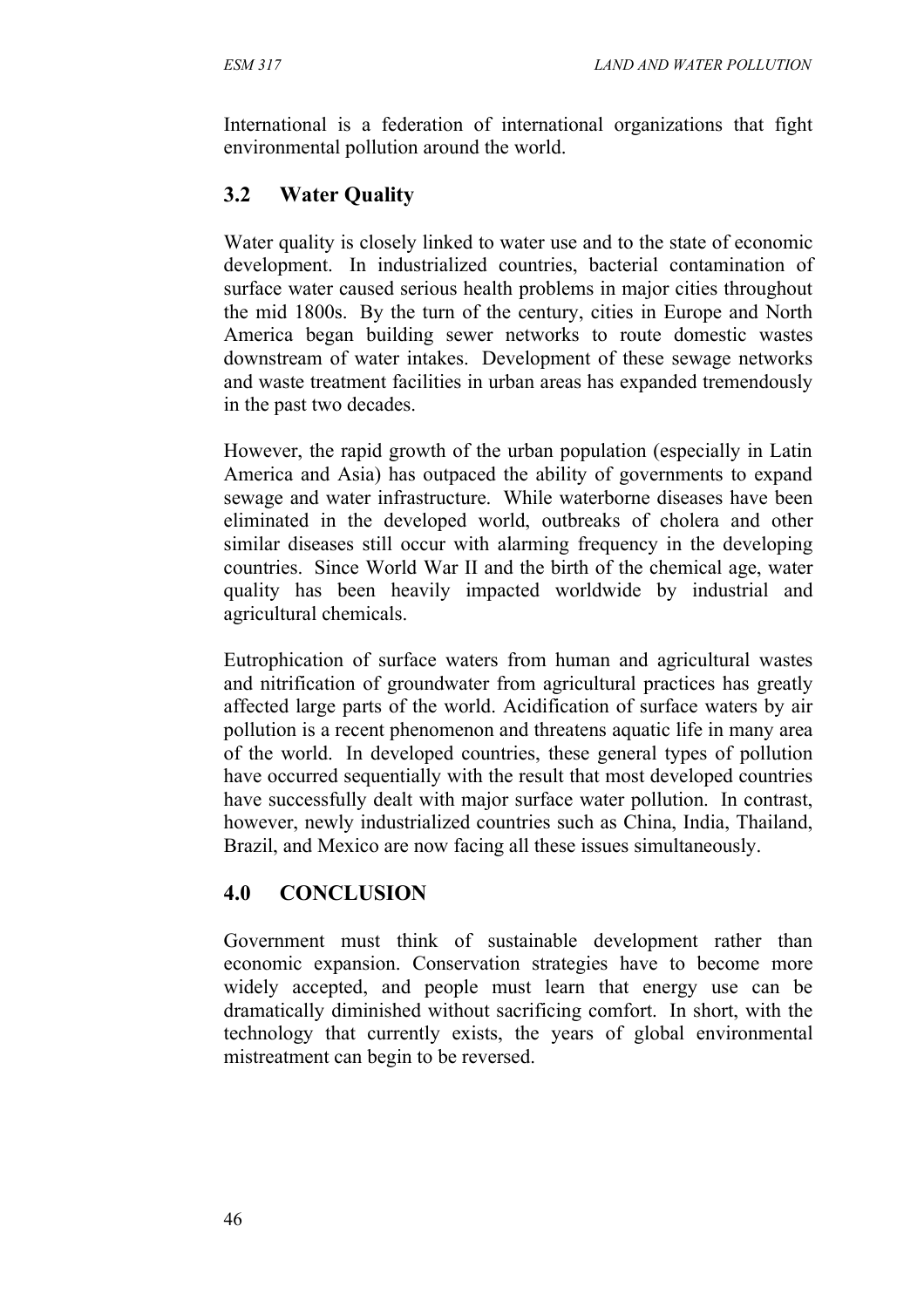### **5.0 SUMMARY**

In this unit, we have learnt that:

- Environmental tragedies of the mid- $20<sup>th</sup>$  century, has made many nations to institute comprehensive regulations, designed to repair the past damage of uncontrolled pollution and prevent future environmental contamination
- Regulations and legislation have led to considerable progress in cleaning up some air and water pollution in developed countries
- Developing countries, however, continue to struggle with pollution control because they lack clean technologies and desperately need to improve economic strength, often at the cost of environmental quality
- To avoid ecological disaster and increased poverty, developing countries will require aid and technology from outside nations and corporations, community participation in development initiatives, and strong environmental regulations
- Water quality is closely linked to water use and to the state of economic development
- While waterborne diseases have been eliminated in the developed world, outbreaks of cholera and other similar diseases still occur with alarming frequency in the developing countries
- Acidification of surface waters by air pollution is a recent phenomenon and threatens aquatic life in many areas of the world

### **6.0 TUTOR -MARKED ASSIGNMENT**

- 1. Discuss on global efforts at controlling pollution.
- 2. What did you understand by water quality.

#### **7.0 REFERENCES/FURTHER READING**

Chandler, Gary, and Kevin Graham. (1996). Protecting *Our Air, Land, and Water.* Twenty-First Century.

- Hoff, Mary, and Mary M. Rodgers. (1991). *Our Endangered Planet: Groundwater.* Lerner.
- McNeil, J. R. (2000, 2001) *Something New Under the Sun: An Environmental History of the Twentieth-Century World.* Norton.
- Miller, G. T., Jr. *Living in the Environment: Principles, Connections, and Solutions.* 12th ed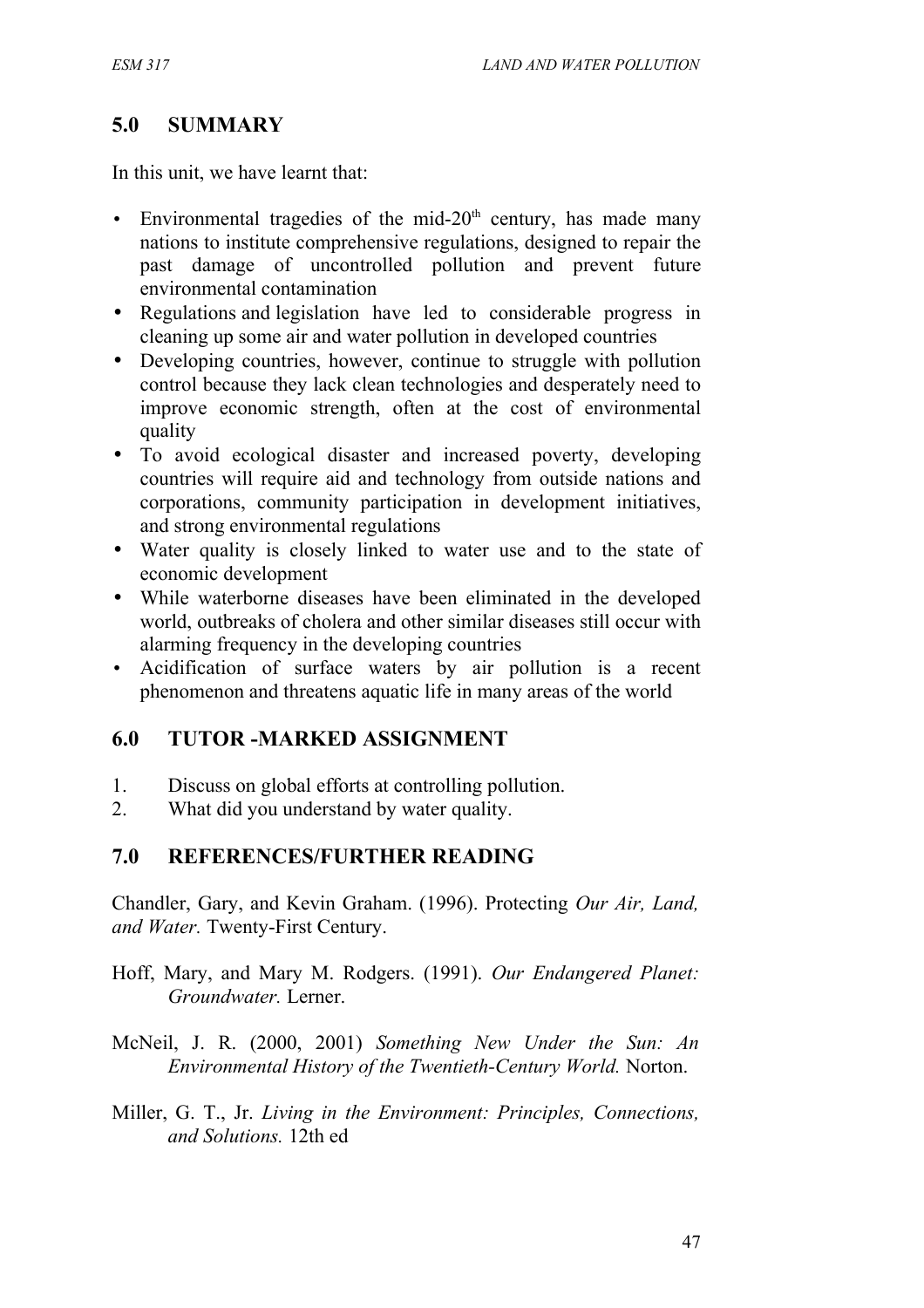#### **MODULE 3**

| Unit 1 | <b>Land Pollution Defined</b>        |
|--------|--------------------------------------|
| Unit 2 | Causes and Effects of Land Pollution |

#### **UNIT 1 LAND POLLUTION DEFINED**

#### **CONTENTS**

- 1.0 Introduction
- 2.0 Objectives
- 3.0 Main Content
	- 3.1 Land Pollution defined
		- 3.2 Composition of Land Pollution
			- 3.2.1 Solid Waste
				- 3.2.2 Soil Pollution
- 4.0 Conclusion
- 5.0 Summary
- 6.0 Tutor-Marked Assignment
- 7.0 References/Further Reading

#### **1.0 INTRODUCTION**

Land pollution is a common and destructive phenomenon today. Read on to learn about its various causes and effects. Pollution is a global problem. It has affected the lives of millions of people and caused several deaths and health problems. Land pollution is one of the types of pollution.

#### **2.0 OBJECTIVES**

At the end of this unit, you should be able to:

- describe land and soil pollution and types
- list and explain different sources of solid waste.

### **3.0 MAIN CONTENT**

#### **3.1 Land Pollution Defined**

A number of definitions have been proffered in explaining what land pollution is. These include:

Land pollution basically is about contaminating the land surface of the Earth through dumping of urban waste matter indiscriminately, dumping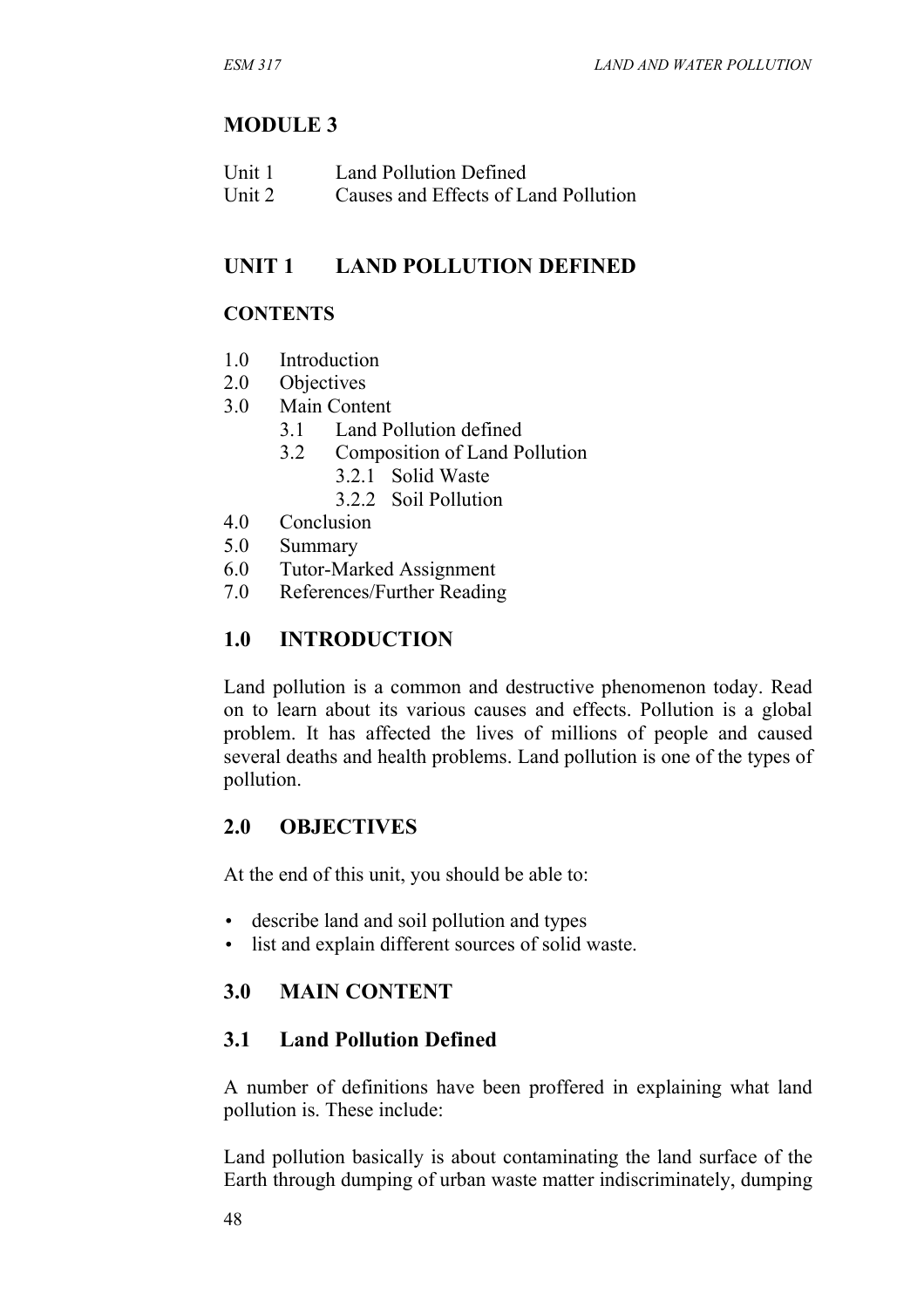of industrial waste, mineral exploitation, and misusing the soil by harmful agricultural practices.

Land pollution includes visible litter and waste alone with the soil itself being polluted. The soil gets polluted by the chemicals in pesticides and herbicides used for agricultural purposes along with waste matter being littered in urban areas such as roads, parks, and streets.

Land pollution is the degradation of the Earth's land surface through misuse of the soil by poor agricultural practices, mineral exploitation, industrial waste dumping, and indiscriminate disposal of urban wastes. It includes visible waste and litter as well as pollution of the soil itself. Land pollution is pollution of our planet's land surface.

## **3.2 Composition of Land Pollution**

### **3.2.1 Solid Waste**

Solid wastes are unwanted solid materials such as garbage, paper, plastics and other synthetic materials, metals, and wood. Semisolid or solid matters that are created by human or animal activities, and which are disposed because they are hazardous or useless are known as solid waste. Most of the solid wastes, like paper, plastic containers, bottles, cans, and even used cars and electronic goods are not biodegradable, which means they do not get broken down through inorganic or organic processes.

Thus, when they accumulate they pose a health threat to people, plus, decaying wastes also attract household pests and result in urban areas becoming unhealthy, dirty, and unsightly places to reside in. Moreover, it also causes damage to terrestrial organisms, while also reducing the use of the land for other, more useful purposes. Billions of tons of solid waste are thrown out annually. Waste from developed countries typically contains a high percentage of synthetic materials that take longer to decompose than the primarily biodegradable waste materials of developing countries.

Areas where wastes are buried, called landfills, are the cheapest and most common disposal method for solid wastes worldwide. But landfills quickly become overfilled and may contaminate air, soil, and water. Incineration, or burning, of waste reduces the volume of solid waste but produces dense ashen wastes (some of which become airborne) that often contain dangerous concentrations of hazardous materials such as heavy metals and toxic compounds. Composting, using natural biological processes to speed the decomposition of organic wastes, is an effective strategy for dealing with organic garbage and produces a material that can be used as a natural fertilizer. Recycling, extracting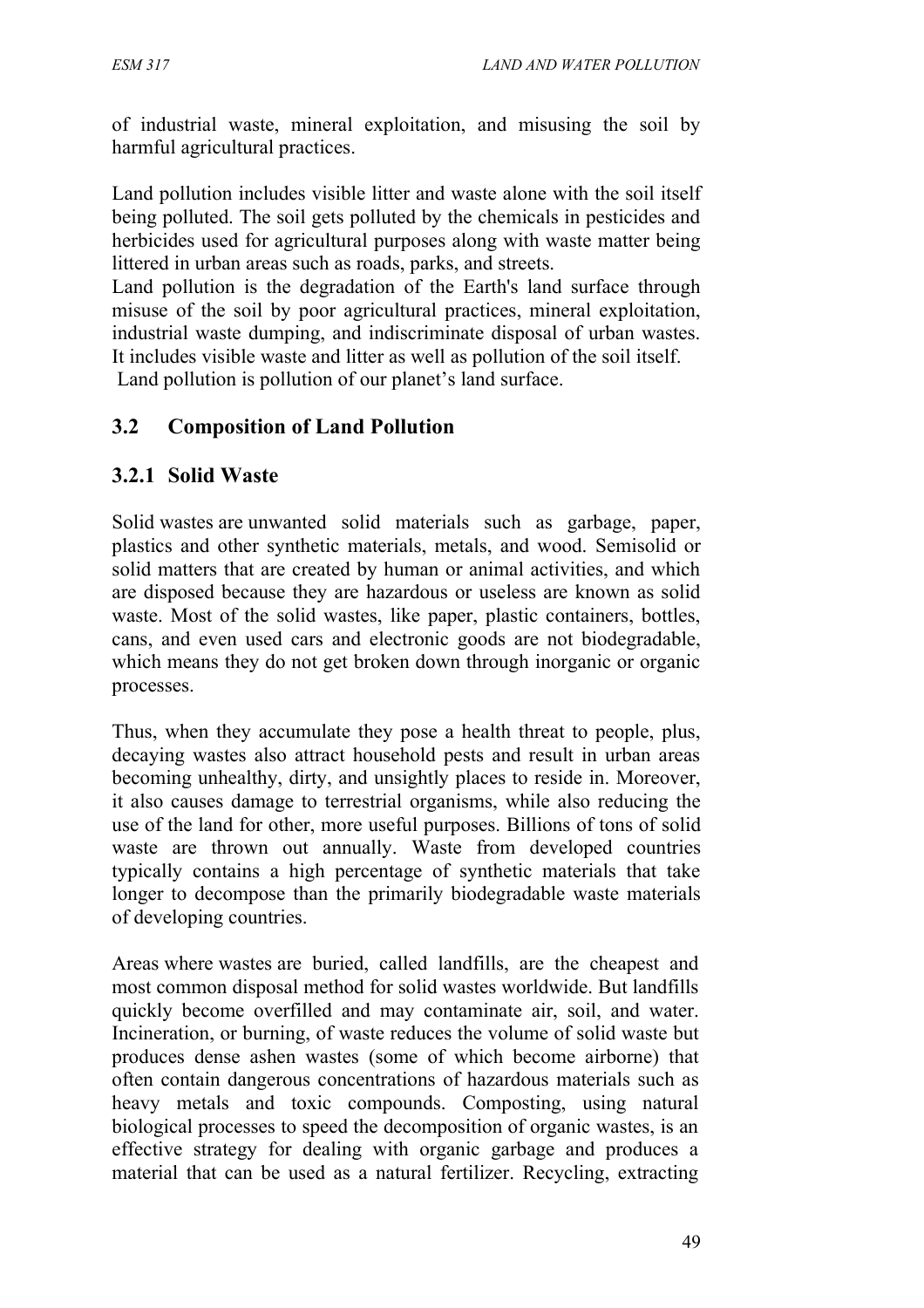and reusing certain waste materials, has become an important part of municipal solid waste strategies in developed countries. Expanding recycling programs worldwide can help reduce solid waste pollution, but the key to solving severe solid waste problems lies in reducing the amount of waste generated. Waste prevention, or source reduction, such as altering the way products are designed or manufactured to make them easier to reuse, reduces the high costs associated with environmental pollution.

Some of the sources of solid waste that cause land pollution are:

- **(a) Wastes from Agriculture:** This comprises of waste matter produced by crop, animal manure, and farm residues.
- **(b) Wastes from Mining:** Piles of coal refuse and heaps of slag.
- **(c) Wastes from Industries:** Industrial waste matter that can cause land pollution includes paints, chemicals, and so on.
- **(d) Solids from Sewage Treatment:** Wastes that are left over after sewage has been treated, biomass sludge, and settled solids.
- **(e) Ashes:** The residual matter that remains after solid fuels are burned.
- **(f) Garbage:** This comprises of waste matter from food that are decomposable and other waste matter that are not decomposable such as glass, metal, cloth, plastic, wood, paper, and so on.

#### **3.2.2 Soil Pollution**

Soil pollution is the buildup in soils of persistent toxic compounds, chemicals, salts, radioactive materials, or disease-causing agents, which have adverse effects on plant growth and animal health. As of now, soil pollution is not widespread. Although the application of fertilizers containing the primary nutrients, nitrogen, phosphorus, and potassium, has not led to soil pollution, the application of trace elements has. The irrigation of arid lands often leads to pollution with salts. Sulfur from industrial wastes has polluted soils in the past, as has the accumulation of arsenic compounds in soils following years of spraying crops with lead arsenate. The application of pesticides has also led to short-term soil pollution.

Unhealthy soil management methods have seriously degraded soil quality, caused soil pollution, and enhanced erosion. Treating the soil with chemical fertilizers, pesticides, and fungicides interferes with the natural processes occurring within the soil and destroys useful organisms such as bacteria, fungi, and other microorganisms. Soil pollution is chiefly caused by chemicals in pesticides, such as poisons that are used to kill agricultural pests like insects and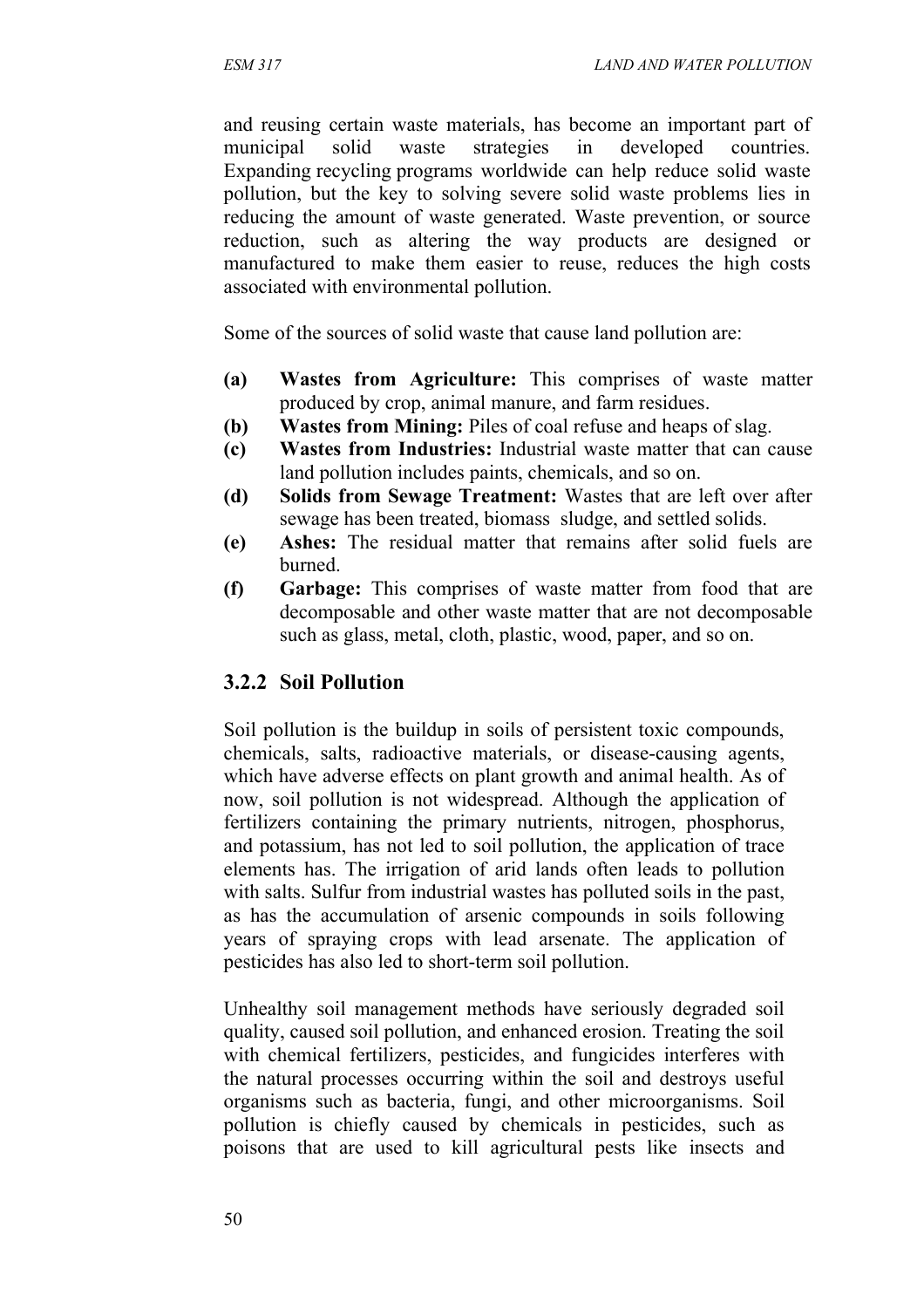herbicides that are used to get rid of weeds. Hence, soil pollution results from:

- a. Unhealthy methods of soil management.
- b. Harmful practices of irrigation methods.

## **4.0 CONCLUSION**

As human populations increase and their encroachment on natural habitats expands, humans are having detrimental effects on the very ecosystems on which they depend. The survival of natural ecosystems around the world is threatened by many human activities: bulldozing wetlands and clear-cutting forests—the systematic cutting of all trees in a specific area—to make room for new housing, road construction and agriculture, all lead to land pollution

# **5.0 SUMMARY**

In this unit, we have learnt that:

- 1. Land pollution is contaminating the land surface of the Earth through dumping urban and industrial waste indiscriminately as well as mineral exploitation, and misusing the soil by harmful agricultural practices
- 2. Solid wastes are unwanted solid materials such as garbage, paper, plastics and other synthetic materials, metals, and wood
- 3. Areas where wastes are buried are called landfills and are the cheapest and most common disposal method for solid wastes worldwide
- 4. Expanding recycling programs worldwide can help reduce solid waste pollution, but the key to solving severe solid waste problems lies in reducing the amount of waste generated by individuals
- 5. Soil pollution is the buildup in soils of persistent toxic compounds, chemicals, salts, radioactive materials, or disease-causing agents, which have adverse effects on plant growth and animal health
- 6. Unhealthy soil management methods have seriously degraded soil quality, caused soil pollution, and enhanced erosion

# **6.0 TUTOR-MARKED ASSIGNMENT**

- 1. What is land pollution?
- 2. Differentiate between solid waste and soil pollution.

# **7.0 REFERENCES/FURTHER READING**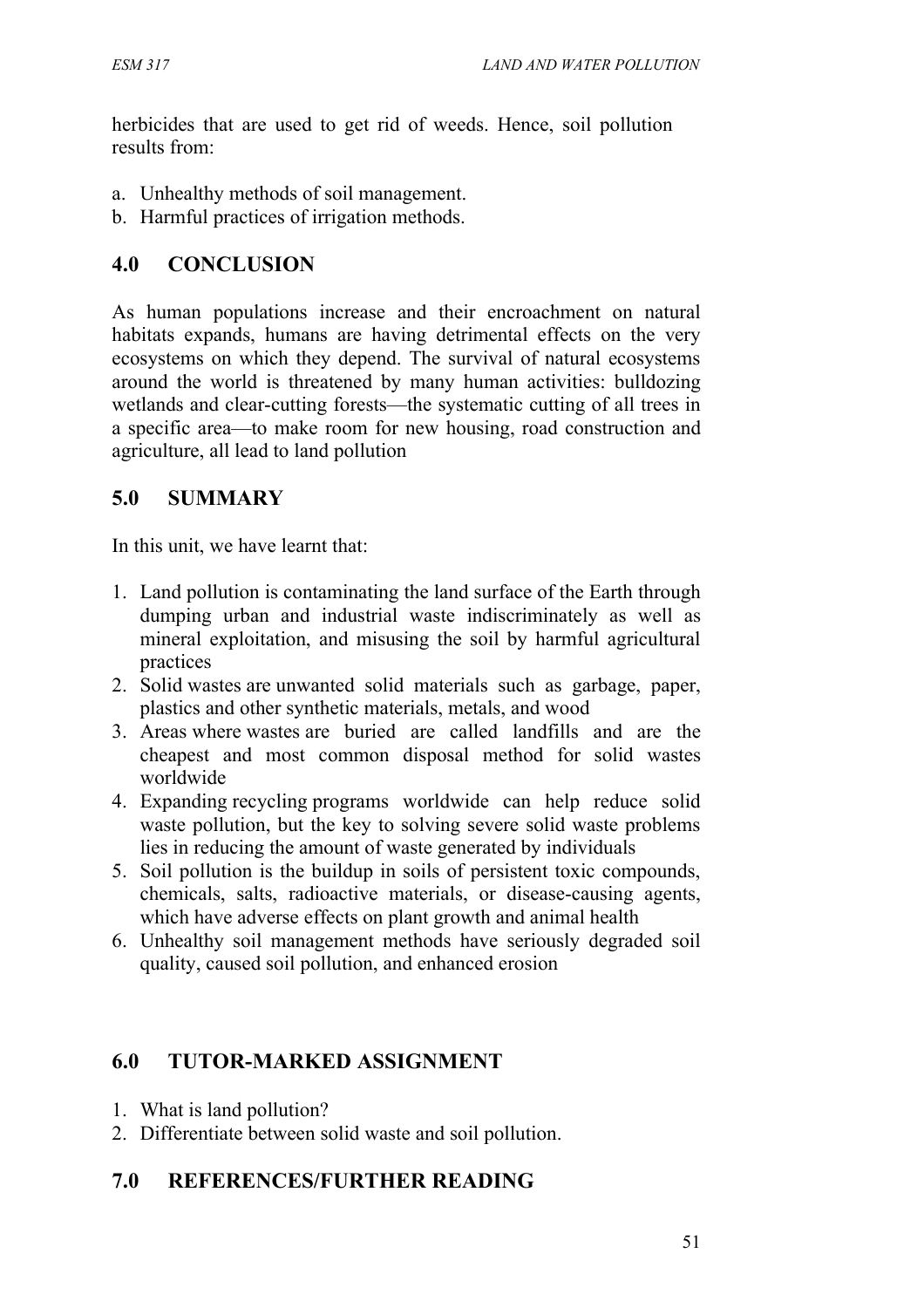Cherrington, Mark. (1992). Degradation *of the Land.* Chelsea House.

McDonough, William, and Michael Braungart. *Cradle to Cradle: Remaking the Way We Make Things.* North Point, 2002.

Miller, G. T., Jr. (2002). *Living in the Environment: Principles, Connections, and Solutions.* 12th ed. Brooks/Cole.

- Schneiderman, Jill S. (2000). *The Earth Around Us: Maintaining a Livable Planet.* Freeman.
- Chandler, Gary, and Kevin Graham. (1996). *Protecting Our Air, Land, and Water.* Twenty-First Century.

Miller, G. T., Jr. (2002). *Living in the Environment: Principles, Connections, and Solutions.* 12th ed. Brooks/Cole.

Schneiderman, Jill S. (2000). *The Earth Around Us: Maintaining a Livable Planet.* Freeman.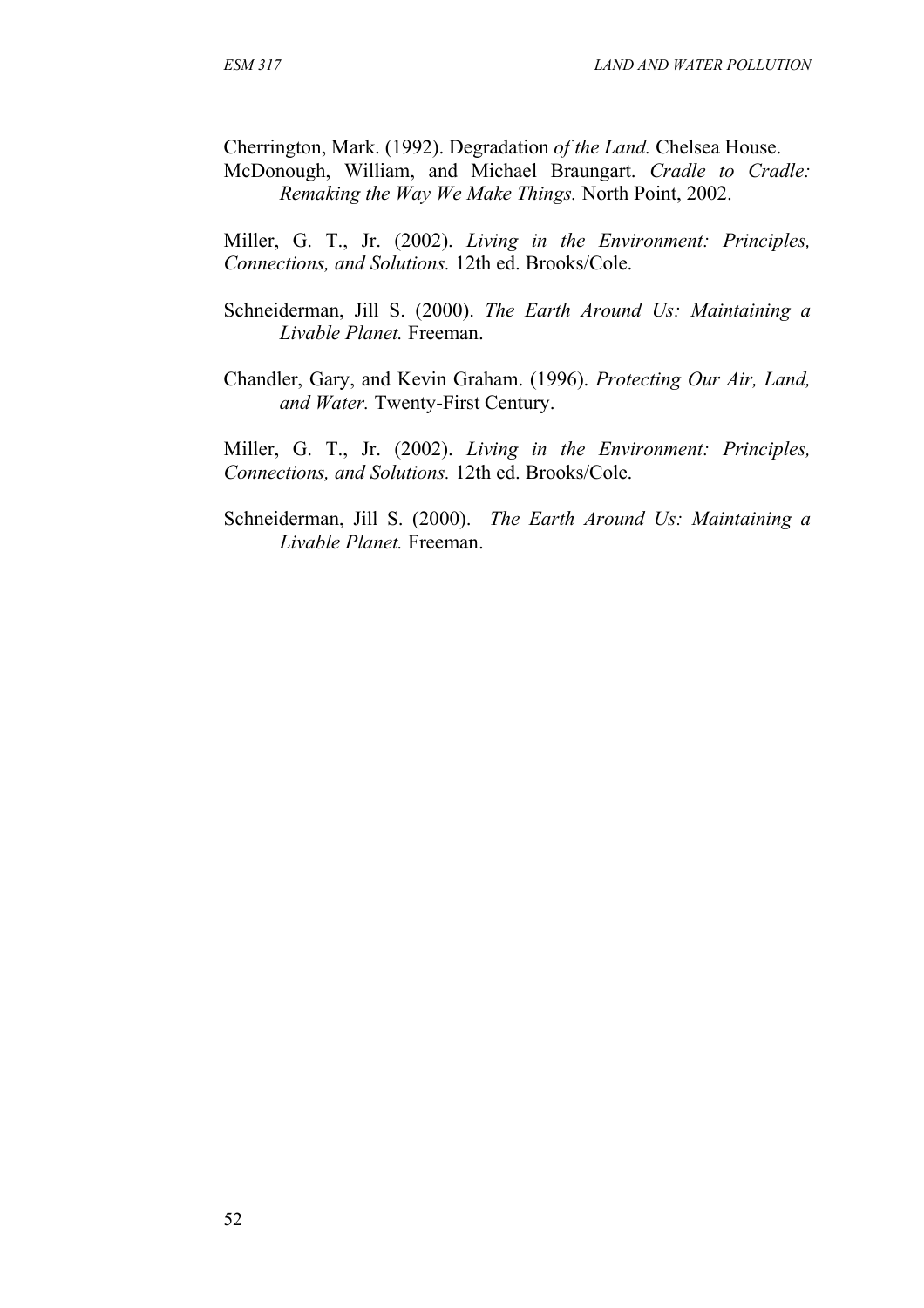## **UNIT 2 CAUSES AND EFFECTS OF LAND POLLUTION**

### **CONTENTS**

- 1.0 Introduction
- 2.0 Objectives
- 3.0 Main Content
	- 3.1 Causes of Land Pollution
	- 3.2 Effects of Land Pollution
	- 3.3 How Can Land Pollution be prevented?
- 4.0 Conclusion
- 5.0 Summary
- 6.0 Tutor-Marked Assignment
- 7.0 References/Further Reading

## **1.0 INTRODUCTION**

The effects of pollution on the land are not limited to the terrestrial ecosystem, because the synthetic chemicals are not degraded by the normal processes of life. From there, the pollution can travel through the roots of plants into any herbivore which consumes the plant and on and on and on until it reaches the highest organisms in the food web: humans.

### **2.0 OBJECTIVES**

At the end of this unit, you should be able to:

- identify the various causes of land pollution
- list the effects of land pollution
- describe how land pollution can be prevented.

# **3.0 MAIN CONTENT**

### **3.1 Causes of Land Pollution**

The following are the major causes of land pollution:

I. Increase in urbanization. Construction uses up forestland. More constructions means increase in demand for raw materials like timber. This leads to the exploitation and destruction of forests. There is more demand for water. Reservoirs are built leading to the loss of land.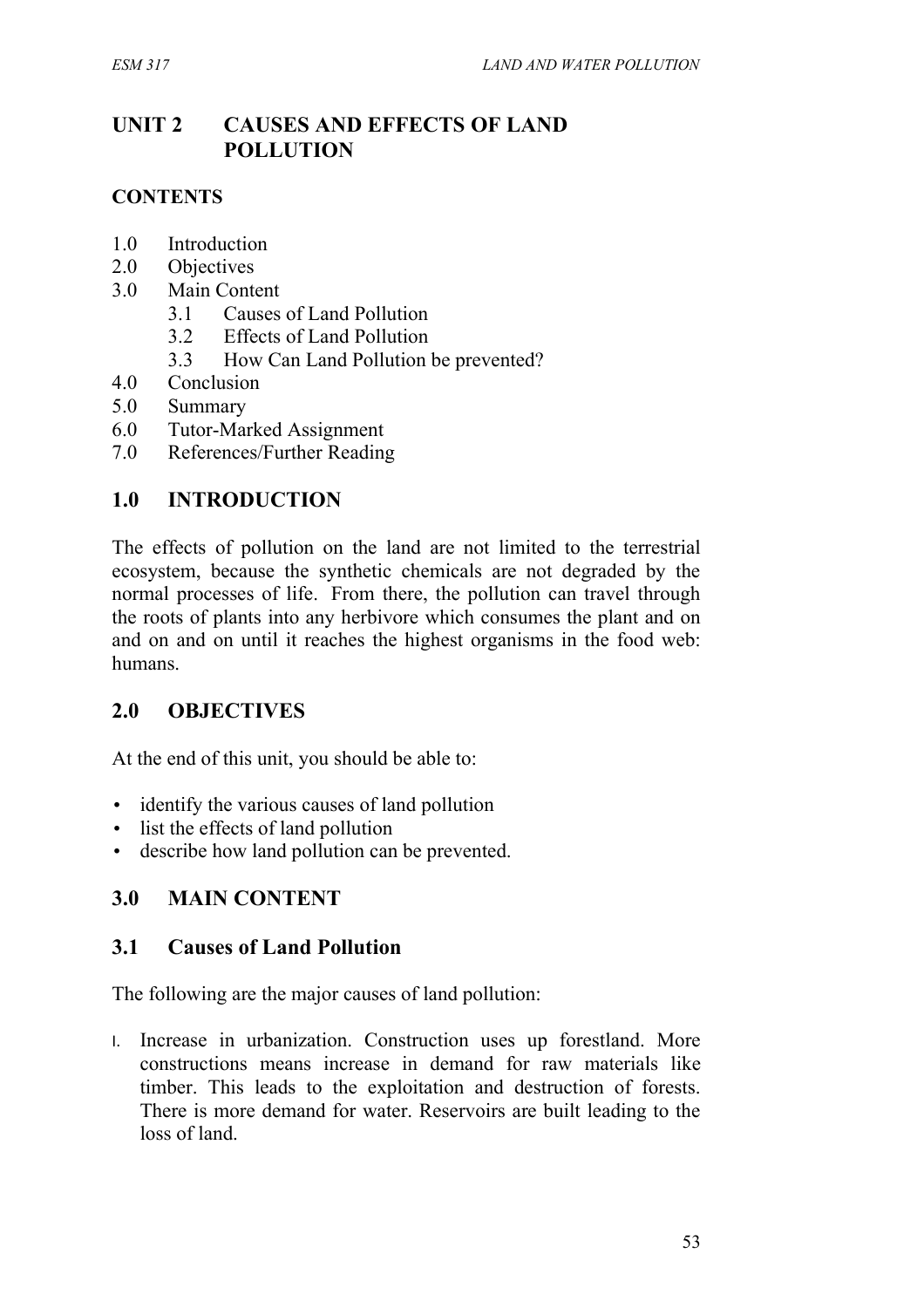- II. Increase in agricultural land. As the human population grew there was a greater demand for food. This caused more land to be allocated to agriculture. Forests were cut down for this purpose.
- III. Domestic waste. Every single day, tons and tons of domestic waste are dumped ranging from huge pieces of rubbish such as unused refrigerator to fish bones. If all these wastes are not disposed of properly, the damage they can do to the environment and humankind can be devastating. While waste collected from homes, offices and industries may be recycled or burnt in incinerators, a large amount of rubbish is neither burnt nor recycled but is left in certain areas marked as dumping grounds. We throw away more things today and this causes an increase in the quantity of solid waste. This has given rise to new dumping grounds being sought after.
- IV. Agricultural activities. Besides domestic waste, pesticides and herbicides used by farmers to increase crop yields also pollute the land when they are washed into the soil.
- V. Industrial activities. These are also are a contributing factor to land pollution. For example, in open cast mining, huge holes are dug in the ground and these form dangerously deep mining pools. Heaps of mining waste are left behind and these waste often contain several poisonous substances that will contaminate the soil.

Pollution sources include plastic factories, chemical plants, oil refineries, nuclear waste disposal activity, large animal farms, coal-fired power plants, metals production factories and other heavy industries.

# **3.2 Effects of Land Pollution**

There are a number of adverse effects of land pollution, such as:

- a. exterminates wild life
- b. acid rain that kills trees and other plants.
- c. vegetation that provides food and shelter is destroyed.
- d. it can seriously disrupt the balance of nature, and, in extreme cases, can cause human fatalities.
- e. pesticides can damage crops; kill vegetation; and poison birds, animals, and fishes. Most pesticides kill or damage life forms other than those intended. For example, pesticides used in an effort to control or destroy undesirable vegetation and insects often destroy birds and small animals. Some life forms develop immunity to pesticides used to destroy them.
- f. Causes problems in the respiratory system
- g. Causes problems on the skin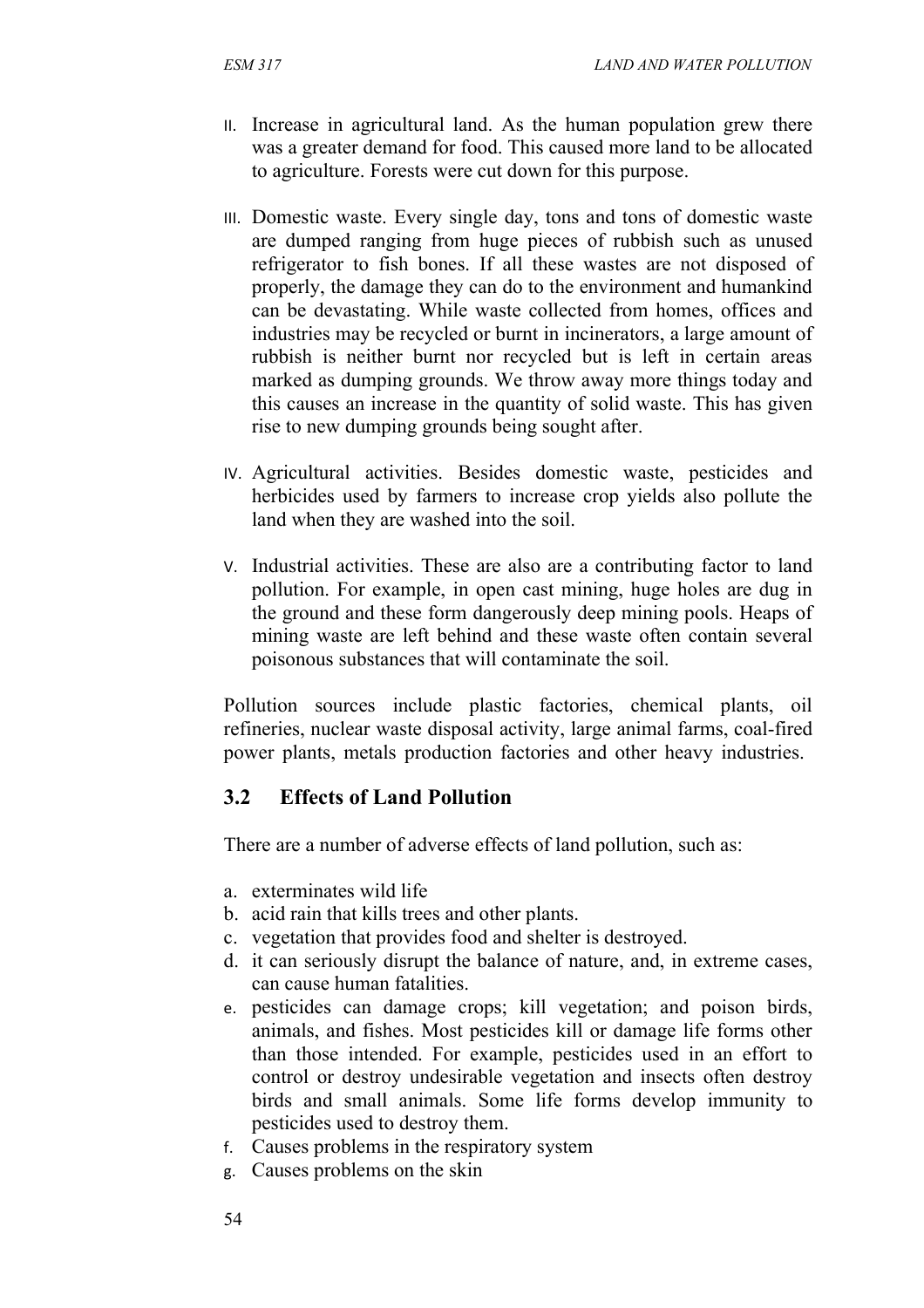- h. Leads to birth defects
- i. Causes various kinds of cancers

The toxic materials that pollute the soil can get into the human body directly by:

- p) Coming into contact with the skin
- q) Being washed into water sources like reservoirs and rivers
- r) Eating fruits and vegetables that have been grown in polluted soil
- s) Breathing in polluted dust or particles

## **3.3 How can Land Pollution be Prevented?**

- People should be educated and made aware about the harmful effects of littering
- Items used for domestic purposes ought to be reused or recycled
- Personal litter should be disposed properly
- Organic waste matter should be disposed in areas that are far away from residential places
- Inorganic matter such as paper, plastic, glass and metals should be reclaimed and then recycled
- encourage organic farming
- reduce use of herbicides and pesticides

# **4.0 CONCLUSION**

The nature of the industrial revolution and the lack of a sustainable development model for industrial progress have allowed the creation of chemicals and products which may serve the idea of convenience or productivity or efficiency, however, the concept of environmental stewardship is largely an afterthought. This has led to long-lasting chemicals which persist in the environment and are potentially toxic to life.

### **5.0 SUMMARY**

In this unit, we have learnt that: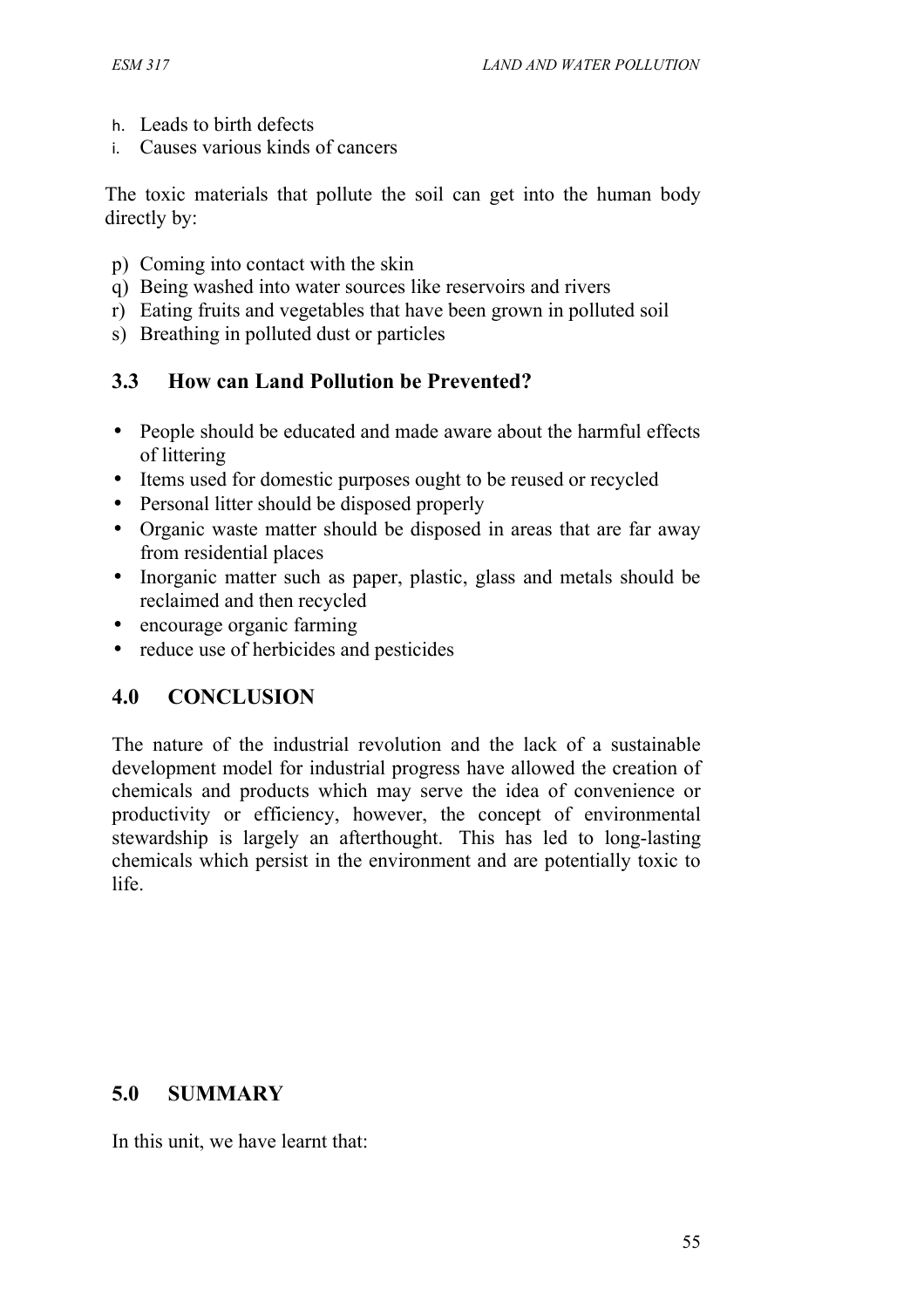- 1. The effects of pollution on the land are not limited to the terrestrial ecosystem, because the synthetic chemicals are not degraded by the normal processes of life.
- 2. Pesticides and herbicides used by farmers to increase crop yields also pollute the land when they are washed into the soil.
- 3. People should be educated and made aware about the harmful effects of all forms of pollution

### **6.0 TUTOR-MARKED ASSIGNMENT**

- 1. What are the causes of land pollution?
- 2. What are the major effects of land pollution and how can it be prevented?

## **7.0 REFERENCES/FURTHER READING**

- McDonough, William, and Michael Braungart. (2002). *Cradle to Cradle: Remaking the Way We Make Things.* North Point.
- Miller, G. T., Jr. (2002). *Living in the Environment: Principles, Connections, and Solutions.* 12th ed. Brooks/Cole.
- Schneiderman, Jill S. (2000). *The Earth Around Us: Maintaining a Livable Planet.* Freeman.
- Chandler, Gary, and Kevin Graham. (1996). *Protecting Our Air, Land, and Water.* Twenty-First Century.
- Miller, G. T., Jr. (2002). *Living in the Environment: Principles, Connections, and Solutions.* 12th ed. Brooks/Cole.
- Schneiderman, Jill S. (2000). *The Earth Around Us: Maintaining a Livable Planet.* Freeman.

### **MODULE 4 OTHER FORMS OF LAND POLLUTION**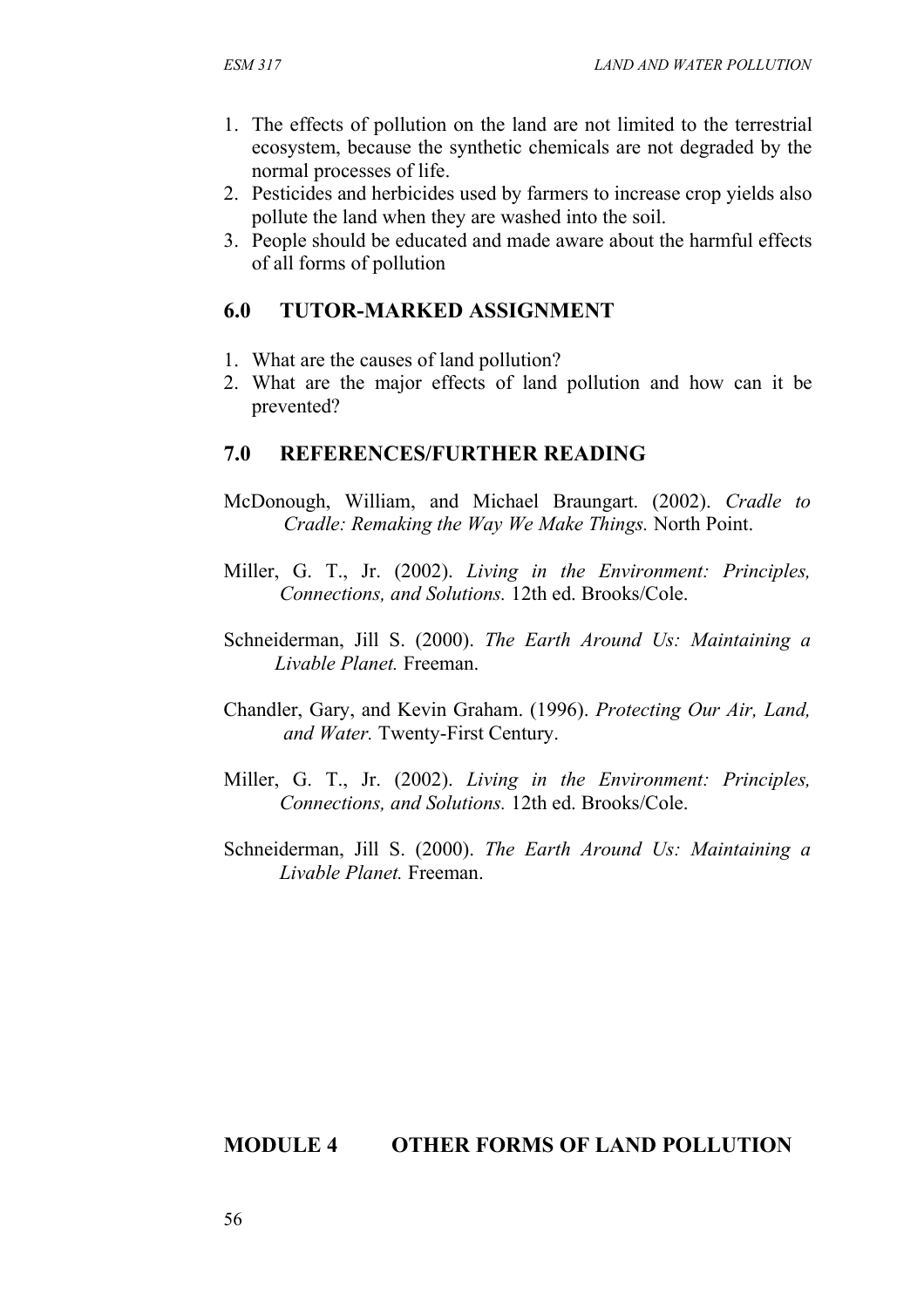- Unit 1 Hazardous wastes: Effects and Control Measures
- Unit 2 Deforestation: Causes and Effects
- Unit 3 Land Degradation in Nigeria

### **UNIT 1 HAZARDOUS WASTES: EFFECTS AND CONTROL MEASURES**

#### **CONTENTS**

- 1.0 Introduction
- 2.0 Objectives
- 3.0 Main Content
	- 3.1 Sources of hazardous Wastes
	- 3.2 Effects of hazardous Wastes
	- 3.3 Hazardous Waste Control Measures
- 4.0 Conclusion
- 5.0 Summary
- 6.0 Tutor-Marked Assignment
- 7.0 References/Further Reading

### **1.0 INTRODUCTION**

Hazardous Wastes, solid, liquid, or gas wastes can cause death, illness, or injury to people or destruction of the environment if improperly treated, stored, transported, or discarded. Substances are considered hazardous wastes if they are *ignitable* (capable of burning or causing a fire), *corrosive* (able to corrode steel or harm organisms because of extreme acidic or basic properties), *reactive* (able to explode or produce toxic cyanide or sulfide gas), or *toxic* (containing substances that are poisonous). Mixtures, residues, or materials containing hazardous wastes are also considered hazardous wastes.

#### **2.0 OBJECTIVES**

At the end of this unit, you should be able to:

- describe hazardous waste
- list sources of hazardous wastes
- explain the effects of hazardous wastes
- identify methods of hazardous waste control.

### **3.0 MAIN CONTENT**

#### **3.1 Sources of Hazardous Wastes**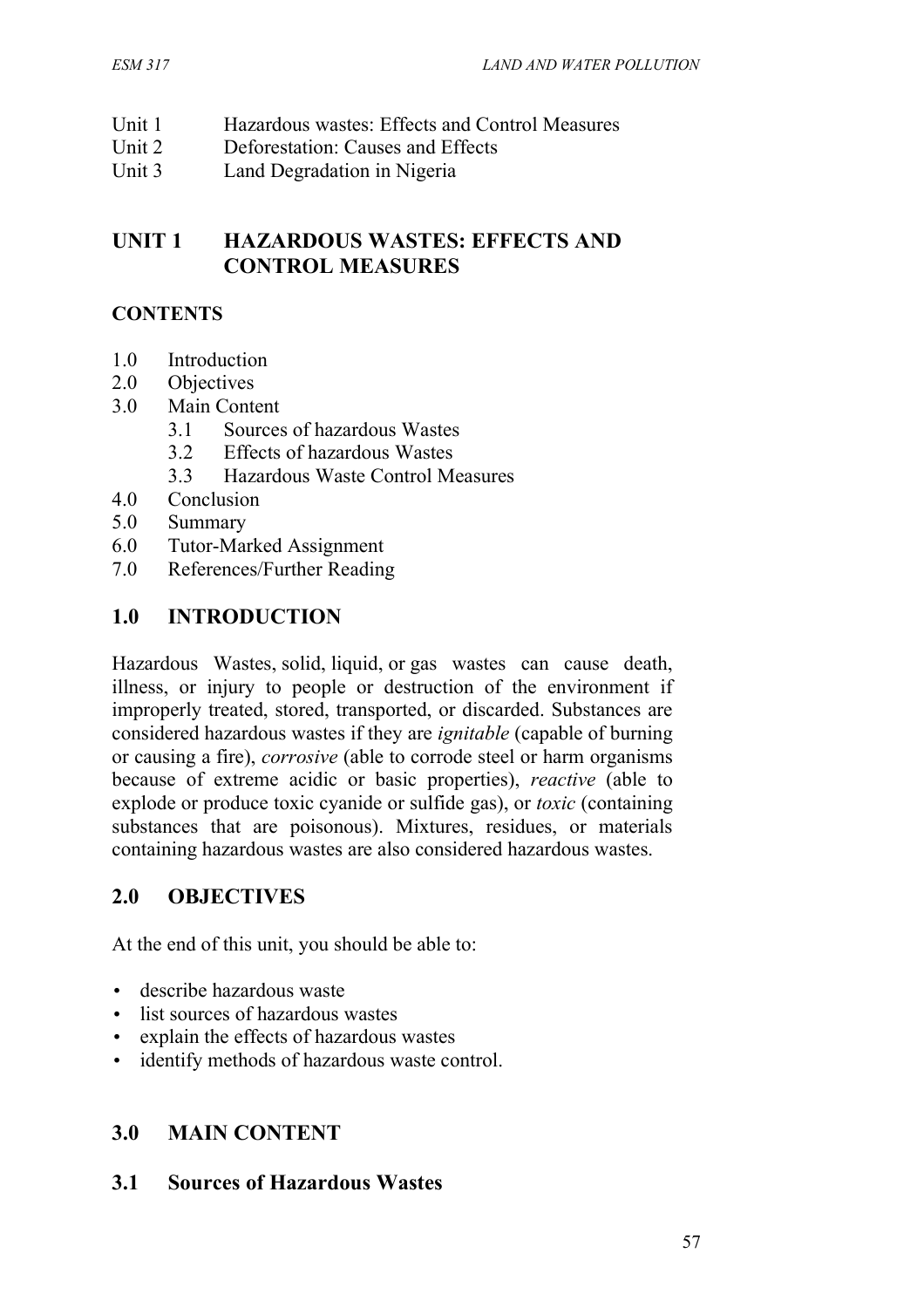#### **Industrial Activities**

Hazardous wastes are generated by nearly every industry; those industries that themselves generate few hazardous wastes nonetheless use products from hazardous waste generating industries. For example, in the computer software industry, writing software generates little hazardous waste, but the manufacture of computers involves many industrial processes. Making a computer circuit board generate spent electroplating baths that contains metal salts, and the production of computer chips uses acids, other caustic chemicals, and solvents. Other hazardous wastes are generated in the manufacture of fiber optics and copper wire used in electronic transmission, as well as magnetic disks, paper for technical manuals, photographs for packaging and publicity, and trucks for transportation of the finished product.

#### **Agricultural Activities**

Industry is not alone in generating hazardous wastes. Agriculture produces such wastes as pesticides and herbicides and the materials used in their application. Fluoride wastes are by-products of phosphate fertilizer production. Even soluble nitrates from manure may dissolve into groundwater and contaminate drinking-water wells; high levels of nitrates may cause health problems.

#### **Household Activities**

Household sources of hazardous wastes include toxic paints, flammable solvents, caustic cleaners, toxic batteries, pesticides, drugs, and mercury from broken fever thermometers. Local wastedisposal systems may refuse these items. If they are accepted, careful monitoring may be required to make sure soil or groundwater is not contaminated. The householder may be asked to recycle or dispose of these items separately.

Renovations of older homes may cause toxic lead paint to flake off from walls. Insulation materials on furnace pipes may contain asbestos particles, which can break off and hang suspended in air; when inhaled, they can cause lung disease and cancer.

#### **Medical Sources**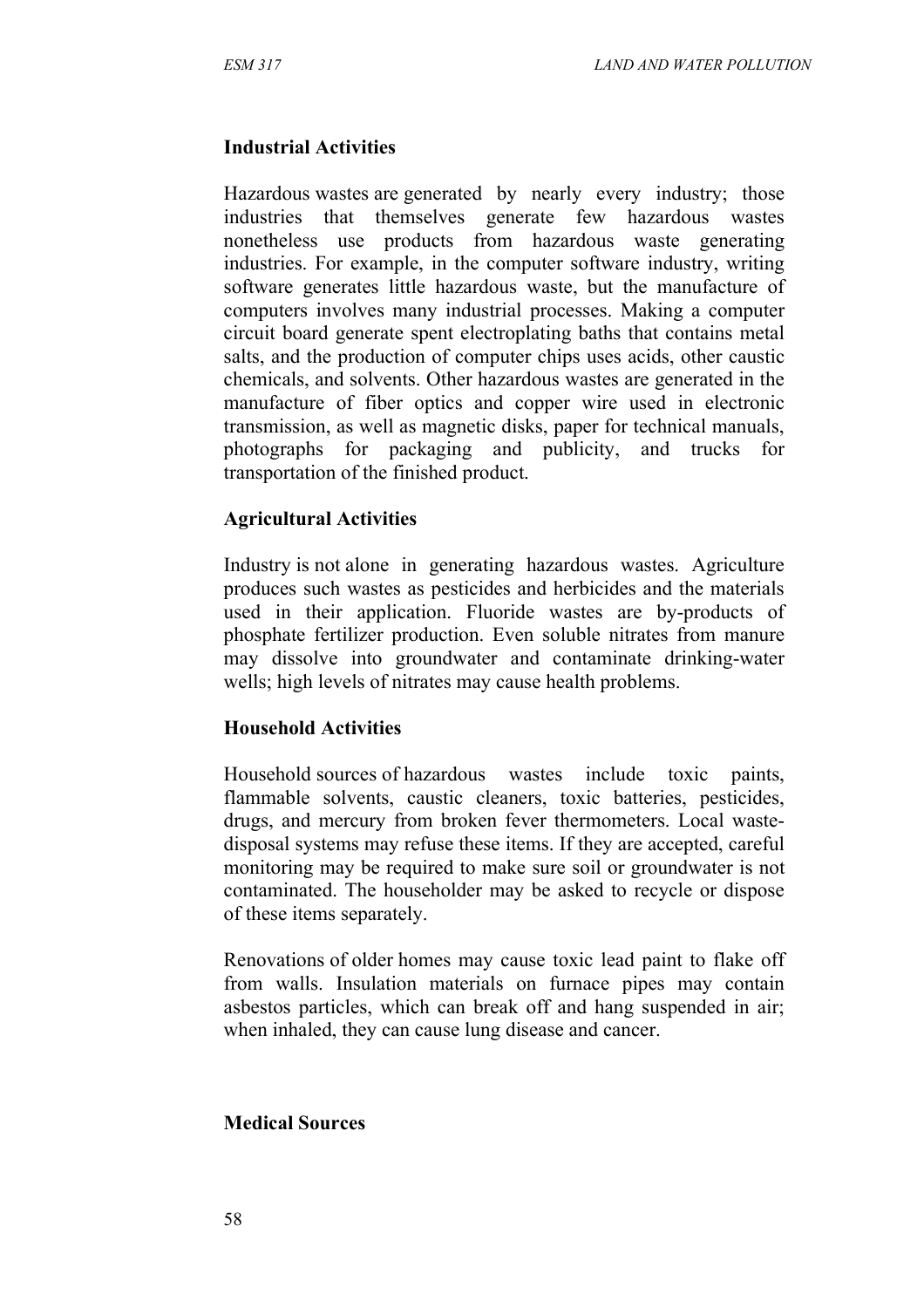Hospitals use special care in disposing of wastes contaminated with blood and tissue, separating these hazardous wastes from ordinary waste. Hospitals and doctors' offices must be especially careful with needles, scalpels, and glassware, called "sharps." Pharmacies discard outdated and unused drugs; testing laboratories disposal of chemical wastes. Medicine also makes use of significant amounts of radioactive isotopes for diagnosis and treatment, and these substances must be tracked and disposed of carefully.

### **3.2 Effects of Hazardous Wastes**

Hazardous wastes may pollute soil, air, surface water, or underground water. Pollution of soil may affect people who live on it, plants that put roots into it, and animals that move over it. Sludge from municipal sewage disposal may contain toxic elements if industrial waste is mixed with domestic sewage. If the sludge is used as a fertilizer, these elements may contaminate fields. Toxic substances that do not break down or bind tightly to the soil may be taken up by growing plants; the toxic substances may later appear in animals that eat crops grown there and possibly in people who feed also on the crop or even on the animals that feeds from there..

Air may become contaminated by direct emission of hazardous wastes. Evaporation of toxic solvents from paints and cleaning agents is a common problem. The air above hazardous waste may become dangerously contaminated by escaping gas, as can occur in houses built on mine tailings or old dump sites. Basements of homes built over uranium mine tailings often contain high levels of radioactive radon gas escaping from the radioactivity below.

Rivers and lake pollution, if it is toxic enough, may kill animals and plant life immediately, or it may injure them slowly. For example, fluoride concentrates in teeth and bone, and too much fluoride in water may cause dental and bone problems. Compounds such as dichlorodiphenyltrichloroethane (DDT), PCBs, and dioxins are more soluble in fats than in water and therefore tend to build up in the fats within plants and animals. These substances may be present in very low concentrations in water but accumulate to higher concentrations within algae and insects, and build up to even higher levels in fishes. Birds or people that feed on these fishes are then exposed to very high levels of hazardous substances. In birds, these substances can interfere with egg production and bone formation.

Even pollution that is not toxic can kill. Phosphates and nitrates, usually harmless, can fertilize the algae that grow in lakes or rivers. When algae grows, in the presence of sunlight, they produce oxygen.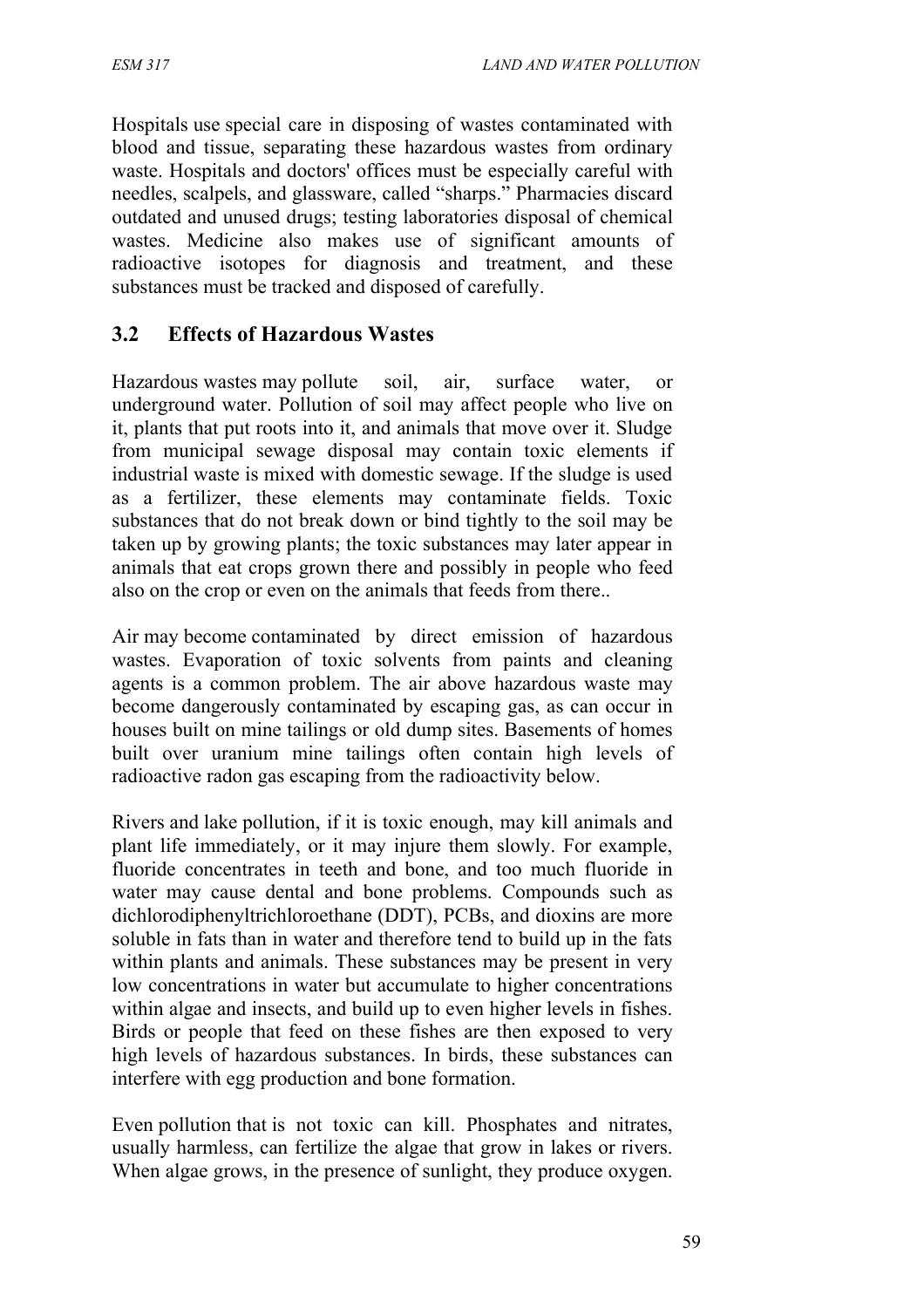But if algae grow too much or too fast, they consume great amounts of oxygen, both when the sun is not shining and when the algae dies and begins to decay. Lack of oxygen eventually suffocates other life; some living things may be poisoned by toxins contained in the algae. This process of algal overgrowth, called *eutrophication*, can kill life in lakes and rivers. In some cases, particular algae can also poison the drinking water humans and livestock.

Underground pollutants can be carried by underground water flow. These wastes form underground plumes (long, featherlike columns) of contaminants, which may reach the surface if the water emerges in a spring or is pumped from wells. Especially dangerous are solvents that may have leaked from underground storage tanks or may have been carelessly poured on the ground. Toxic metal ions may also be present in these waste plumes.

#### **3.3 Hazardous-Waste Control Measures**

#### **Source Reduction**

The best way to eliminate hazardous wastes is not to generate them in the first place. For example, improvements have been made in the production of integrated circuits: The toxic chlorinated hydrocarbons commonly used in the 1970s were replaced in the 1980s by less toxic glycol ethers and in the 1990s by low-toxicity esters and alcohols.

#### **Recycling**

Recycling is the recovery of usable materials from waste, for example; approximately 15 percent of sulfuric acid is recycled in chemical manufacturing. In the past, most sulfur used for sulfuric acid production was mined; now the amount of sulfur recovered from smelters (facilities that remove metals from ores), refineries (facilities that purify substances), and manufacturers is more than double that produced by mining.

#### **Treatment**

Wastes may be made less hazardous by physical, chemical, or biological treatment. For example, sodium hydroxide has been used to treat acid wastes at integrated-circuit plants. Sulfuric acid wastes, if not recycled, can be treated with ammonia wastes from the same plant, forming ammonium sulfate, a fertilizer.

Incineration has been used since human beings learned to control fire. It is the preferred method of handling infectious medical wastes. Solidification of wastes involves melting them and mixing them with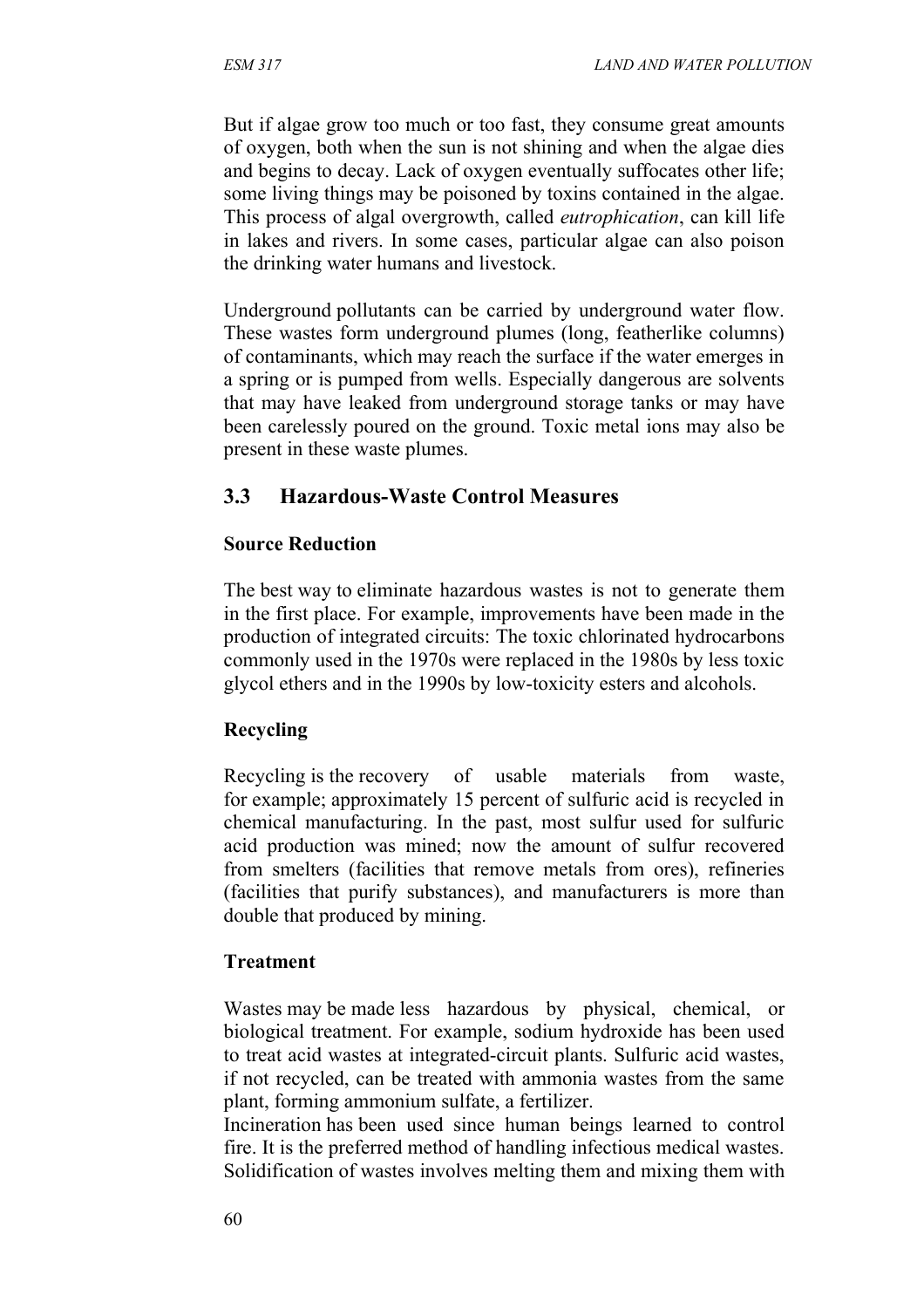a binder, a substance that eventually hardens the mix into an impenetrable mass.

#### **Disposal**

*Surface impoundment* (placing liquid or semi liquid wastes in unlined pits) keeps waste in long-term storage, but it is not considered a method of final disposal. About 8 percent of hazardous waste is injected into deep wells; 21 percent enters *landfills* (large, unlined pits into which solid wastes are placed) as its ultimate resting place.

### **4.0 CONCLUSION**

Many dangerous substances can be used only with special precautions that decrease their risks. When discarded, these substances are no longer under the direct control of the user and may pose special hazards to people or other organisms that come in contact with them. Because of such potential risks, hazardous wastes are processed separately from ordinary wastes.

### **5.0 SUMMARY**

In this unit, we have learnt that:

- Hazardous Wastes can cause death, illness, or injury to people or destruction of the environment if improperly treated, stored, transported, or discarded
- Hazardous wastes are generated by nearly every industry
- Household sources of hazardous wastes include toxic paints, flammable solvents, caustic cleaners, toxic batteries, pesticides, drugs, and mercury from broken fever thermometers
- Hospitals use special care in disposing of wastes contaminated with blood and tissue, separating these hazardous wastes from ordinary waste
- Hazardous wastes may pollute soil, air, surface water, or underground water
- River and lake pollution, if it is toxic enough, may kill animal and plant life immediately, or it may injure them slowly
- The process of algal overgrowth, called *eutrophication*, can kill life in lakes and rivers
- The best way to eliminate hazardous wastes is not to generate them in the first place
- Recycling is the recovery or reuse of usable materials from waste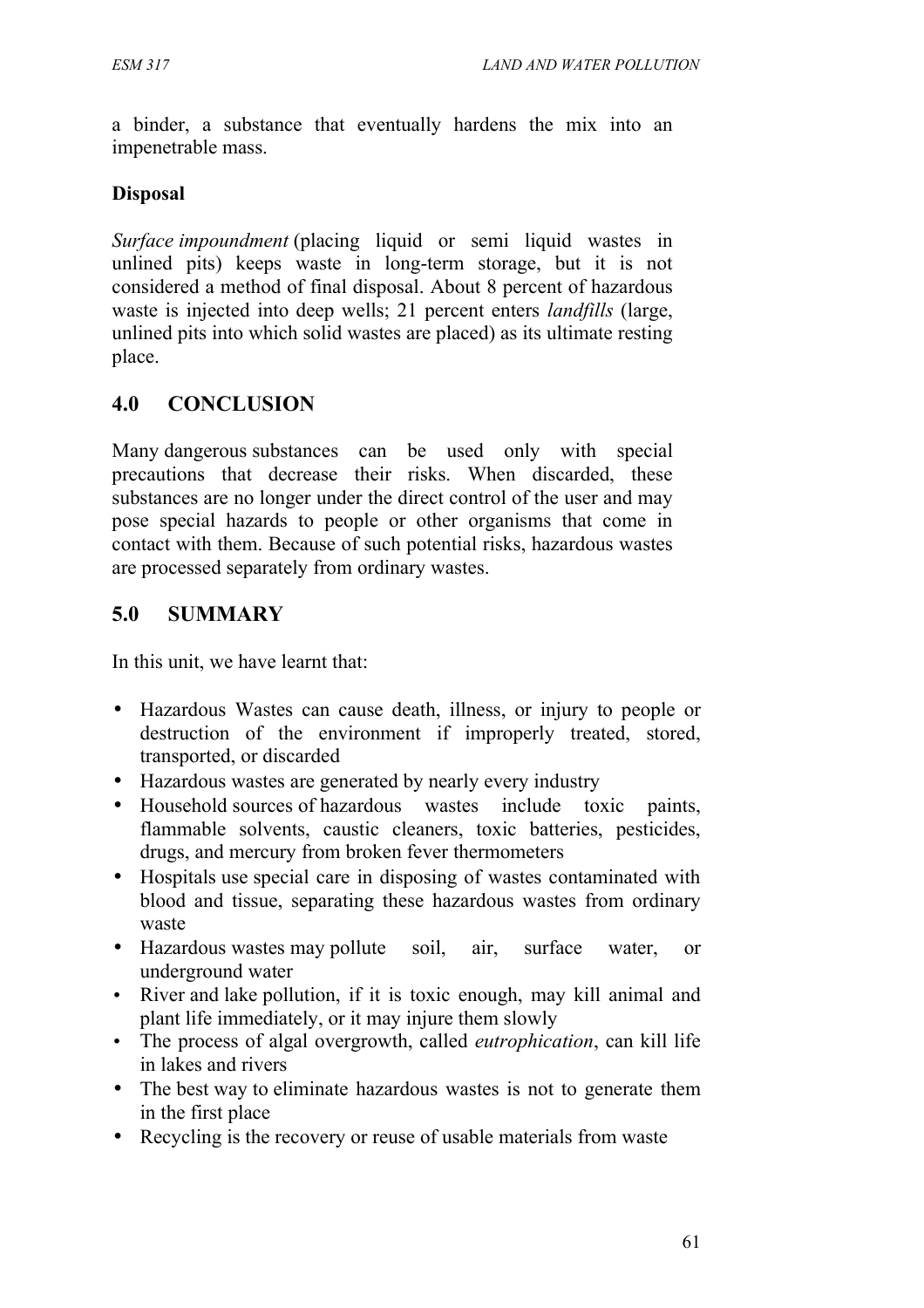• Wastes may be made less hazardous by physical, chemical, or biological treatment

# **6.0 TUTOR -MARKED ASSIGNMENT**

- 1. Define the term Hazardous waste and explain on any three sources of hazardous waste.
- 2. What are the effects of hazardous waste?
- 3. How can hazardous waste be controlled?

### **7.0 REFERENCES/FURTHER READING**

- Miller, G. T., Jr. *Living in the Environment: Principles, Connections, and Solutions.* 12th ed.
- Parker, Sybil P., and Robert A. Corbitt, eds. *McGraw-Hill Encyclopedia of Environmental Science & Engineering.*
- Schneiderman, Jill S. (2000). *The Earth around Us: Maintaining a Livable Planet.* Freeman.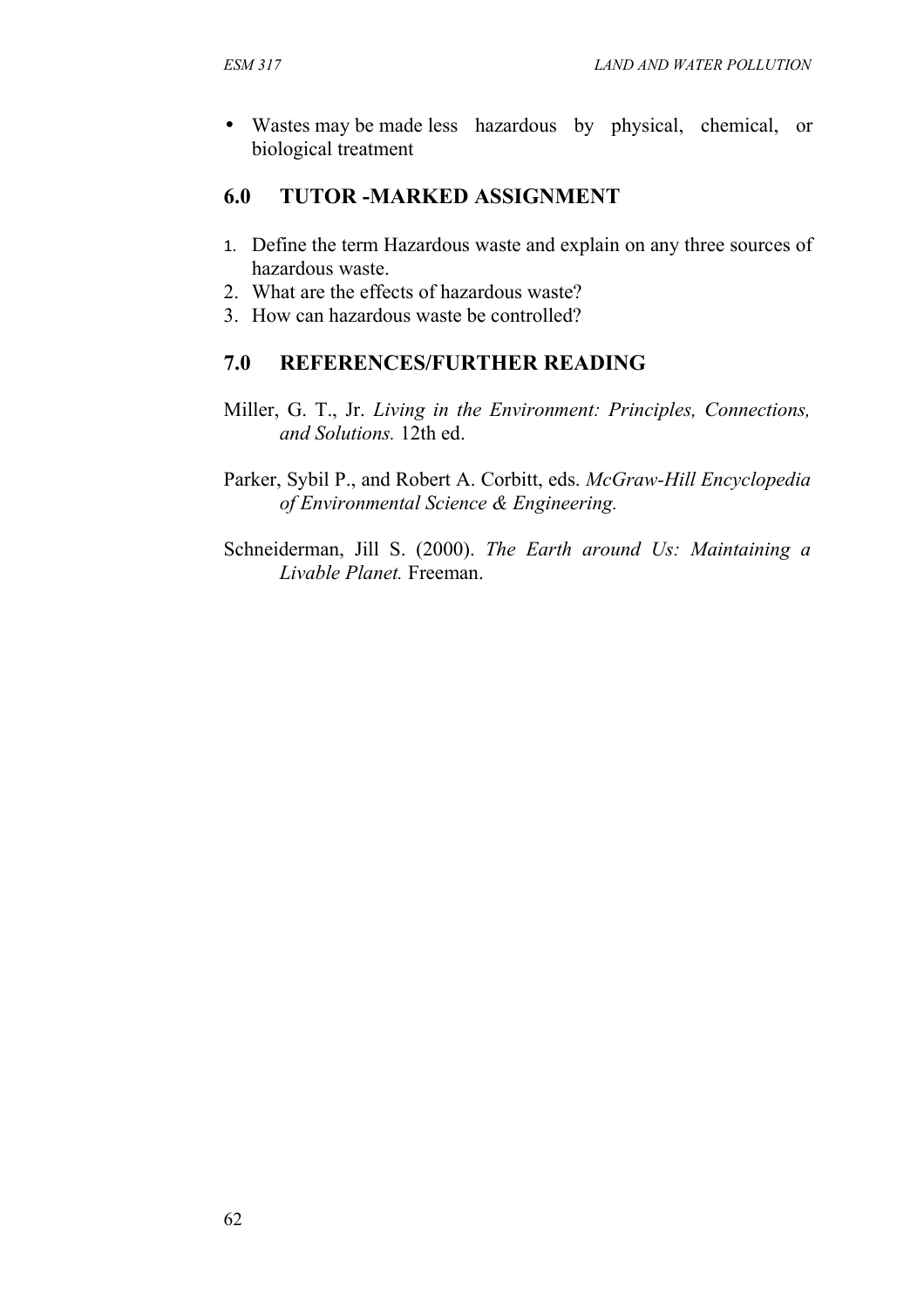# **UNIT 2 DEFORESTATION: CAUSES AND EFFECTS**

#### **CONTENTS**

- 1.0 Introduction
- 2.0 Objectives
- 3.0 Main Content
	- 3.1 Causes of Deforestation
	- 3.2 Effects of Deforestation
- 4.0 Conclusion
- 5.0 Summary
- 6.0 Tutor-Marked Assignment
- 7.0 References/Further Reading

# **1.0 INTRODUCTION**

Deforestation has been generally regarded as an act of indiscriminate cutting or over-harvesting of trees for lumber or pulp, or to clear the land for agriculture, ranching, construction, or other human activities. Although humans have been practicing deforestation since ages, it was in the mid-1800s that forests began to be destroyed at an unprecedented rate. As a matter of fact, throughout the earlier part of the medieval age, Europeans used to live amongst vast areas of forested land. But later, they began deforestation at such a high rate that they started to run out of wood for cooking and heating. Also, due to the depletion of their natural habitat, wild game too began disappearing, which the Europeans largely depended upon for their nutritional requirements. Today, parallels can clearly be observed in the deforestation that is occurring in most developing countries.

One of the most worrying factors today is the massive destruction of the rainforests of the world, which is affecting the biodiversity adversely, as well as being one of the major contributory factors of the Holocene mass extinction that is ongoing.

### **2.0 OBJECTIVES**

At the end of this unit, you should be able to:

- explain the term deforestation
- identify the causes of deforestation
- explain the effects of deforestation.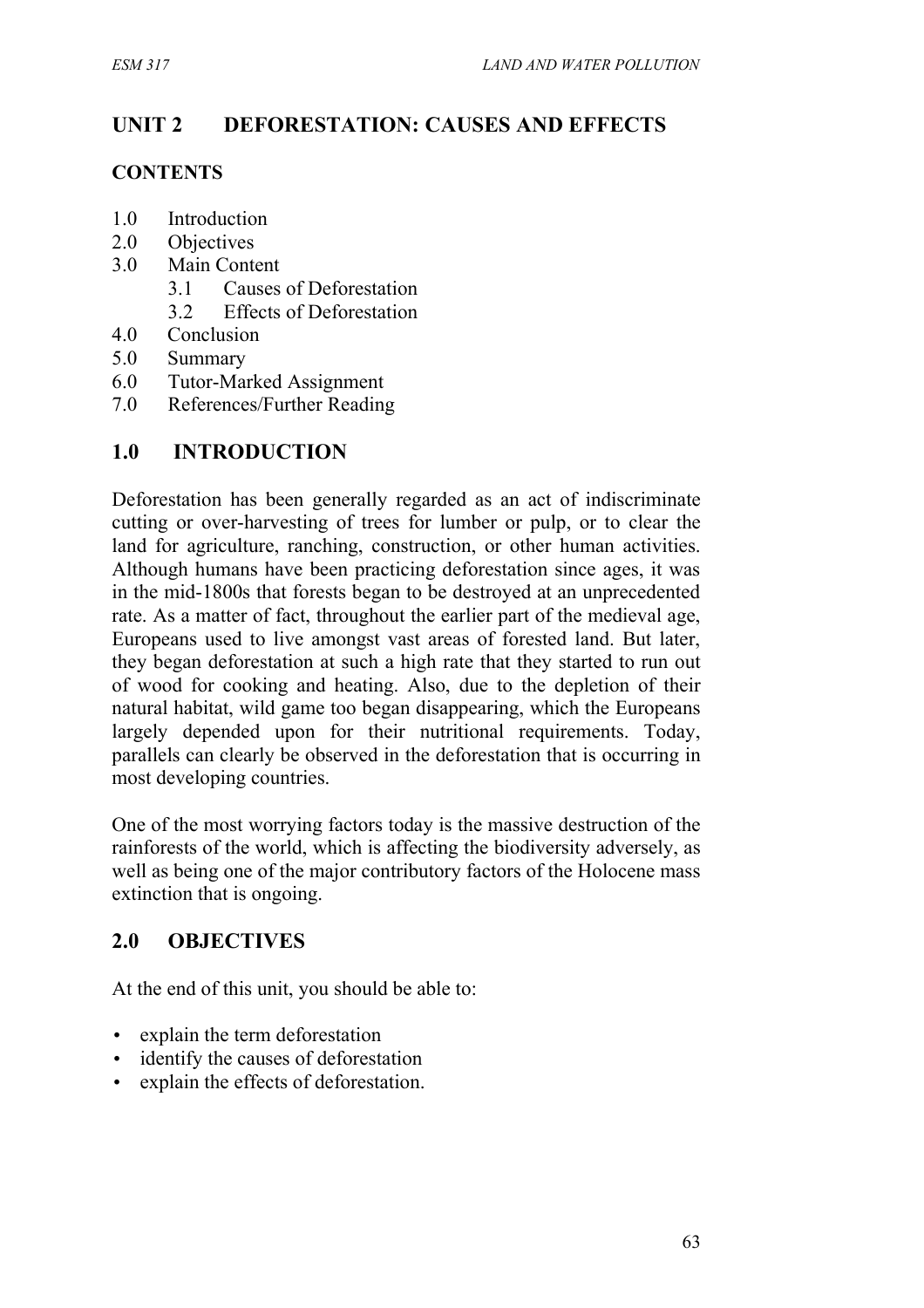# **3.0 MAIN CONTENT**

### **3.1 Causes of Deforestation**

The destruction of the forests is occurring due to various reasons, one of the main reasons being the short term economic benefits. Given below are some more common causes of deforestation:

**Urban growth and construction activities:** The cutting down of trees for lumber that is used for building materials, furniture, and paper products. Forests are also cleared in order to accommodate expanding urban areas.

**Agricultural practices:** Forests are also cut down in order to clear land for growing crops and / or in order to create land for grazing cattle.

**Fuel:** Trees are cut down in developing countries to be used as firewood or turned into charcoal, which are used for cooking and heating purposes.

Other Causes: clearing forests for oil and mining exploitation; to make highways and roads; slash and burn farming techniques; wildfires; and acid rain.

### **3.2 Effects of Deforestation**

There are a number of adverse effects of deforestation, such as:

**Erosion of Soil:** When forest areas are cleared, it results in exposing the soil to the sun, making it very dry and eventually, infertile, due to volatile nutrients such as nitrogen being lost. In addition, when there is rainfall, it washes away the rest of the nutrients, which flow with the rainwater into waterways. Because of this, merely replanting trees may not help in solving the problems caused by deforestation, for by the time the trees mature, the soil will be totally devoid of essential nutrients. Ultimately, cultivation in this land will also become impossible, resulting in the land becoming useless. Large parts of land will be rendered permanently impoverished due to soil erosion.

**Disruption of the Water Cycle:** Trees contribute in a large way in maintaining the water cycle. They draw up water via their roots before it is released into the atmosphere. A large part of the water that circulates in the ecosystem of rainforests, for instance, remains inside the plants. When these trees are cut down it results in the climate getting drier in that area.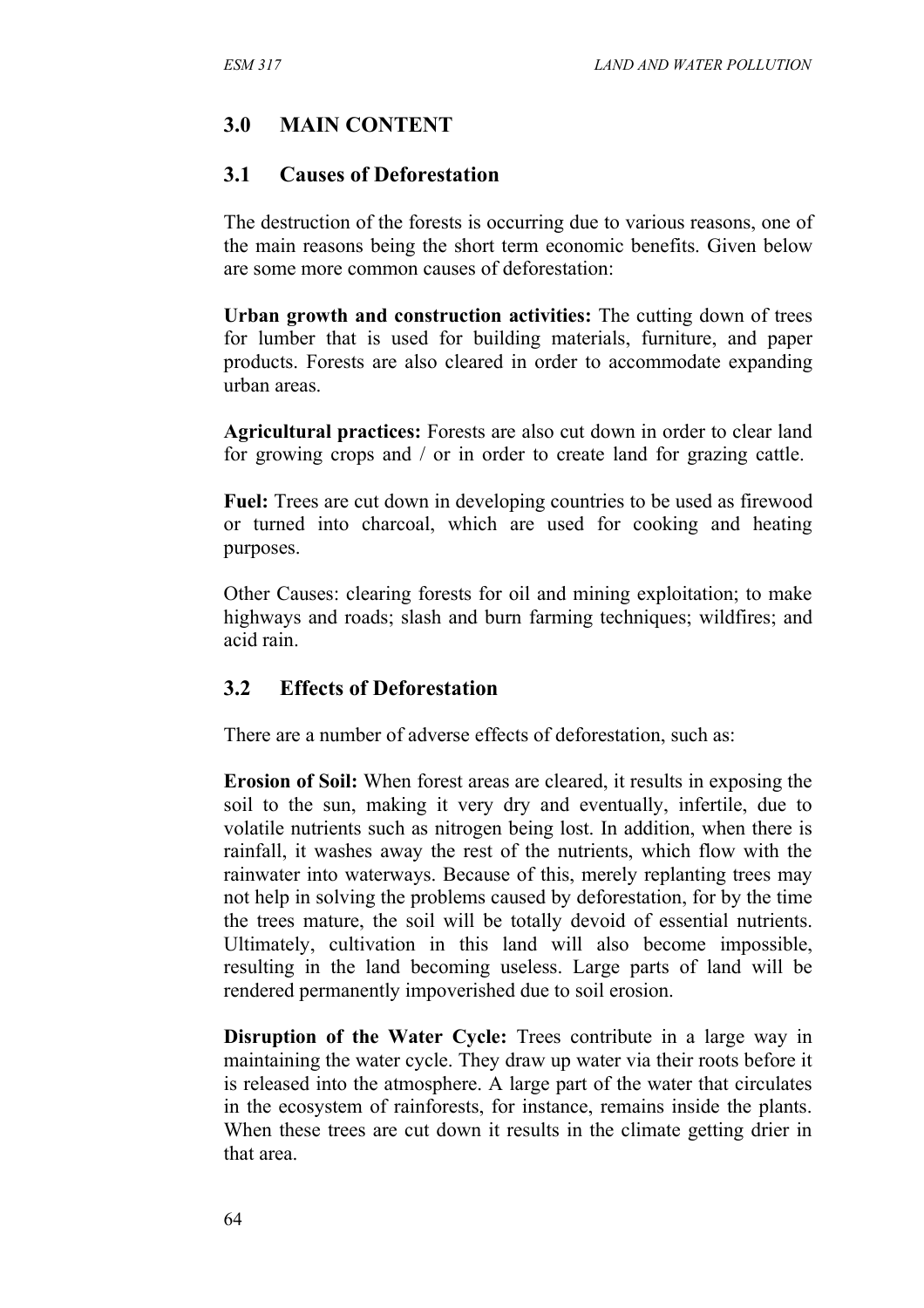**Loss of Biodiversity:** The unique biodiversity of various geographical areas is being lost on a scale that is quite unprecedented. Even though tropical rainforests makes up just 6 percent of the surface area of the Earth, about 80-90 percent of the entire species of the world exist here. Due to massive deforestation, about 50 to 100 species of animals are being lost each day. The outcome of which is the extinction of animals and plants on a massive scale.

**Flooding and Drought:** One of the vital functions of forests is to absorb and store great amounts of water quickly when there are heavy rains. When forests are cut down, this regulation of the flow of water is disrupted, which leads to alternating periods of flood and then drought in the affected area.

**Climate Change:** It is well known that global warming is being caused largely due to emissions of greenhouse gases like carbon dioxide into the atmosphere. However, what is not known quite as well is that deforestation has a direction association with carbon dioxide emissions into the atmosphere. Trees act as a major storage depot for carbon, since they absorb carbon dioxide from the atmosphere, which is then used to produce carbohydrates, fats, and proteins that make up trees. When deforestation occurs, many of the trees are burnt or they are allowed to rot, which results in releasing the carbon that is stored in them as carbon dioxide. This, in turn, leads to greater concentrations of carbon dioxide in the atmosphere.

# **4.0 CONCLUSION**

Trees are one of the most important aspects of the planet we live in. Trees are vitally important to the environment, animals, and of course for us humans. They are important for the climate of the Earth, they act as filters of carbon dioxide, they are habitats and shelters to millions of species, and they are also important for their aesthetic appeal. However, the trees on our planet are being depleted at a very fast rate. According to some estimates, more than 50 percent of the tree cover has disappeared due to human activity.

# **5.0 SUMMARY**

In this unit, we have learnt that:

- Deforestation, indiscriminate cutting or over-harvesting of trees leads to high concentration of carbon dioxide
- Forests are also cut down in order to clear land for growing crops. Forests are cut down in order create land for grazing.
- Trees are cut down to be used as firewood.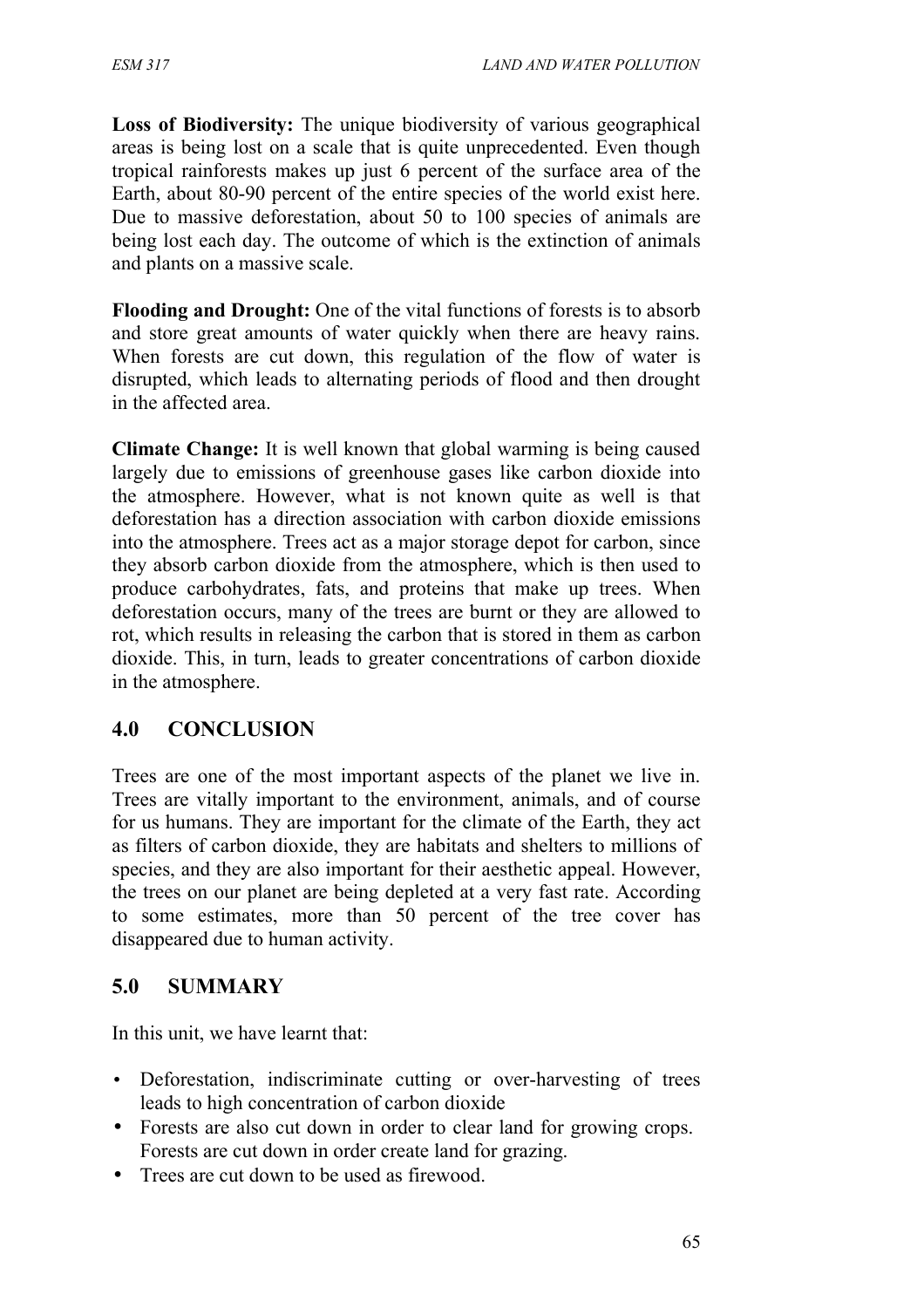• deforestation which includes; soil erosion, water cycle disruptions, flood and drought, climate change and others.has some effects

# **6.0 TUTOR-MARKED ASSIGNMENT**

- 1. Describe 3 reasons for deforestation.
- 2. List and explain five (5) effects of deforestation.

# **7.0 REFERENCES/FURTHER READING**

Cherrington, Mark. (1992). *Degradation of the Land.* Chelsea House.

- McDonough, William, and Michael Braungart. (2002).*Cradle to Cradle: Remaking the Way We Make Things.* North Point.
- Miller, G. T., Jr. (2002). *Living in the Environment: Principles, Connections, and Solutions.* 12th ed. Brooks/Cole.
- Schneiderman, Jill S. (2000). *The Earth Around Us: Maintaining a Livable Planet.* Freeman.
- Chandler, Gary, and Kevin Graham. (1996). *Protecting Our Air, Land, and Water.* Twenty-First Century.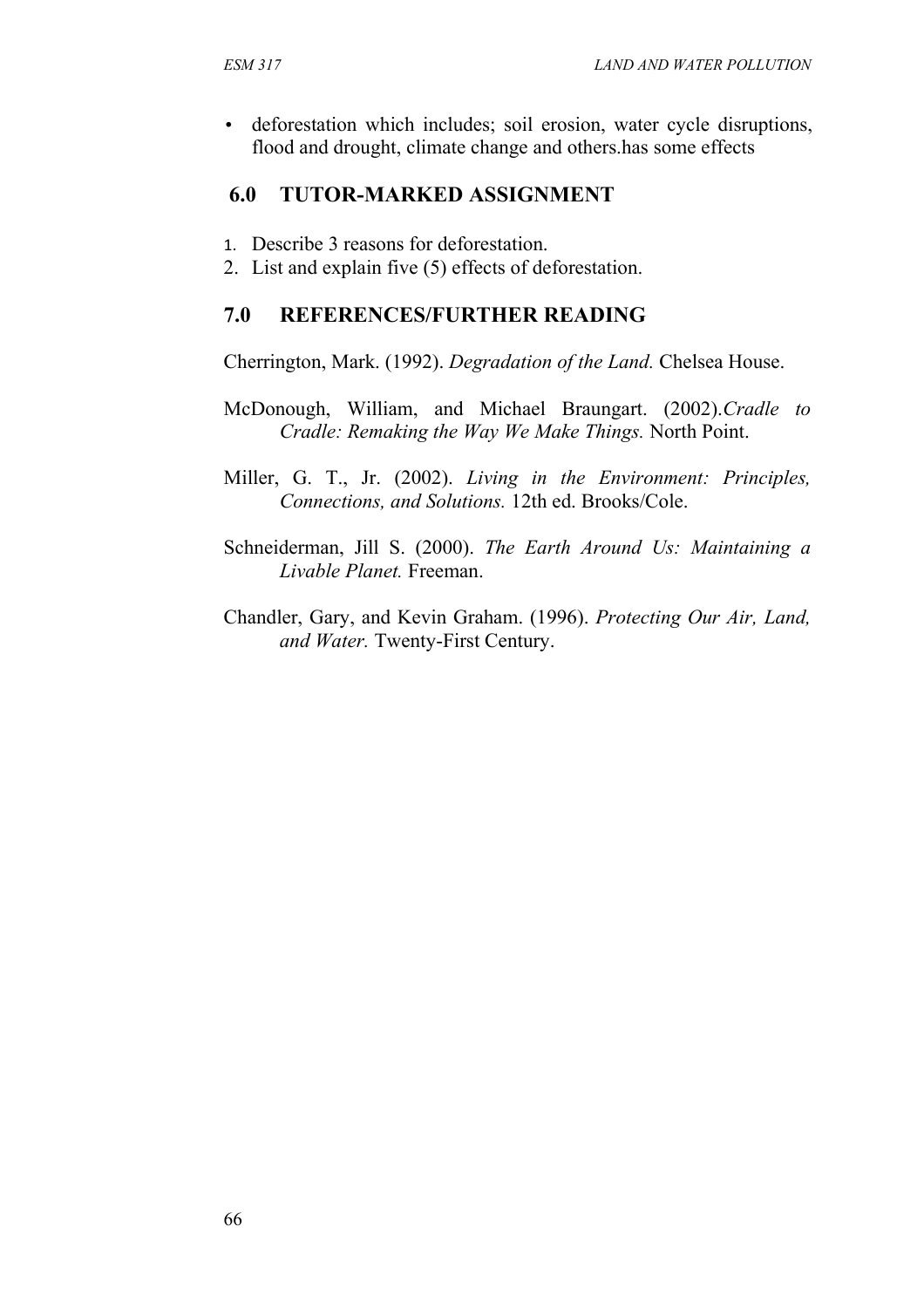# **UNIT 3 LANDS DEGRADATION IN NIGERIA**

#### **CONTENTS**

- 1.0 Introduction
- 2.0 Objectives
- 3.0 Main Content
	- 3.1 Deforestation in Nigeria
	- 3.2 Implications of vegetation degradation
- 4.0 Conclusion
- 5.0 Summary
- 6.0 Tutor-Marked Assignment
- 7.0 References/Further Reading

### **1.0 INTRODUCTION**

One of the main causes of land pollution is deforestation. Forests and their biological wealth are among the most important natural assets of the world. Forests are important for many reasons. They protect the soil from erosion, which is the habitat of millions of species of plants and animals. They also help to moderate the climate, as they are a major factor in carbon exchange with the atmospheric carbon, and they provide the supply of timber, wood and food. Deforestation is a major problem in Africa. The rate of the destruction of the African tropical rain forest is particularly very high. It was estimated that between 1930 and 1970 about 25% to 30% of the African tropical rainforests was destroyed.

Another study estimated about 7.3 million hectares of the world's tropically closed forests were cleared annually between 1976 and1980 with the vast majority (6.1 millions hectares per year) being tropically moist forest. In Africa, about 3.68 million hectares of tropical forests and woodlands were destroyed annually over this period. About 1.33 million hectares of tropically closed forests were cleared annually with the vast majority of this area (1.20 million hectares) being tropical moist forest and another 2.34million hectares of open woodlands in the drier tropics were removed (see Table below). In the same study, Cote de voire and Nigeria are estimated to be losing 5.2% of their forests annually. With deforestation also carring the loss of biological diversity. According to one study, 65% of the original wildlife habitat in tropical Africa has been lost.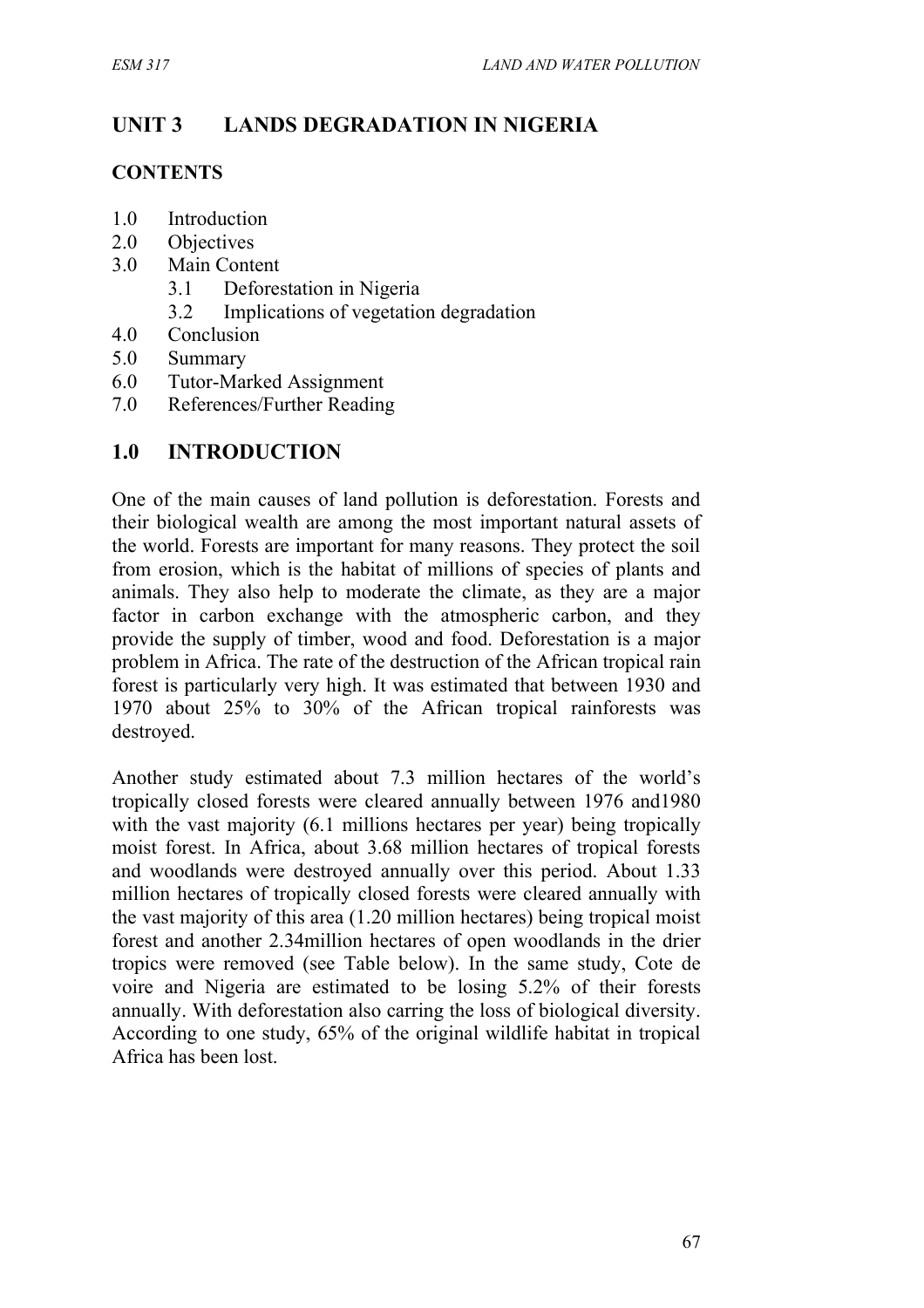| <b>Closed Forests</b> |      |          |                 | Open Woodlands |      |                 |
|-----------------------|------|----------|-----------------|----------------|------|-----------------|
|                       |      | All      | Moist           | tropical       |      | % of Area Total |
| tropical              |      |          | Area % of total |                |      |                 |
|                       |      | Area $%$ |                 |                |      |                 |
| of total              |      |          |                 |                |      |                 |
| Africa                | 1.33 | 0.61     | 1.20            | 0.59           | 2.34 | 0.48            |
| Asia-Pacific          | 1.82 | 0.59     | 1.51            | 0.61           | 0.19 | 0.61            |
| Latin - America       | 4.12 | 0.61     | 3.30            | 0.54           | 1.27 | 0.59            |
| Total                 | 7.27 |          | 6.11            | 0.57           | 3.81 | 0.52            |
|                       | 0.61 |          |                 |                |      |                 |

**Table 1: Annual Rates of Tropical Deforestation 1976-1980 (Million of hectares per annum)**

 **Source: WRI/IIED/UNEP (1988) World Resource 1988-89.**

The causes of deforestation vary in different countries but four major direct causes are generally recognized for tropical deforestation: conversion of forests for agriculture (both commercial and traditional slash and burn cultivation), wasteful and unsustainable commercial logging, over-harvesting of forest for fuel wood and fodder and conversion of forests to cattle pastureland.

### **2.0 OBJECTIVES**

At the end of this unit, you should be able to:

- describe deforestation in Nigeria
- explain the implication of deforestation in Nigeria.

# **3.0 MAIN CONTENT**

### **3.1 Deforestation in Nigeria**

Deforestation is a very serious problem in Nigeria. Although the issue of deforestation in the tropics has assumed large political significance on the international level due to the role of the tropical rain forest as a natural sink for greenhouse gases (particularly carbon dioxide), to the average rural dweller the problem of deforestation relates more to the scarcity of firewood for cooking.

Although the extent of deforestation in Nigeria is unknown due to insufficient data, fragmentary information from many sources paints a rather grim picture. According to the World Resources 1990-1991 report, the rate of deforestation in Nigeria in the 1980s was estimated to be 400,000 hectares annually while reforestation was merely of the order of 32,000 hectares. This translates to the rate of forest loss of 2.7%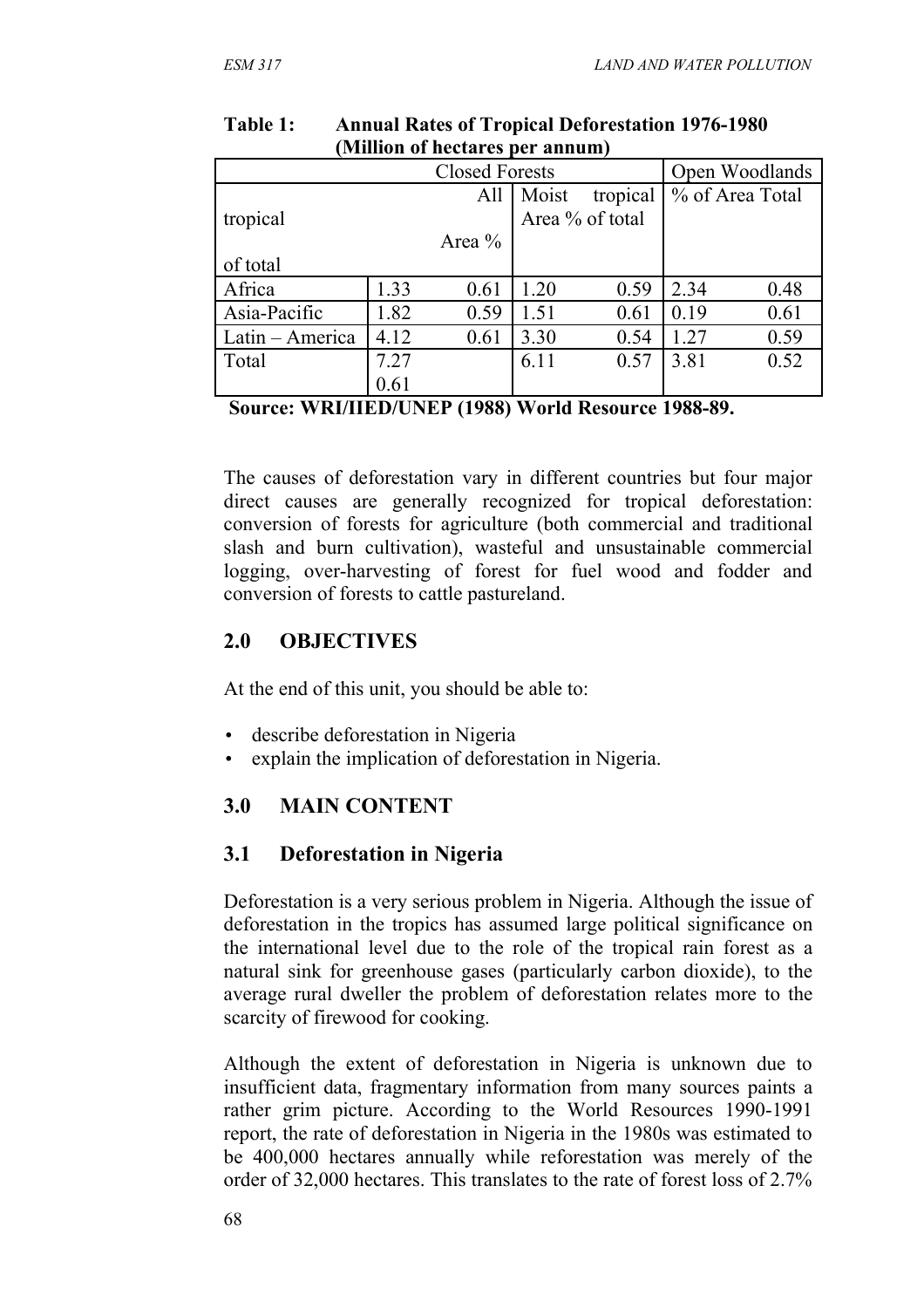annually. If that trend continues, it means that all our forest would be gone before the middle of the next century. At present, the country is estimated to have only 30% forest cover. According to Nwoboshi (1986), there were 60 million hectares of forest and woodland in 1897 which had been reduced to about 9.6 million hectares by 1986.

One of the factors responsible for the high rate of deforestation is the uncontrolled cutting of wood for firewood and charcoal. Shortages of firewood which were very critical in most northern states particularly Kano, Jigawa, Katsina, Kaduna, Sokoto, Kebbi, Bauchi and Borno have now become national problem. In the north where 75% of the total cooking fuel is derived from plants, annual deficit of firewood is put at about 5-8 million cubic metres. Another factor is the indiscriminate bush burning by farmers and others. For example, in 1982-83 dry seasons over 1700 hectares of forest plantations were burnt in the country.

There is so much pressure on the forest, due to rising demand for fuel wood, pulpwood, poles, and other types of wood for building purposes. The Federal Government estimated that the annual harvest of sown timber from the high forest was 1.5 million cubic meters in 1975 and at that rate would take between 25 to 30 years to denude the forests of mature timber. Pressure of increasing human population and changing socio-economic circumstances are aggravating the problem of deforestation.

# **3.2 Implications of Vegetation Degradation**

The loss of vegetation has far-reaching consequences in Nigeria. The reason is that vegetation resources provide the basis of livelihoods of a large majority of Nigerians. For instance, people depend on the timber, herbs, animal protein, fruits, fodder and fuel wood, among others, that come from the natural vegetations. The degradation of vegetations thus affects everyone but more fundamentally, the poor who depend directly on nature.

Of the many valuable products from the plant cover, fuel wood is perhaps the most important to majority of people. More than half of households in the country depend on dry wood either as firewood or charcoal for domestic cooking. It is particularly significant as alternative sources are poorly developed or inaccessible. In many rural communities, dry wood is usually the only source of domestic energy. Even in urban areas, the use of wood for cooking cuts across the various strata of the society. The loss of vegetation cover thus touches on the survival of many. All these as earlier noted, also go further to impact on the climate system. For instance, the loss of vegetation impairs the